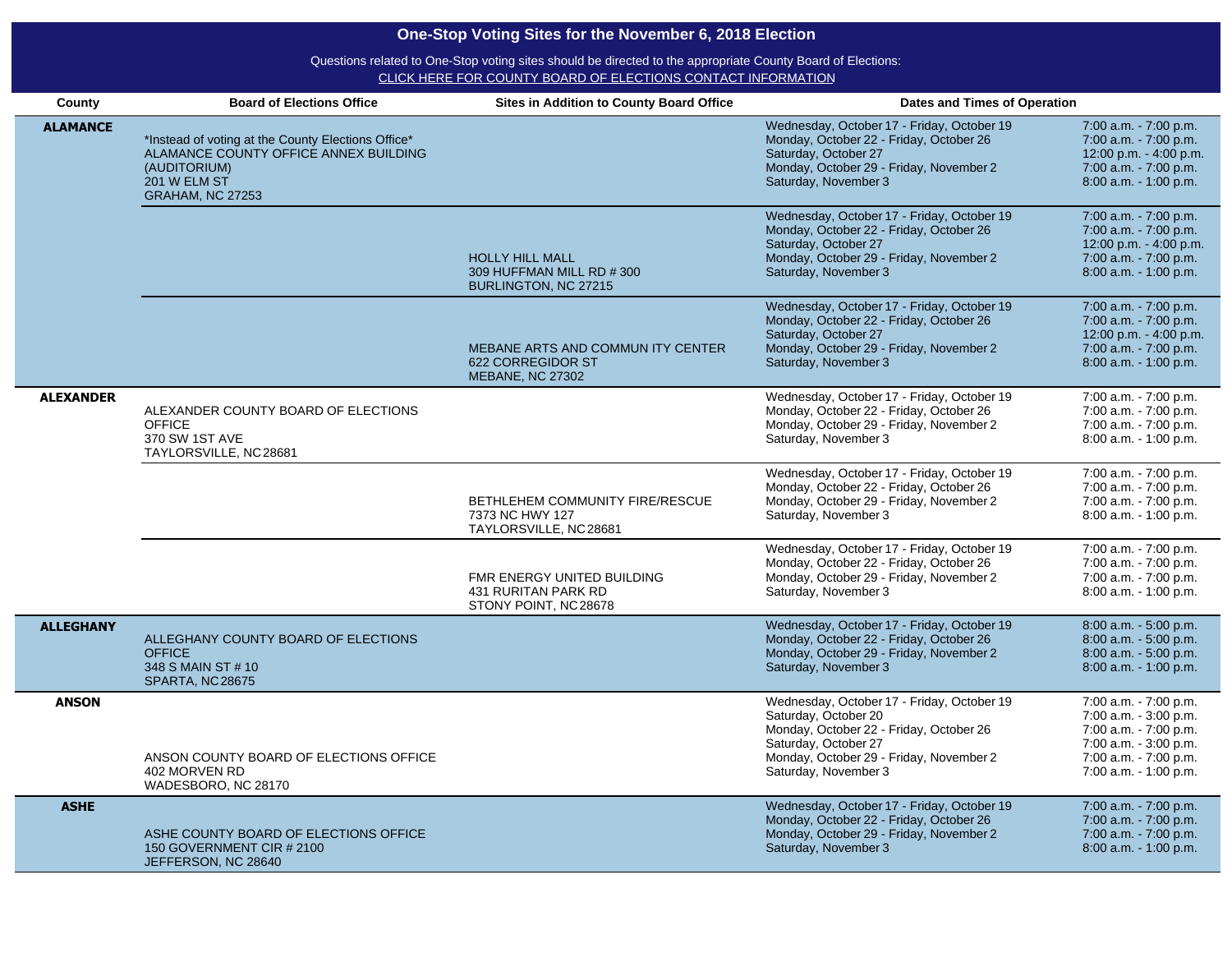| <b>AVERY</b>     | AVERY COUNTY BOARD OF ELECTIONS OFFICE<br>200 MONTEZUMA ST #307<br>NEWLAND, NC 28657                                                    |                                                                                | Wednesday, October 17 - Friday, October 19<br>Monday, October 22 - Friday, October 26<br>Monday, October 29 - Friday, November 2<br>Saturday, November 3                                                                       | 8:00 a.m. - 5:00 p.m.<br>8:00 a.m. - 5:00 p.m.<br>8:00 a.m. - 5:00 p.m.<br>8:00 a.m. - 1:00 p.m.                                                                               |
|------------------|-----------------------------------------------------------------------------------------------------------------------------------------|--------------------------------------------------------------------------------|--------------------------------------------------------------------------------------------------------------------------------------------------------------------------------------------------------------------------------|--------------------------------------------------------------------------------------------------------------------------------------------------------------------------------|
| <b>BEAUFORT</b>  | BEAUFORT COUNTY BOARD OF ELECTIONS OFFICE<br>1308 HIGHLAND DR # 104<br>WASHINGTON, NC 27889                                             |                                                                                | Wednesday, October 17 - Friday, October 19<br>Monday, October 22 - Friday, October 26<br>Monday, October 29 - Friday, November 2<br>Saturday, November 3                                                                       | 7:00 a.m. - 7:00 p.m.<br>7:00 a.m. - 7:00 p.m.<br>7:00 a.m. - 7:00 p.m.<br>8:00 a.m. - 1:00 p.m.                                                                               |
|                  |                                                                                                                                         | AURORA - AURORA COMMUNITY CENTER<br>442 3RD ST<br>AURORA, NC 27806             | Wednesday, October 17 - Friday, October 19<br>Monday, October 22 - Friday, October 26<br>Monday, October 29 - Friday, November 2<br>Saturday, November 3                                                                       | 7:00 a.m. - 7:00 p.m.<br>7:00 a.m. - 7:00 p.m.<br>7:00 a.m. - 7:00 p.m.<br>8:00 a.m. - 1:00 p.m.                                                                               |
|                  |                                                                                                                                         | BELHAVEN - JOHN A WILKINSON CENTER<br>144 W MAIN ST<br>BELHAVEN, NC 27810      | Wednesday, October 17 - Friday, October 19<br>Monday, October 22 - Friday, October 26<br>Monday, October 29 - Friday, November 2<br>Saturday, November 3                                                                       | 7:00 a.m. - 7:00 p.m.<br>7:00 a.m. - 7:00 p.m.<br>7:00 a.m. - 7:00 p.m.<br>8:00 a.m. - 1:00 p.m.                                                                               |
|                  |                                                                                                                                         | <b>CHOCOWINITY FIRE DEPARTMENT</b><br>512 E NC HWY 33<br>CHOCOWINITY, NC 27817 | Wednesday, October 17 - Friday, October 19<br>Monday, October 22 - Friday, October 26<br>Monday, October 29 - Friday, November 2<br>Saturday, November 3                                                                       | 7:00 a.m. - 7:00 p.m.<br>7:00 a.m. - 7:00 p.m.<br>7:00 a.m. - 7:00 p.m.<br>8:00 a.m. - 1:00 p.m.                                                                               |
| <b>BERTIE</b>    | BERTIE COUNTY BOARD OF ELECTIONS OFFICE<br>210 W WATSON ST<br>WINDSOR, NC 27983                                                         |                                                                                | Wednesday, October 17 - Friday, October 19<br>Monday, October 22 - Friday, October 26<br>Monday, October 29 - Friday, November 2<br>Saturday, November 3                                                                       | 7:00 a.m. - 7:00 p.m.<br>7:00 a.m. - 7:00 p.m.<br>7:00 a.m. - 7:00 p.m.<br>8:00 a.m. - 1:00 p.m.                                                                               |
| <b>BLADEN</b>    | *Instead of voting at the County Elections Office*<br><b>BLADEN COUNTY PUBLIC LIBRARY</b><br>111N CYPRESS ST<br>ELIZABETHTOWN, NC 28337 |                                                                                | Wednesday, October 17 - Saturday, October 20<br>Monday, October 22 - Saturday, October 27<br>Monday, October 29 - Friday, November 2<br>Saturday, November 3                                                                   | 7:00 a.m. - 7:00 p.m.<br>$7:00$ a.m. $-7:00$ p.m.<br>7:00 a.m. - 7:00 p.m.<br>8:00 a.m. - 1:00 p.m.                                                                            |
| <b>BRUNSWICK</b> | BRUNSWICK COUNTY BOARD OF ELECTIONS<br><b>OFFICE</b><br>75 STAMP ACT DR NE # H<br>BOLIVIA, NC 28422                                     |                                                                                | Wednesday, October 17 - Friday, October 19<br>Monday, October 22 - Friday, October 26<br>Monday, October 29 - Friday, November 2<br>Saturday, November 3                                                                       | 8:30 a.m. - 5:00 p.m.<br>8:30 a.m. - 5:00 p.m.<br>8:30 a.m. - 5:00 p.m.<br>8:00 a.m. - 1:00 p.m.                                                                               |
|                  |                                                                                                                                         | LELAND CULTURAL ARTS CENTER<br>1212 MAGNOLIA VILLAGE WAY<br>LELAND, NC 28451   | Wednesday, October 17 - Friday, October 19<br>Saturday, October 20<br>Monday, October 22 - Friday, October 26<br>Saturday, October 27<br>Sunday, October 28<br>Monday, October 29 - Friday, November 2<br>Saturday, November 3 | 7:00 a.m. - 7:00 p.m.<br>10:00 a.m. - 4:00 p.m.<br>7:00 a.m. - 7:00 p.m.<br>10:00 a.m. - 4:00 p.m.<br>12:00 p.m. - 4:00 p.m.<br>7:00 a.m. - 7:00 p.m.<br>8:00 a.m. - 1:00 p.m. |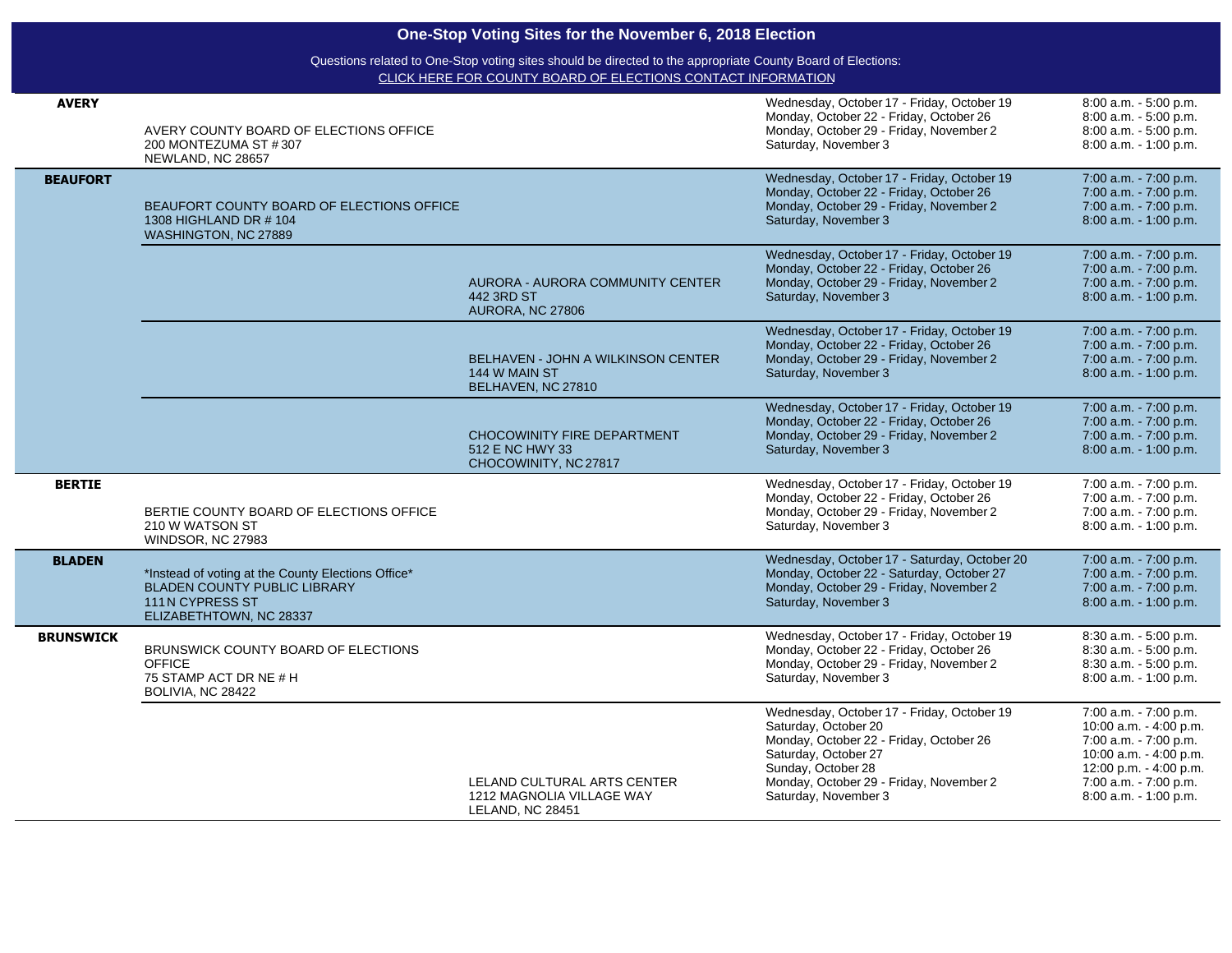|                  |                                                                                                                                        | One-Stop Voting Sites for the November 6, 2018 Election                                                                                                                     |                                                                                                                                                                                                                                |                                                                                                                                                                                   |
|------------------|----------------------------------------------------------------------------------------------------------------------------------------|-----------------------------------------------------------------------------------------------------------------------------------------------------------------------------|--------------------------------------------------------------------------------------------------------------------------------------------------------------------------------------------------------------------------------|-----------------------------------------------------------------------------------------------------------------------------------------------------------------------------------|
|                  |                                                                                                                                        | Questions related to One-Stop voting sites should be directed to the appropriate County Board of Elections:<br>CLICK HERE FOR COUNTY BOARD OF ELECTIONS CONTACT INFORMATION |                                                                                                                                                                                                                                |                                                                                                                                                                                   |
| <b>BRUNSWICK</b> |                                                                                                                                        | NATIONAL GUARD ARMORY<br>5050 MAIN ST<br>SHALLOTTE, NC 28470                                                                                                                | Wednesday, October 17 - Friday, October 19<br>Saturday, October 20<br>Monday, October 22 - Friday, October 26<br>Saturday, October 27<br>Sunday, October 28<br>Monday, October 29 - Friday, November 2<br>Saturday, November 3 | 7:00 a.m. - 7:00 p.m.<br>10:00 a.m. - 4:00 p.m.<br>7:00 a.m. - 7:00 p.m.<br>10:00 a.m. - 4:00 p.m.<br>12:00 p.m. - 4:00 p.m.<br>7:00 a.m. - 7:00 p.m.<br>8:00 a.m. - 1:00 p.m.    |
|                  |                                                                                                                                        | NAVASSA COMMUNITY BUILDING<br>338 MAIN ST<br>NAVASSA, NC 28451                                                                                                              | Wednesday, October 17 - Friday, October 19<br>Saturday, October 20<br>Monday, October 22 - Friday, October 26<br>Saturday, October 27<br>Sunday, October 28<br>Monday, October 29 - Friday, November 2<br>Saturday, November 3 | 7:00 a.m. - 7:00 p.m.<br>10:00 a.m. - 4:00 p.m.<br>7:00 a.m. - 7:00 p.m.<br>10:00 a.m. - 4:00 p.m.<br>12:00 p.m. - 4:00 p.m.<br>7:00 a.m. - 7:00 p.m.<br>8:00 a.m. - 1:00 p.m.    |
|                  |                                                                                                                                        | SOUTHWEST BRUNSWICK BRANCH LIBRARY<br>9400 OCEAN HWY W<br>CALABASH, NC 28467                                                                                                | Wednesday, October 17 - Friday, October 19<br>Saturday, October 20<br>Monday, October 22 - Friday, October 26<br>Saturday, October 27<br>Sunday, October 28<br>Monday, October 29 - Friday, November 2<br>Saturday, November 3 | 7:00 a.m. - 7:00 p.m.<br>10:00 a.m. - 4:00 p.m.<br>7:00 a.m. - 7:00 p.m.<br>10:00 a.m. - 4:00 p.m.<br>12:00 p.m. - 4:00 p.m.<br>7:00 a.m. - 7:00 p.m.<br>8:00 a.m. - 1:00 p.m.    |
|                  |                                                                                                                                        | THE BRUNSWICK CENTER AT SOUTHPORT<br>1513 N HOWE ST # 1<br>SOUTHPORT, NC 28461                                                                                              | Wednesday, October 17 - Friday, October 19<br>Saturday, October 20<br>Monday, October 22 - Friday, October 26<br>Saturday, October 27<br>Sunday, October 28<br>Monday, October 29 - Friday, November 2<br>Saturday, November 3 | 7:00 a.m. - 7:00 p.m.<br>10:00 a.m. - 4:00 p.m.<br>7:00 a.m. - 7:00 p.m.<br>10:00 a.m. - 4:00 p.m.<br>12:00 p.m. - 4:00 p.m.<br>7:00 a.m. - 7:00 p.m.<br>$8:00$ a.m. $-1:00$ p.m. |
| <b>BUNCOMBE</b>  | *Instead of voting at the County Elections Office*<br>DR. WESLEY GRANT SR - SOUTHSIDE CTR.<br>285 LIVINGSTON RD<br>ASHEVILLE, NC 28801 |                                                                                                                                                                             | Wednesday, October 17 - Friday, October 19<br>Saturday, October 20 - Sunday, October 21<br>Monday, October 22 - Friday, October 26<br>Monday, October 29 - Friday, November 2<br>Saturday, November 3                          | 7:00 a.m. - 7:00 p.m.<br>12:00 p.m. - 5:00 p.m.<br>7:00 a.m. - 7:00 p.m.<br>7:00 a.m. - 7:00 p.m.<br>8:00 a.m. - 1:00 p.m.                                                        |
|                  |                                                                                                                                        | <b>ASHEVILLE MALL</b><br>3 S TUNNEL RD<br>ASHEVILLE, NC 28805                                                                                                               | Wednesday, October 17 - Friday, October 19<br>Saturday, October 20 - Sunday, October 21<br>Monday, October 22 - Friday, October 26<br>Monday, October 29 - Friday, November 2<br>Saturday, November 3                          | 7:00 a.m. - 7:00 p.m.<br>12:00 p.m. - 5:00 p.m.<br>7:00 a.m. - 7:00 p.m.<br>7:00 a.m. - 7:00 p.m.<br>8:00 a.m. - 1:00 p.m.                                                        |
|                  |                                                                                                                                        | <b>BLACK MOUNTAIN BRANCH LIBRARY</b><br>105 N DOUGHERTY ST<br>BLACK MOUNTAIN, NC 28711                                                                                      | Wednesday, October 17 - Friday, October 19<br>Saturday, October 20 - Sunday, October 21<br>Monday, October 22 - Friday, October 26<br>Monday, October 29 - Friday, November 2<br>Saturday, November 3                          | 7:00 a.m. - 7:00 p.m.<br>12:00 p.m. - 5:00 p.m.<br>7:00 a.m. - 7:00 p.m.<br>7:00 a.m. - 7:00 p.m.<br>8:00 a.m. - 1:00 p.m.                                                        |
|                  |                                                                                                                                        | BUNCOMBE COUNTY PERMITS & INSPECTION<br><b>30 VALLEY ST</b><br>ASHEVILLE, NC 28801                                                                                          | Wednesday, October 17 - Friday, October 19<br>Saturday, October 20 - Sunday, October 21<br>Monday, October 22 - Friday, October 26<br>Monday, October 29 - Friday, November 2<br>Saturday, November 3                          | 7:00 a.m. - 7:00 p.m.<br>12:00 p.m. - 5:00 p.m.<br>7:00 a.m. - 7:00 p.m.<br>7:00 a.m. - 7:00 p.m.<br>8:00 a.m. - 1:00 p.m.                                                        |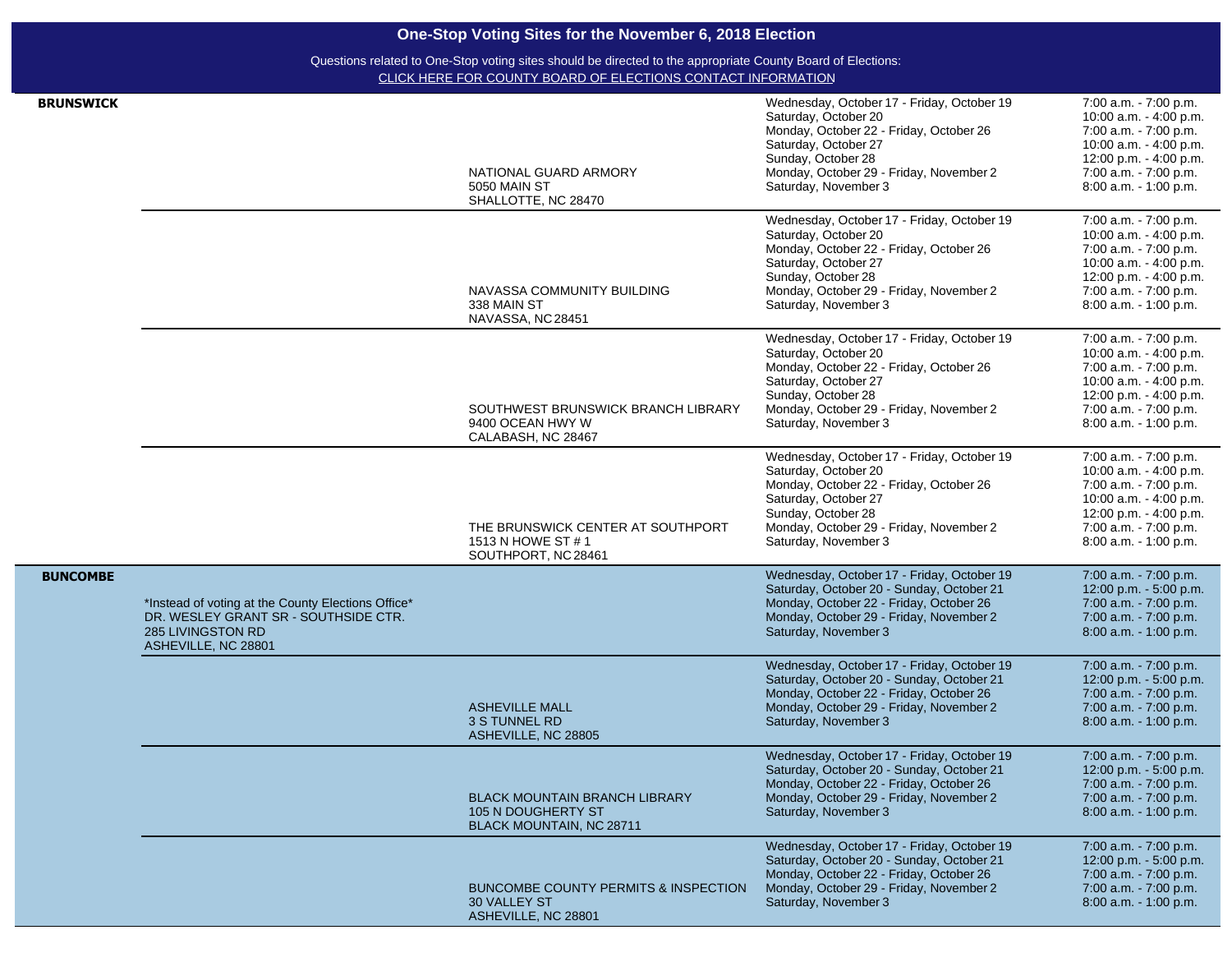| <b>BUNCOMBE</b> |                                                                                           | ENKA/CANDLER BRANCH LIBRARY<br>1404 SAND HILL RD<br>CANDLER, NC 28715       | Wednesday, October 17 - Friday, October 19<br>Saturday, October 20 - Sunday, October 21<br>Monday, October 22 - Friday, October 26<br>Monday, October 29 - Friday, November 2<br>Saturday, November 3 | 7:00 a.m. - 7:00 p.m.<br>12:00 p.m. - 5:00 p.m.<br>7:00 a.m. - 7:00 p.m.<br>7:00 a.m. - 7:00 p.m.<br>8:00 a.m. - 1:00 p.m. |
|-----------------|-------------------------------------------------------------------------------------------|-----------------------------------------------------------------------------|-------------------------------------------------------------------------------------------------------------------------------------------------------------------------------------------------------|----------------------------------------------------------------------------------------------------------------------------|
|                 |                                                                                           | <b>FAIRVIEW BRANCH LIBRARY</b><br>1 TAYLOR RD<br>FAIRVIEW, NC 28730         | Wednesday, October 17 - Friday, October 19<br>Saturday, October 20 - Sunday, October 21<br>Monday, October 22 - Friday, October 26<br>Monday, October 29 - Friday, November 2<br>Saturday, November 3 | 7:00 a.m. - 7:00 p.m.<br>12:00 p.m. - 5:00 p.m.<br>7:00 a.m. - 7:00 p.m.<br>7:00 a.m. - 7:00 p.m.<br>8:00 a.m. - 1:00 p.m. |
|                 |                                                                                           | LEICESTER BRANCH LIBRARY<br>1561 ALEXANDER RD<br>LEICESTER, NC 28748        | Wednesday, October 17 - Friday, October 19<br>Saturday, October 20 - Sunday, October 21<br>Monday, October 22 - Friday, October 26<br>Monday, October 29 - Friday, November 2<br>Saturday, November 3 | 7:00 a.m. - 7:00 p.m.<br>12:00 p.m. - 5:00 p.m.<br>7:00 a.m. - 7:00 p.m.<br>7:00 a.m. - 7:00 p.m.<br>8:00 a.m. - 1:00 p.m. |
|                 |                                                                                           | NORTH ASHEVILLE BRANCH LIBRARY<br>1030 MERRIMON AVE<br>ASHEVILLE, NC 28804  | Wednesday, October 17 - Friday, October 19<br>Saturday, October 20 - Sunday, October 21<br>Monday, October 22 - Friday, October 26<br>Monday, October 29 - Friday, November 2<br>Saturday, November 3 | 7:00 a.m. - 7:00 p.m.<br>12:00 p.m. - 5:00 p.m.<br>7:00 a.m. - 7:00 p.m.<br>7:00 a.m. - 7:00 p.m.<br>8:00 a.m. - 1:00 p.m. |
|                 |                                                                                           | SOUTH BUNCOMBE BRANCH LIBRARY<br>260 OVERLOOK RD<br>ASHEVILLE, NC 28803     | Wednesday, October 17 - Friday, October 19<br>Saturday, October 20 - Sunday, October 21<br>Monday, October 22 - Friday, October 26<br>Monday, October 29 - Friday, November 2<br>Saturday, November 3 | 7:00 a.m. - 7:00 p.m.<br>12:00 p.m. - 5:00 p.m.<br>7:00 a.m. - 7:00 p.m.<br>7:00 a.m. - 7:00 p.m.<br>8:00 a.m. - 1:00 p.m. |
|                 |                                                                                           | <b>WEAVERVILLE TOWN HALL</b><br>30 S MAIN ST<br>WEAVERVILLE, NC 28787       | Wednesday, October 17 - Friday, October 19<br>Saturday, October 20 - Sunday, October 21<br>Monday, October 22 - Friday, October 26<br>Monday, October 29 - Friday, November 2<br>Saturday, November 3 | 7:00 a.m. - 7:00 p.m.<br>12:00 p.m. - 5:00 p.m.<br>7:00 a.m. - 7:00 p.m.<br>7:00 a.m. - 7:00 p.m.<br>8:00 a.m. - 1:00 p.m. |
|                 |                                                                                           | WEST ASHEVILLE BRANCH LIBRARY<br>942 HAYWOOD AVE<br>ASHEVILLE, NC 28806     | Wednesday, October 17 - Friday, October 19<br>Saturday, October 20 - Sunday, October 21<br>Monday, October 22 - Friday, October 26<br>Monday, October 29 - Friday, November 2<br>Saturday, November 3 | 7:00 a.m. - 7:00 p.m.<br>12:00 p.m. - 5:00 p.m.<br>7:00 a.m. - 7:00 p.m.<br>7:00 a.m. - 7:00 p.m.<br>8:00 a.m. - 1:00 p.m. |
| <b>BURKE</b>    | BURKE COUNTY BOARD OF ELECTIONS OFFICE<br>2128 S STERLING ST # 100<br>MORGANTON, NC 28655 |                                                                             | Wednesday, October 17 - Friday, October 19<br>Monday, October 22 - Friday, October 26<br>Monday, October 29 - Friday, November 2<br>Saturday, November 3                                              | 7:00 a.m. - 7:00 p.m.<br>7:00 a.m. - 7:00 p.m.<br>7:00 a.m. - 7:00 p.m.<br>8:00 a.m. - 1:00 p.m.                           |
|                 |                                                                                           | BURKE COUNTY LIBRARY/SENIOR CENTER<br>101 MAIN AVE W<br>HILDEBRAN, NC 28637 | Wednesday, October 17 - Friday, October 19<br>Monday, October 22 - Friday, October 26<br>Monday, October 29 - Friday, November 2<br>Saturday, November 3                                              | 7:00 a.m. - 7:00 p.m.<br>7:00 a.m. - 7:00 p.m.<br>7:00 a.m. - 7:00 p.m.<br>8:00 a.m. - 1:00 p.m.                           |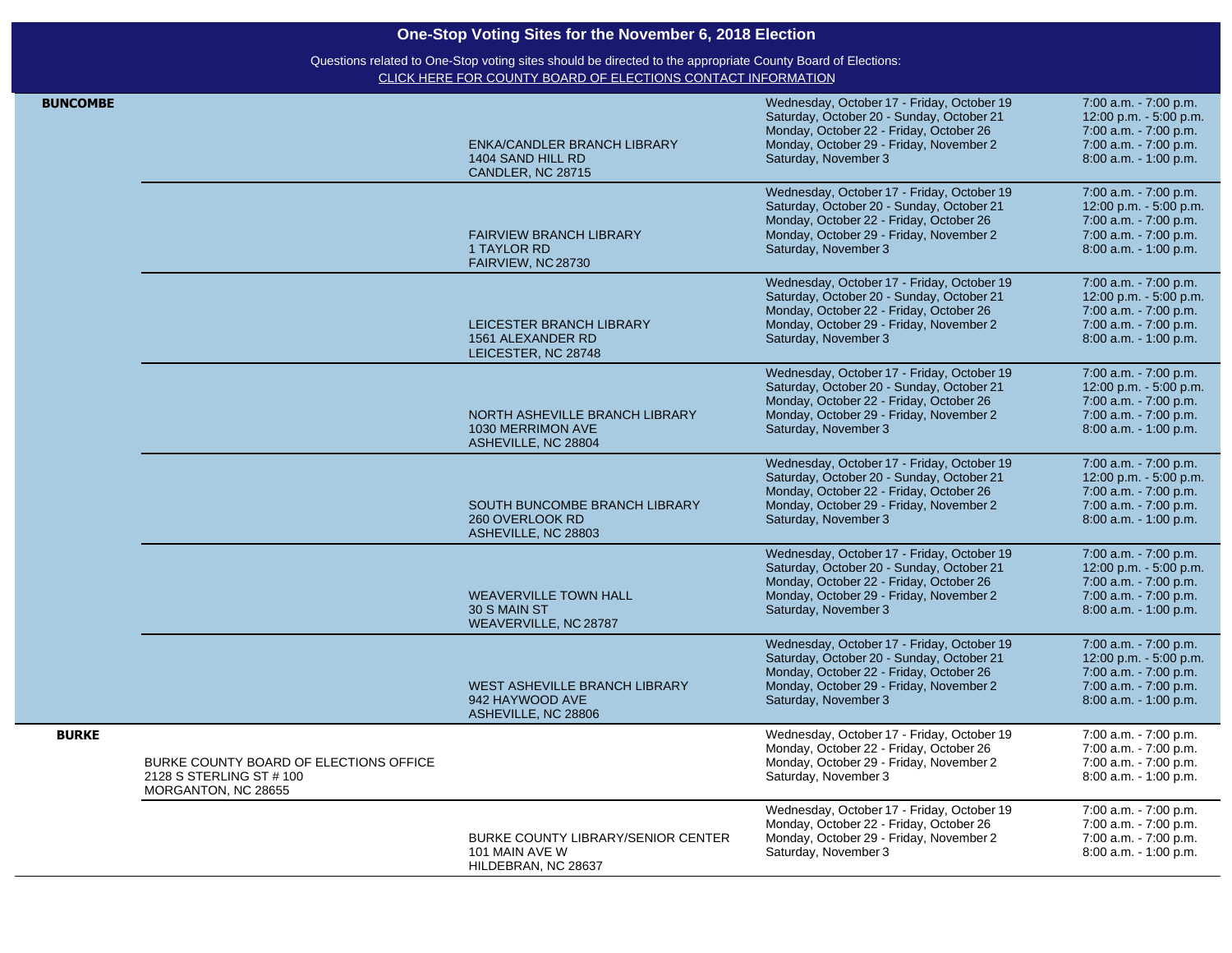| <b>BURKE</b>    |                                                                                                                     | <b>GLEN ALPINE TOWN HALL</b><br>103 PITTS ST<br>GLEN ALPINE, NC 28628                  | Wednesday, October 17 - Friday, October 19<br>Monday, October 22 - Friday, October 26<br>Monday, October 29 - Friday, November 2<br>Saturday, November 3                         | 7:00 a.m. - 7:00 p.m.<br>7:00 a.m. - 7:00 p.m.<br>7:00 a.m. - 7:00 p.m.<br>8:00 a.m. - 1:00 p.m.                          |
|-----------------|---------------------------------------------------------------------------------------------------------------------|----------------------------------------------------------------------------------------|----------------------------------------------------------------------------------------------------------------------------------------------------------------------------------|---------------------------------------------------------------------------------------------------------------------------|
|                 |                                                                                                                     | RUTHERFORD COLLEGE TOWN HALL<br>980 MALCOLM BLVD<br>RUTHERFORD COLLEGE, NC 28671       | Wednesday, October 17 - Friday, October 19<br>Monday, October 22 - Friday, October 26<br>Monday, October 29 - Friday, November 2<br>Saturday, November 3                         | 7:00 a.m. - 7:00 p.m.<br>7:00 a.m. - 7:00 p.m.<br>7:00 a.m. - 7:00 p.m.<br>8:00 a.m. - 1:00 p.m.                          |
|                 |                                                                                                                     | <b>SENIOR CENTER</b><br>501 N GREEN ST # 100<br>MORGANTON, NC 28655                    | Wednesday, October 17 - Friday, October 19<br>Monday, October 22 - Friday, October 26<br>Monday, October 29 - Friday, November 2<br>Saturday, November 3                         | 7:00 a.m. - 7:00 p.m.<br>7:00 a.m. - 7:00 p.m.<br>7:00 a.m. - 7:00 p.m.<br>8:00 a.m. - 1:00 p.m.                          |
| <b>CABARRUS</b> | CABARRUS COUNTY BOARD OF ELECTIONS OFFICE<br>369 CHURCH ST N<br>CONCORD, NC 28025                                   |                                                                                        | Wednesday, October 17 - Friday, October 19<br>Monday, October 22 - Friday, October 26<br>Saturday, October 27<br>Monday, October 29 - Friday, November 2<br>Saturday, November 3 | 7:00 a.m. - 7:00 p.m.<br>7:00 a.m. - 7:00 p.m.<br>9:00 a.m. - 2:00 p.m.<br>7:00 a.m. - 7:00 p.m.<br>8:00 a.m. - 1:00 p.m. |
|                 |                                                                                                                     | <b>CONCORD FIRE STATION#9</b><br>1020 IVEY CLINE RD<br>CONCORD, NC 28027               | Wednesday, October 17 - Friday, October 19<br>Monday, October 22 - Friday, October 26<br>Saturday, October 27<br>Monday, October 29 - Friday, November 2<br>Saturday, November 3 | 7:00 a.m. - 7:00 p.m.<br>7:00 a.m. - 7:00 p.m.<br>9:00 a.m. - 2:00 p.m.<br>7:00 a.m. - 7:00 p.m.<br>8:00 a.m. - 1:00 p.m. |
|                 |                                                                                                                     | <b>HARRISBURG PRESBYTERIAN CHURCH</b><br>4815 HIGHWAY 49 SOUTH<br>HARRISBURG, NC 28075 | Wednesday, October 17 - Friday, October 19<br>Monday, October 22 - Friday, October 26<br>Saturday, October 27<br>Monday, October 29 - Friday, November 2<br>Saturday, November 3 | 7:00 a.m. - 7:00 p.m.<br>7:00 a.m. - 7:00 p.m.<br>9:00 a.m. - 2:00 p.m.<br>7:00 a.m. - 7:00 p.m.<br>8:00 a.m. - 1:00 p.m. |
|                 |                                                                                                                     | <b>KANNAPOLIS TRAIN DEPOT</b><br>201 S MAIN ST<br>KANNAPOLIS, NC 28081                 | Wednesday, October 17 - Friday, October 19<br>Monday, October 22 - Friday, October 26<br>Saturday, October 27<br>Monday, October 29 - Friday, November 2<br>Saturday, November 3 | 7:00 a.m. - 7:00 p.m.<br>7:00 a.m. - 7:00 p.m.<br>9:00 a.m. - 2:00 p.m.<br>7:00 a.m. - 7:00 p.m.<br>8:00 a.m. - 1:00 p.m. |
| <b>CALDWELL</b> | *Instead of voting at the County Elections Office*<br>CITY/COUNTY CHAMBERS ROOM<br>905 WEST AVE<br>LENOIR, NC 28645 |                                                                                        | Wednesday, October 17 - Friday, October 19<br>Monday, October 22 - Friday, October 26<br>Monday, October 29 - Friday, November 2<br>Saturday, November 3                         | 7:00 a.m. - 7:00 p.m.<br>7:00 a.m. - 7:00 p.m.<br>7:00 a.m. - 7:00 p.m.<br>8:00 a.m. - 1:00 p.m.                          |
|                 |                                                                                                                     | SHUFORD RECREATION CENTER<br>56 PINEWOOD RD<br>GRANITE FALLS, NC 28630                 | Wednesday, October 17 - Friday, October 19<br>Monday, October 22 - Friday, October 26<br>Monday, October 29 - Friday, November 2<br>Saturday, November 3                         | 7:00 a.m. - 7:00 p.m.<br>7:00 a.m. - 7:00 p.m.<br>7:00 a.m. - 7:00 p.m.<br>8:00 a.m. - 1:00 p.m.                          |
| <b>CAMDEN</b>   | CAMDEN COUNTY BOARD OF ELECTIONS OFFICE<br>117 NC 343 HWY N<br><b>CAMDEN, NC 27921</b>                              |                                                                                        | Wednesday, October 17 - Friday, October 19<br>Monday, October 22 - Friday, October 26<br>Monday, October 29 - Friday, November 2<br>Saturday, November 3                         | 8:00 a.m. - 5:00 p.m.<br>8:00 a.m. - 5:00 p.m.<br>8:00 a.m. - 5:00 p.m.<br>8:00 a.m. - 1:00 p.m.                          |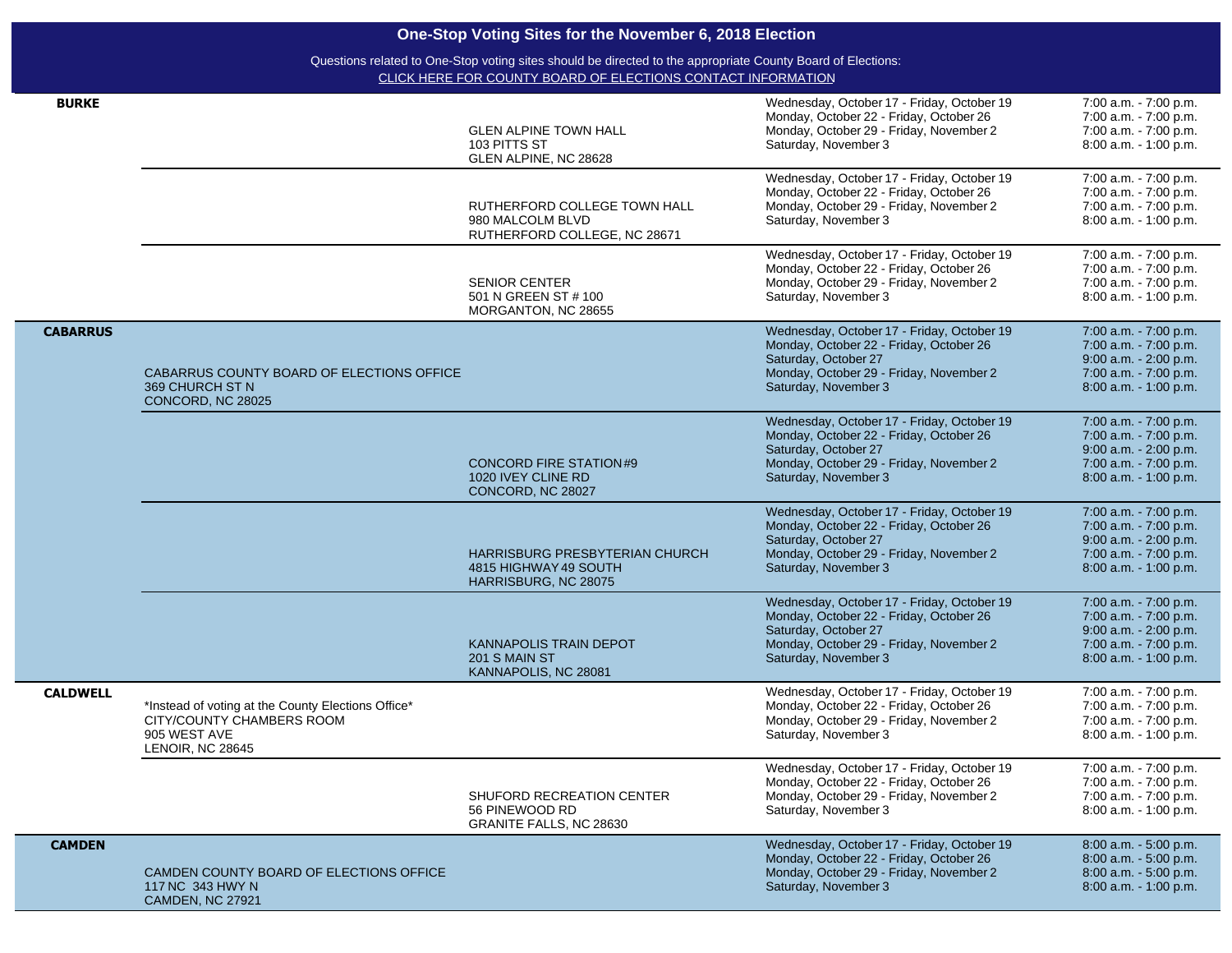|                 | One-Stop Voting Sites for the November 6, 2018 Election                                                          |                                                                                                                                                                             |                                                                                                                                                                                                                                                                                                    |                                                                                                                                                                                                                                   |  |
|-----------------|------------------------------------------------------------------------------------------------------------------|-----------------------------------------------------------------------------------------------------------------------------------------------------------------------------|----------------------------------------------------------------------------------------------------------------------------------------------------------------------------------------------------------------------------------------------------------------------------------------------------|-----------------------------------------------------------------------------------------------------------------------------------------------------------------------------------------------------------------------------------|--|
|                 |                                                                                                                  | Questions related to One-Stop voting sites should be directed to the appropriate County Board of Elections:<br>CLICK HERE FOR COUNTY BOARD OF ELECTIONS CONTACT INFORMATION |                                                                                                                                                                                                                                                                                                    |                                                                                                                                                                                                                                   |  |
| <b>CARTERET</b> | CARTERET COUNTY BOARD OF ELECTIONS OFFICE<br>1702 LIVE OAK ST<br>BEAUFORT, NC 28516                              |                                                                                                                                                                             | Wednesday, October 17 - Friday, October 19<br>Monday, October 22 - Friday, October 26<br>Monday, October 29 - Friday, November 2<br>Saturday, November 3                                                                                                                                           | 7:00 a.m. - 7:00 p.m.<br>7:00 a.m. - 7:00 p.m.<br>7:00 a.m. - 7:00 p.m.<br>8:00 a.m. - 1:00 p.m.                                                                                                                                  |  |
|                 |                                                                                                                  | FORT BENJAMIN PARK RECREATION CENTER<br>100 MCQUEEN AVE<br>NEWPORT, NC 28570                                                                                                | Wednesday, October 17 - Friday, October 19<br>Monday, October 22 - Friday, October 26<br>Monday, October 29 - Friday, November 2<br>Saturday, November 3                                                                                                                                           | 7:00 a.m. - 7:00 p.m.<br>7:00 a.m. - 7:00 p.m.<br>7:00 a.m. - 7:00 p.m.<br>8:00 a.m. - 1:00 p.m.                                                                                                                                  |  |
|                 |                                                                                                                  | WESTERN PARK COMMUNITY CENTER<br>275 OLD HIGHWAY 58<br>CEDAR POINT, NC 28584                                                                                                | Wednesday, October 17 - Friday, October 19<br>Monday, October 22 - Friday, October 26<br>Monday, October 29 - Friday, November 2<br>Saturday, November 3                                                                                                                                           | 7:00 a.m. - 7:00 p.m.<br>7:00 a.m. - 7:00 p.m.<br>7:00 a.m. - 7:00 p.m.<br>8:00 a.m. - 1:00 p.m.                                                                                                                                  |  |
| <b>CASWELL</b>  | CASWELL COUNTY BOARD OF ELECTIONS OFFICE<br>140 MAIN ST<br>YANCEYVILLE, NC 27379                                 |                                                                                                                                                                             | Wednesday, October 17 - Friday, October 19<br>Monday, October 22 - Friday, October 26<br>Monday, October 29 - Friday, November 2<br>Saturday, November 3                                                                                                                                           | 7:00 a.m. - 7:00 p.m.<br>7:00 a.m. - 7:00 p.m.<br>7:00 a.m. - 7:00 p.m.<br>8:00 a.m. - 1:00 p.m.                                                                                                                                  |  |
| <b>CATAWBA</b>  | *Instead of voting at the County Elections Office*<br><b>MAIN LIBRARY</b><br>115 WEST 'C' ST<br>NEWTON, NC 28658 |                                                                                                                                                                             | Wednesday, October 17 - Friday, October 19<br>Saturday, October 20<br>Sunday, October 21<br>Monday, October 22 - Friday, October 26<br>Saturday, October 27<br>Sunday, October 28<br>Monday, October 29 - Friday, November 2<br>Saturday, November 3                                               | 7:00 a.m. - 7:00 p.m.<br>8:00 a.m. - 1:00 p.m.<br>1:00 p.m. - 5:00 p.m.<br>7:00 a.m. - 7:00 p.m.<br>8:00 a.m. - 1:00 p.m.<br>1:00 p.m. $-5:00$ p.m.<br>7:00 a.m. - 7:00 p.m.<br>8:00 a.m. - 1:00 p.m.                             |  |
|                 |                                                                                                                  | <b>CONOVER STATION</b><br>403 CONOVER STATION SE<br>CONOVER, NC 28613                                                                                                       | Wednesday, October 17 - Friday, October 19<br>Saturday, October 20<br>Sunday, October 21<br>Monday, October 22 - Friday, October 26<br>Saturday, October 27<br>Sunday, October 28<br>Monday, October 29 - Friday, November 2<br>Saturday, November 3                                               | 7:00 a.m. - 7:00 p.m.<br>8:00 a.m. - 1:00 p.m.<br>1:00 p.m. - 5:00 p.m.<br>7:00 a.m. - 7:00 p.m.<br>8:00 a.m. - 1:00 p.m.<br>1:00 p.m. $-5:00$ p.m.<br>7:00 a.m. - 7:00 p.m.<br>8:00 a.m. - 1:00 p.m.                             |  |
|                 |                                                                                                                  | <b>HIGHLAND RECREATION CENTER</b><br>1451 8TH ST DR NE<br>HICKORY, NC 28601                                                                                                 | Wednesday, October 17 - Friday, October 19<br>Saturday, October 20<br>Sunday, October 21<br>Monday, October 22 - Friday, October 26<br>Saturday, October 27<br>Sunday, October 28<br>Monday, October 29 - Friday, November 2<br>Saturday, November 3<br>Wednesday, October 17 - Friday, October 19 | 7:00 a.m. - 7:00 p.m.<br>$8:00$ a.m. $-1:00$ p.m.<br>1:00 p.m. - 5:00 p.m.<br>7:00 a.m. - 7:00 p.m.<br>8:00 a.m. - 1:00 p.m.<br>1:00 p.m. $-5:00$ p.m.<br>7:00 a.m. - 7:00 p.m.<br>8:00 a.m. - 1:00 p.m.<br>7:00 a.m. - 7:00 p.m. |  |

SHERRILLS FORD-TERRELL BRANCH LIBRARY

Saturday, October 20 Sunday, October 21

Saturday, October 27 Sunday, October 28

Saturday, November 3

Monday, October 22 - Friday, October 26

8:00 a.m. - 1:00 p.m. 1:00 p.m. - 5:00 p.m. 7:00 a.m. - 7:00 p.m. 8:00 a.m. - 1:00 p.m. 1:00 p.m. - 5:00 p.m. 7:00 a.m. - 7:00 p.m. 8:00 a.m. - 1:00 p.m.

Monday, October 29 - Friday, November 2

9154 SHERRILLS FORD RD TERRELL, NC 28682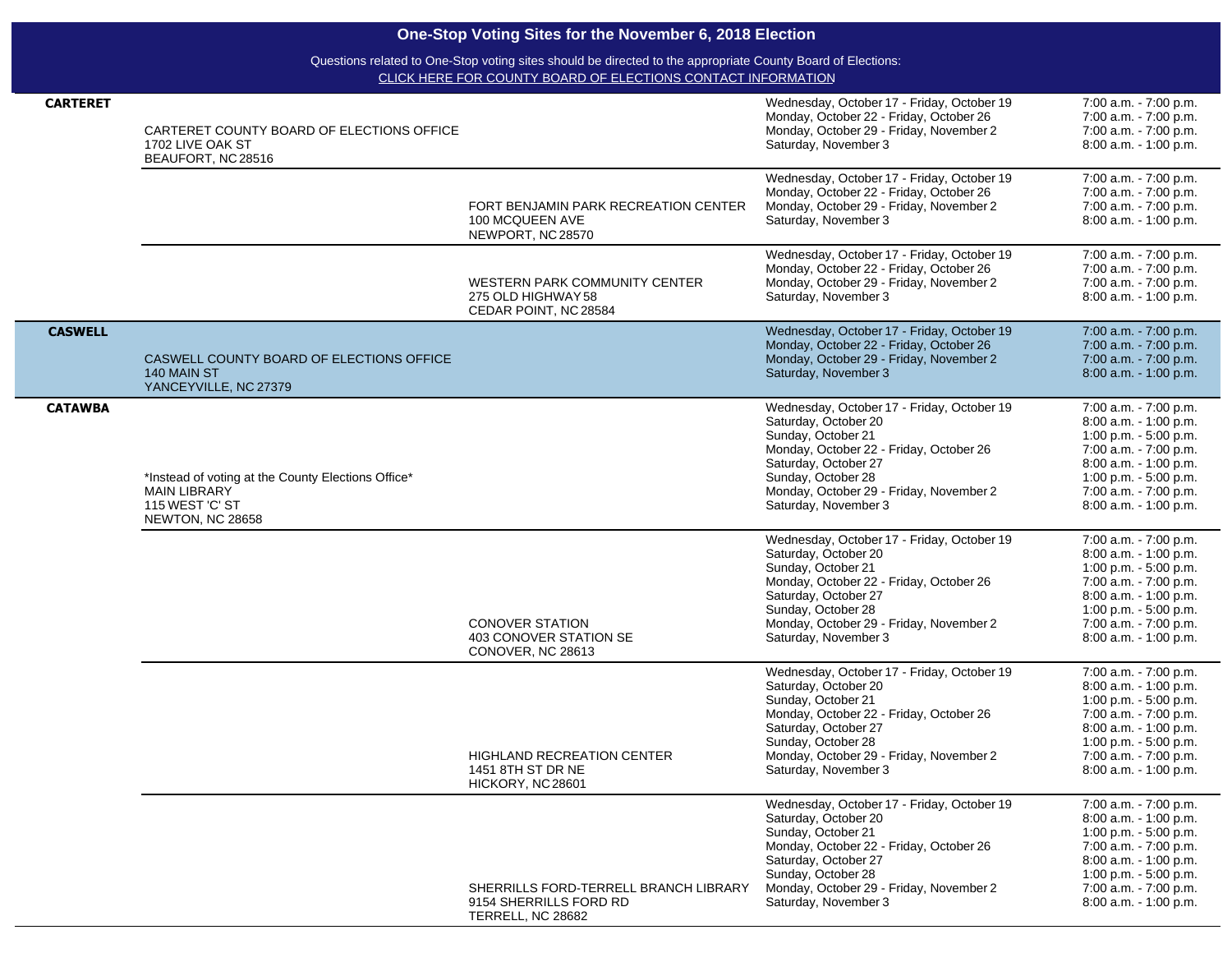| <b>CATAWBA</b>  |                                                                                             | SOUTHWEST LIBRARY<br>2944 S NC 127 HWY<br>HICKORY, NC 28602        | Wednesday, October 17 - Friday, October 19<br>Saturday, October 20<br>Sunday, October 21<br>Monday, October 22 - Friday, October 26<br>Saturday, October 27<br>Sunday, October 28<br>Monday, October 29 - Friday, November 2<br>Saturday, November 3 | 7:00 a.m. - 7:00 p.m.<br>8:00 a.m. - 1:00 p.m.<br>1:00 p.m. $-5:00$ p.m.<br>7:00 a.m. - 7:00 p.m.<br>8:00 a.m. - 1:00 p.m.<br>1:00 p.m. $-5:00$ p.m.<br>7:00 a.m. - 7:00 p.m.<br>8:00 a.m. - 1:00 p.m. |
|-----------------|---------------------------------------------------------------------------------------------|--------------------------------------------------------------------|------------------------------------------------------------------------------------------------------------------------------------------------------------------------------------------------------------------------------------------------------|--------------------------------------------------------------------------------------------------------------------------------------------------------------------------------------------------------|
| <b>CHATHAM</b>  | CHATHAM COUNTY BOARD OF ELECTIONS OFFICE<br>984 THOMPSON ST<br>PITTSBORO, NC 27312          |                                                                    | Wednesday, October 17 - Friday, October 19<br>Saturday, October 20<br>Monday, October 22 - Friday, October 26<br>Saturday, October 27<br>Monday, October 29 - Friday, November 2<br>Saturday, November 3                                             | 7:00 a.m. - 7:00 p.m.<br>$8:00$ a.m. $-2:00$ p.m.<br>7:00 a.m. - 7:00 p.m.<br>8:00 a.m. - 2:00 p.m.<br>7:00 a.m. - 7:00 p.m.<br>8:00 a.m. - 2:00 p.m.                                                  |
|                 |                                                                                             | <b>GOLDSTON ONE STOP</b><br>40 CORAL AVE # A<br>GOLDSTON, NC 27252 | Wednesday, October 17 - Friday, October 19<br>Saturday, October 20<br>Monday, October 22 - Friday, October 26<br>Saturday, October 27<br>Monday, October 29 - Friday, November 2<br>Saturday, November 3                                             | 7:00 a.m. - 7:00 p.m.<br>8:00 a.m. - 2:00 p.m.<br>7:00 a.m. - 7:00 p.m.<br>$8:00$ a.m. $-2:00$ p.m.<br>7:00 a.m. - 7:00 p.m.<br>8:00 a.m. - 2:00 p.m.                                                  |
|                 |                                                                                             | NORTH CHATHAM<br>5408 BIG WOODS RD<br>CHAPEL HILL, NC 27517        | Wednesday, October 17 - Friday, October 19<br>Saturday, October 20<br>Monday, October 22 - Friday, October 26<br>Saturday, October 27<br>Monday, October 29 - Friday, November 2<br>Saturday, November 3                                             | 7:00 a.m. - 7:00 p.m.<br>8:00 a.m. - 2:00 p.m.<br>7:00 a.m. - 7:00 p.m.<br>8:00 a.m. - 2:00 p.m.<br>7:00 a.m. - 7:00 p.m.<br>8:00 a.m. - 2:00 p.m.                                                     |
|                 |                                                                                             | ONE STOP SILER CITY<br>111 S THIRD AVE<br>SILER CITY, NC 27344     | Wednesday, October 17 - Friday, October 19<br>Saturday, October 20<br>Monday, October 22 - Friday, October 26<br>Saturday, October 27<br>Monday, October 29 - Friday, November 2<br>Saturday, November 3                                             | 7:00 a.m. - 7:00 p.m.<br>8:00 a.m. - 2:00 p.m.<br>7:00 a.m. - 7:00 p.m.<br>8:00 a.m. - 2:00 p.m.<br>7:00 a.m. - 7:00 p.m.<br>8:00 a.m. - 2:00 p.m.                                                     |
| <b>CHEROKEE</b> | CHEROKEE COUNTY BOARD OF ELECTIONS OFFICE<br>40 PEACHTREE ST # B<br><b>MURPHY, NC 28906</b> |                                                                    | Wednesday, October 17 - Friday, October 19<br>Saturday, October 20<br>Monday, October 22 - Friday, October 26<br>Saturday, October 27<br>Monday, October 29 - Friday, November 2<br>Saturday, November 3                                             | 7:00 a.m. - 7:00 p.m.<br>8:00 a.m. - 1:00 p.m.<br>7:00 a.m. - 7:00 p.m.<br>8:00 a.m. - 1:00 p.m.<br>7:00 a.m. - 7:00 p.m.<br>8:00 a.m. - 1:00 p.m.                                                     |
| <b>CHOWAN</b>   | CHOWAN COUNTY BOARD OF ELECTIONS OFFICE<br>730 N GRANVILLE ST<br>EDENTON, NC 27932          |                                                                    | Wednesday, October 17 - Friday, October 19<br>Monday, October 22 - Friday, October 26<br>Monday, October 29 - Friday, November 2<br>Saturday, November 3                                                                                             | 8:00 a.m. - 5:00 p.m.<br>8:00 a.m. - 5:00 p.m.<br>8:00 a.m. - 5:00 p.m.<br>8:00 a.m. - 1:00 p.m.                                                                                                       |
| <b>CLAY</b>     | CLAY COUNTY BOARD OF ELECTIONS OFFICE<br>54 CHURCH ST<br>HAYESVILLE, NC 28904               |                                                                    | Wednesday, October 17 - Friday, October 19<br>Monday, October 22 - Friday, October 26<br>Monday, October 29 - Friday, November 2<br>Saturday, November 3                                                                                             | 8:00 a.m. - 5:00 p.m.<br>8:00 a.m. - 5:00 p.m.<br>8:00 a.m. - 5:00 p.m.<br>8:00 a.m. - 1:00 p.m.                                                                                                       |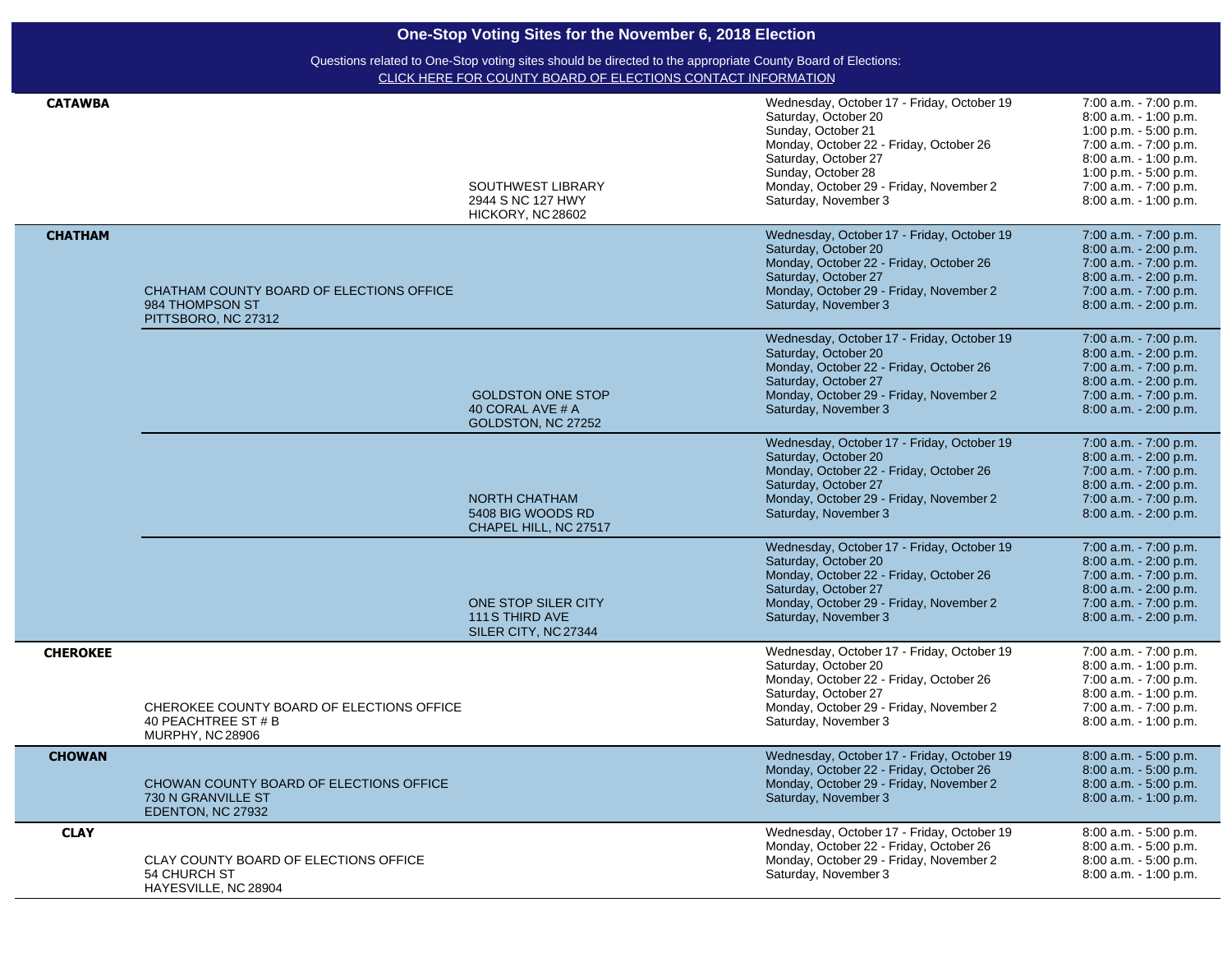| <b>CLEVELAND</b> | *Instead of voting at the County Elections Office*<br><b>MARKET PLACE SHOPPING CENTER</b><br>1744 E DIXON BLVD<br>SHELBY, NC 28152 |                                                                                       | Wednesday, October 17 - Friday, October 19<br>Monday, October 22 - Friday, October 26<br>Saturday, October 27<br>Sunday, October 28<br>Monday, October 29 - Friday, November 2<br>Saturday, November 3 | 7:00 a.m. - 7:00 p.m.<br>7:00 a.m. - 7:00 p.m.<br>8:00 a.m. - 1:00 p.m.<br>1:00 p.m. - 5:00 p.m.<br>7:00 a.m. - 7:00 p.m.<br>8:00 a.m. - 1:00 p.m. |
|------------------|------------------------------------------------------------------------------------------------------------------------------------|---------------------------------------------------------------------------------------|--------------------------------------------------------------------------------------------------------------------------------------------------------------------------------------------------------|----------------------------------------------------------------------------------------------------------------------------------------------------|
|                  |                                                                                                                                    | <b>BOILING SPRINGS TOWN HALL (NEW)</b><br>114 E COLLEGE AVE<br>SHELBY, NC 28152       | Wednesday, October 17 - Friday, October 19<br>Monday, October 22 - Friday, October 26<br>Saturday, October 27<br>Sunday, October 28<br>Monday, October 29 - Friday, November 2<br>Saturday, November 3 | 7:00 a.m. - 7:00 p.m.<br>7:00 a.m. - 7:00 p.m.<br>8:00 a.m. - 1:00 p.m.<br>1:00 p.m. - 5:00 p.m.<br>7:00 a.m. - 7:00 p.m.<br>8:00 a.m. - 1:00 p.m. |
|                  |                                                                                                                                    | KINGS MOUNTAIN FIRE MUSEUM<br>269 CLEVELAND AVE<br>KINGS MOUNTAIN, NC 28086           | Wednesday, October 17 - Friday, October 19<br>Monday, October 22 - Friday, October 26<br>Saturday, October 27<br>Sunday, October 28<br>Monday, October 29 - Friday, November 2<br>Saturday, November 3 | 7:00 a.m. - 7:00 p.m.<br>7:00 a.m. - 7:00 p.m.<br>8:00 a.m. - 1:00 p.m.<br>1:00 p.m. - 5:00 p.m.<br>7:00 a.m. - 7:00 p.m.<br>8:00 a.m. - 1:00 p.m. |
| <b>COLUMBUS</b>  | COLUMBUS COUNTY BOARD OF ELECTIONS OFFICE<br>2322 JAMES B WHITE HWY N # A<br>WHITEVILLE, NC 28472                                  |                                                                                       | Wednesday, October 17 - Friday, October 19<br>Monday, October 22 - Friday, October 26<br>Monday, October 29 - Friday, November 2<br>Saturday, November 3                                               | 8:30 a.m. - 5:00 p.m.<br>8:30 a.m. - 5:00 p.m.<br>8:30 a.m. - 5:00 p.m.<br>8:00 a.m. - 1:00 p.m.                                                   |
|                  |                                                                                                                                    | <b>RANSOM EVENT CENTER</b><br>2696 GENERAL HOWE HWY<br>RIEGELWOOD, NC 28456           | Wednesday, October 17 - Friday, October 19<br>Monday, October 22 - Friday, October 26<br>Monday, October 29 - Friday, November 2<br>Saturday, November 3                                               | 7:00 a.m. - 7:00 p.m.<br>7:00 a.m. - 7:00 p.m.<br>7:00 a.m. - 7:00 p.m.<br>8:00 a.m. - 1:00 p.m.                                                   |
|                  |                                                                                                                                    | <b>TABOR CITY COURT HOUSE</b><br>110 W FOURTH ST<br>TABOR CITY, NC28463               | Wednesday, October 17 - Friday, October 19<br>Monday, October 22 - Friday, October 26<br>Monday, October 29 - Friday, November 2<br>Saturday, November 3                                               | 7:00 a.m. - 7:00 p.m.<br>7:00 a.m. - 7:00 p.m.<br>7:00 a.m. - 7:00 p.m.<br>8:00 a.m. - 1:00 p.m.                                                   |
|                  |                                                                                                                                    | WOODMAN OF THE WORLD LODGE 130<br>8119 ANDREW JACKSON HWY SW<br>CERRO GORDO, NC 28430 | Wednesday, October 17 - Friday, October 19<br>Monday, October 22 - Friday, October 26<br>Monday, October 29 - Friday, November 2<br>Saturday, November 3                                               | 7:00 a.m. - 7:00 p.m.<br>7:00 a.m. - 7:00 p.m.<br>7:00 a.m. - 7:00 p.m.<br>8:00 a.m. - 1:00 p.m.                                                   |
| <b>CRAVEN</b>    | CRAVEN COUNTY BOARD OF ELECTIONS OFFICE<br><b>406 CRAVEN ST</b><br>NEW BERN, NC 28560                                              |                                                                                       | Wednesday, October 17 - Friday, October 19<br>Monday, October 22 - Friday, October 26<br>Monday, October 29 - Friday, November 2<br>Saturday, November 3                                               | 7:00 a.m. - 7:00 p.m.<br>7:00 a.m. - 7:00 p.m.<br>7:00 a.m. - 7:00 p.m.<br>8:00 a.m. - 1:00 p.m.                                                   |
|                  |                                                                                                                                    | <b>COVE CITY FD</b><br>425 S MAIN ST<br>COVE CITY, NC 28523                           | Wednesday, October 17 - Friday, October 19<br>Monday, October 22 - Friday, October 26<br>Monday, October 29 - Friday, November 2<br>Saturday, November 3                                               | 7:00 a.m. - 7:00 p.m.<br>7:00 a.m. - 7:00 p.m.<br>7:00 a.m. - 7:00 p.m.<br>8:00 a.m. - 1:00 p.m.                                                   |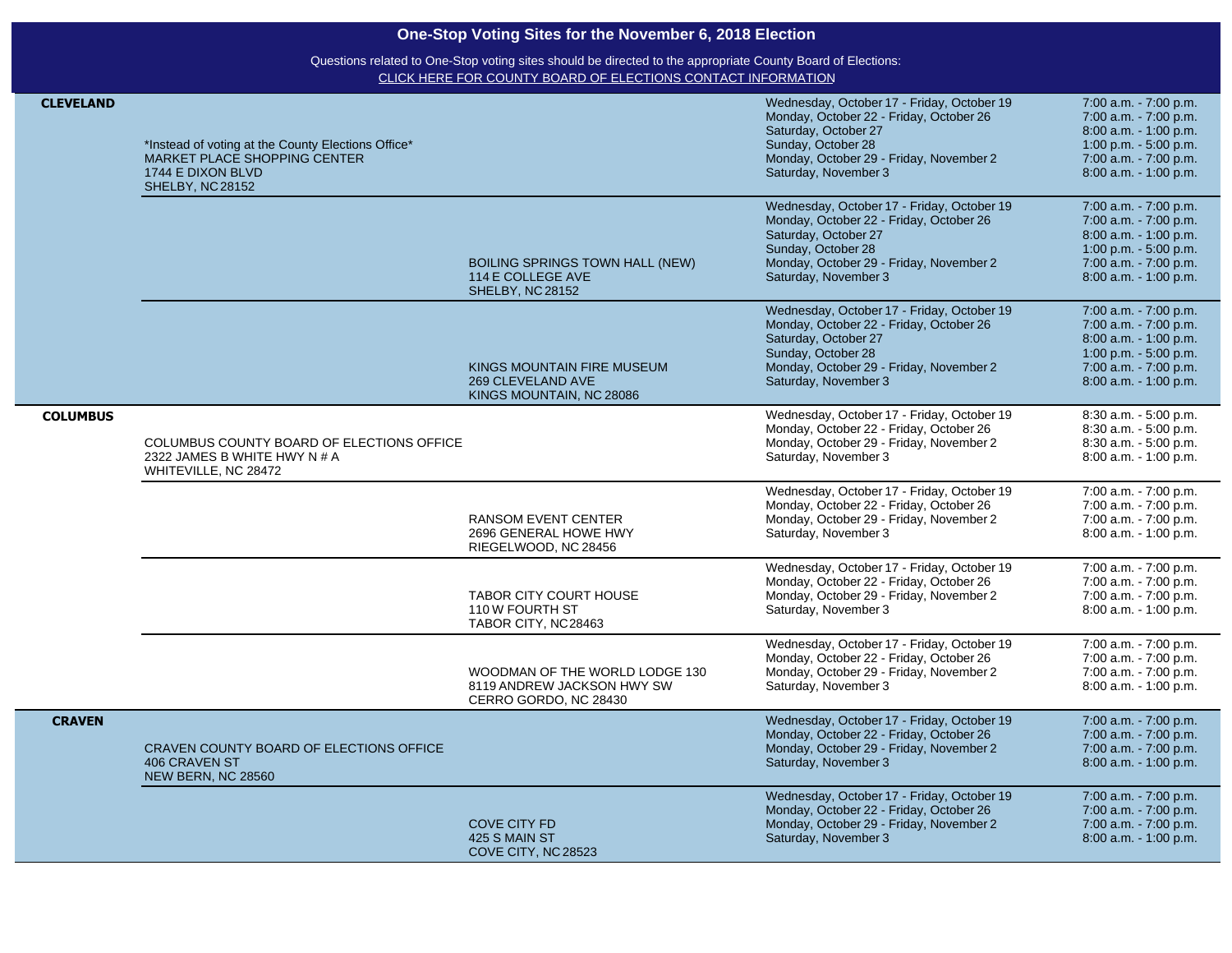|                   | One-Stop Voting Sites for the November 6, 2018 Election                                                       |                                                                                                                                                                             |                                                                                                                                                                                  |                                                                                                                              |
|-------------------|---------------------------------------------------------------------------------------------------------------|-----------------------------------------------------------------------------------------------------------------------------------------------------------------------------|----------------------------------------------------------------------------------------------------------------------------------------------------------------------------------|------------------------------------------------------------------------------------------------------------------------------|
|                   |                                                                                                               | Questions related to One-Stop voting sites should be directed to the appropriate County Board of Elections:<br>CLICK HERE FOR COUNTY BOARD OF ELECTIONS CONTACT INFORMATION |                                                                                                                                                                                  |                                                                                                                              |
| <b>CRAVEN</b>     |                                                                                                               | NEW BEGINNINGS MINISTRY OF FAITH<br><b>30 PARK LN</b><br>HAVELOCK, NC 28532                                                                                                 | Wednesday, October 17 - Friday, October 19<br>Monday, October 22 - Friday, October 26<br>Monday, October 29 - Friday, November 2<br>Saturday, November 3                         | 7:00 a.m. - 7:00 p.m.<br>7:00 a.m. - 7:00 p.m.<br>7:00 a.m. - 7:00 p.m.<br>8:00 a.m. - 1:00 p.m.                             |
|                   |                                                                                                               | VANCEBORO FIRE DEPARTMENT<br>375 NC 43 HWY<br>VANCEBORO, NC 28586                                                                                                           | Wednesday, October 17 - Friday, October 19<br>Monday, October 22 - Friday, October 26<br>Monday, October 29 - Friday, November 2<br>Saturday, November 3                         | 7:00 a.m. - 7:00 p.m.<br>7:00 a.m. - 7:00 p.m.<br>7:00 a.m. - 7:00 p.m.<br>8:00 a.m. - 1:00 p.m.                             |
| <b>CUMBERLAND</b> | <b>CUMBERLAND COUNTY BOARD OF ELECTIONS</b><br><b>OFFICE</b><br>227 FOUNTAINHEAD LN<br>FAYETTEVILLE, NC 28301 |                                                                                                                                                                             | Wednesday, October 17 - Friday, October 19<br>Monday, October 22 - Friday, October 26<br>Monday, October 29 - Friday, November 2<br>Saturday, November 3                         | 8:00 a.m. - 5:00 p.m.<br>8:00 a.m. - 5:00 p.m.<br>8:00 a.m. - 5:00 p.m.<br>8:00 a.m. - 1:00 p.m.                             |
|                   |                                                                                                               | CLIFFDALE RECREATION CENTER<br>6404 CLIFFDALE RD<br>FAYETTEVILLE, NC 28314                                                                                                  | Wednesday, October 17 - Friday, October 19<br>Monday, October 22 - Friday, October 26<br>Saturday, October 27<br>Monday, October 29 - Friday, November 2<br>Saturday, November 3 | 7:00 a.m. - 7:00 p.m.<br>7:00 a.m. - 7:00 p.m.<br>9:00 a.m. - 3:00 p.m.<br>7:00 a.m. - 7:00 p.m.<br>8:00 a.m. - 1:00 p.m.    |
|                   |                                                                                                               | <b>GRAY'S CREEK RECREATION CENTER</b><br>2964 SCHOOL RD<br>HOPE MILLS, NC 28348                                                                                             | Wednesday, October 17 - Friday, October 19<br>Monday, October 22 - Friday, October 26<br>Saturday, October 27<br>Monday, October 29 - Friday, November 2<br>Saturday, November 3 | 7:00 a.m. - 7:00 p.m.<br>7:00 a.m. - 7:00 p.m.<br>$9:00$ a.m. $-3:00$ p.m.<br>7:00 a.m. - 7:00 p.m.<br>8:00 a.m. - 1:00 p.m. |
|                   |                                                                                                               | HOPE MILLS RECREATION CENTER<br>5766 ROCKFISH RD<br>HOPE MILLS, NC 28348                                                                                                    | Wednesday, October 17 - Friday, October 19<br>Monday, October 22 - Friday, October 26<br>Saturday, October 27<br>Monday, October 29 - Friday, November 2<br>Saturday, November 3 | 7:00 a.m. - 7:00 p.m.<br>7:00 a.m. - 7:00 p.m.<br>9:00 a.m. - 3:00 p.m.<br>7:00 a.m. - 7:00 p.m.<br>8:00 a.m. - 1:00 p.m.    |
|                   |                                                                                                               | NORTH REGIONAL LIBRARY<br>855 MCARTHUR RD<br>FAYETTEVILLE, NC 28311                                                                                                         | Wednesday, October 17 - Friday, October 19<br>Monday, October 22 - Friday, October 26<br>Saturday, October 27<br>Monday, October 29 - Friday, November 2<br>Saturday, November 3 | 7:00 a.m. - 7:00 p.m.<br>7:00 a.m. - 7:00 p.m.<br>9:00 a.m. - 3:00 p.m.<br>7:00 a.m. - 7:00 p.m.<br>8:00 a.m. - 1:00 p.m.    |
| <b>CURRITUCK</b>  | <b>CURRITUCK COUNTY BOARD OF ELECTIONS</b><br><b>OFFICE</b><br>2811 CARATOKE HWY<br>CURRITUCK, NC 27929       |                                                                                                                                                                             | Wednesday, October 17 - Friday, October 19<br>Monday, October 22 - Friday, October 26<br>Monday, October 29 - Saturday, November 3                                               | 8:00 a.m. - 5:00 p.m.<br>$8:00$ a.m. $-5:00$ p.m.<br>8:00 a.m. - 5:00 p.m.                                                   |
| <b>DARE</b>       | DARE COUNTY BOARD OF ELECTIONS OFFICE<br>954 MARSHAL COLLINS DR<br><b>MANTEO, NC 27954</b>                    |                                                                                                                                                                             | Wednesday, October 17 - Friday, October 19<br>Monday, October 22 - Friday, October 26<br>Sunday, October 28<br>Monday, October 29 - Friday, November 2<br>Saturday, November 3   | 7:00 a.m. - 7:00 p.m.<br>7:00 a.m. - 7:00 p.m.<br>12:00 p.m. - 4:00 p.m.<br>7:00 a.m. - 7:00 p.m.<br>8:00 a.m. - 1:00 p.m.   |
|                   |                                                                                                               | <b>FESSENDEN ANNEX</b><br>47017 BUXTON BACK RD<br><b>BUXTON, NC 27920</b>                                                                                                   | Wednesday, October 17 - Friday, October 19<br>Monday, October 22 - Friday, October 26<br>Sunday, October 28<br>Monday, October 29 - Friday, November 2<br>Saturday, November 3   | 7:00 a.m. - 7:00 p.m.<br>7:00 a.m. - 7:00 p.m.<br>12:00 p.m. - 4:00 p.m.<br>7:00 a.m. - 7:00 p.m.<br>8:00 a.m. - 1:00 p.m.   |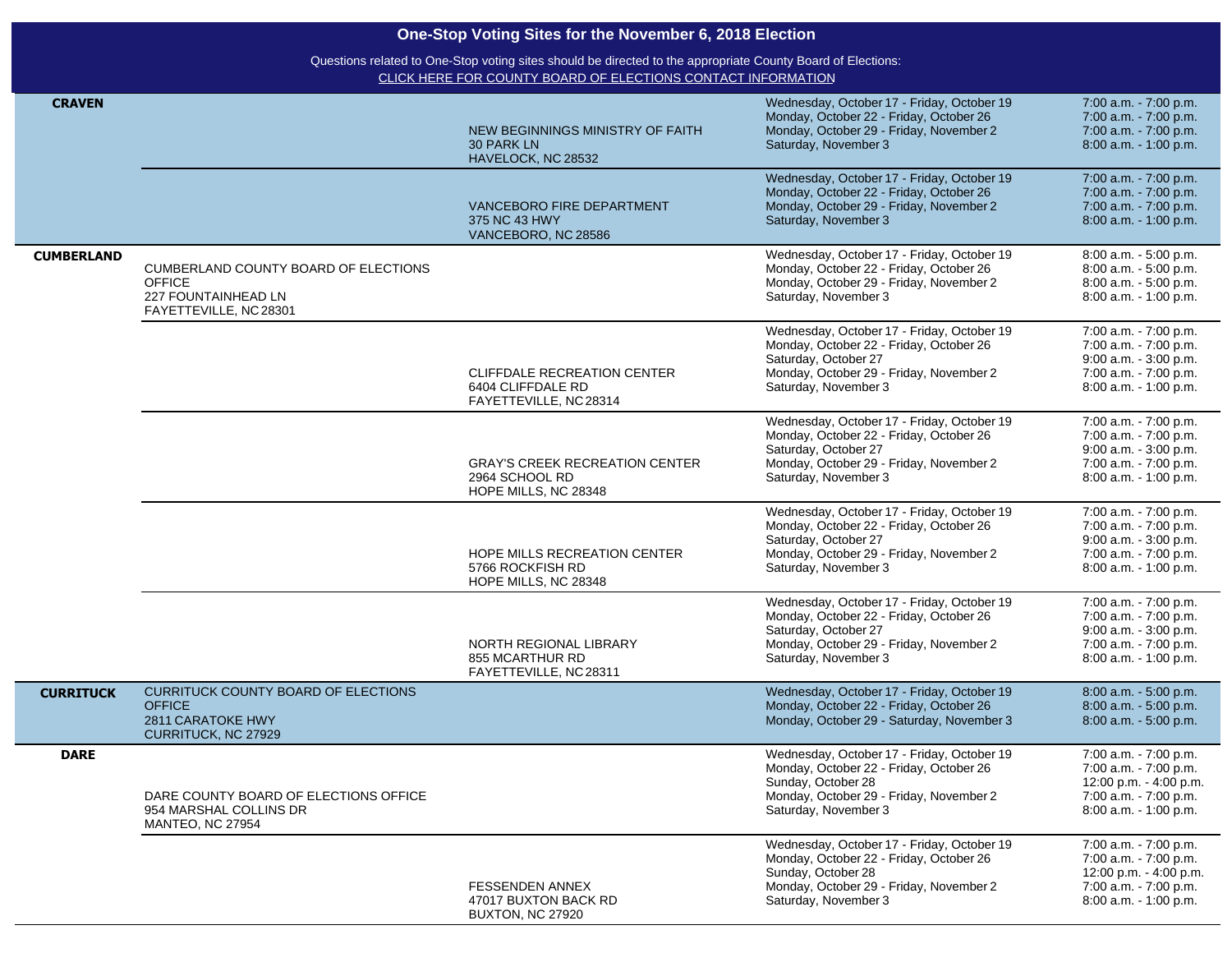| <b>DARE</b>     |                                                                                           | KILL DEVIL HILLS TOWN HALL<br>102 TOWN HALL DR<br>KILL DEVIL HILLS, NC 27948 | Wednesday, October 17 - Friday, October 19<br>Monday, October 22 - Friday, October 26<br>Sunday, October 28<br>Monday, October 29 - Friday, November 2<br>Saturday, November 3                           | 7:00 a.m. - 7:00 p.m.<br>7:00 a.m. - 7:00 p.m.<br>12:00 p.m. - 4:00 p.m.<br>7:00 a.m. - 7:00 p.m.<br>8:00 a.m. - 1:00 p.m.                               |
|-----------------|-------------------------------------------------------------------------------------------|------------------------------------------------------------------------------|----------------------------------------------------------------------------------------------------------------------------------------------------------------------------------------------------------|----------------------------------------------------------------------------------------------------------------------------------------------------------|
| <b>DAVIDSON</b> | DAVIDSON COUNTY BOARD OF ELECTIONS OFFICE<br>945 N MAIN ST # A<br>LEXINGTON, NC 27292     |                                                                              | Wednesday, October 17 - Friday, October 19<br>Monday, October 22 - Friday, October 26<br>Monday, October 29 - Friday, November 2<br>Saturday, November 3                                                 | 7:00 a.m. - 7:00 p.m.<br>7:00 a.m. - 7:00 p.m.<br>7:00 a.m. - 7:00 p.m.<br>8:00 a.m. - 1:00 p.m.                                                         |
|                 |                                                                                           | <b>ARCADIA COMM BLDG</b><br>1281 COMMUNITY RD<br>LEXINGTON, NC 27295         | Wednesday, October 17 - Friday, October 19<br>Monday, October 22 - Friday, October 26<br>Monday, October 29 - Friday, November 2<br>Saturday, November 3                                                 | 7:00 a.m. - 7:00 p.m.<br>7:00 a.m. - 7:00 p.m.<br>7:00 a.m. - 7:00 p.m.<br>7:00 a.m. - 1:00 p.m.                                                         |
|                 |                                                                                           | <b>DENTON LIBRARY</b><br>310 W SALISBURY ST<br>DENTON, NC 27239              | Wednesday, October 17 - Friday, October 19<br>Monday, October 22 - Friday, October 26<br>Monday, October 29 - Friday, November 2<br>Saturday, November 3                                                 | 7:00 a.m. - 7:00 p.m.<br>7:00 a.m. - 7:00 p.m.<br>7:00 a.m. - 7:00 p.m.<br>8:00 a.m. - 1:00 p.m.                                                         |
|                 |                                                                                           | <b>MIDWAY FIRE DEPT</b><br>228 MIDWAY SCHOOL RD<br>LEXINGTON, NC 27295       | Wednesday, October 17 - Friday, October 19<br>Monday, October 22 - Friday, October 26<br>Monday, October 29 - Friday, November 2<br>Saturday, November 3                                                 | 7:00 a.m. - 7:00 p.m.<br>7:00 a.m. - 7:00 p.m.<br>7:00 a.m. - 7:00 p.m.<br>8:00 a.m. - 1:00 p.m.                                                         |
|                 |                                                                                           | <b>THOMASVILLE LIBRARY</b><br><b>14 RANDOLPH ST</b><br>THOMASVILLE, NC 27360 | Wednesday, October 17 - Friday, October 19<br>Monday, October 22 - Friday, October 26<br>Monday, October 29 - Friday, November 2<br>Saturday, November 3                                                 | 7:00 a.m. - 7:00 p.m.<br>7:00 a.m. - 7:00 p.m.<br>7:00 a.m. - 7:00 p.m.<br>8:00 a.m. - 1:00 p.m.                                                         |
| <b>DAVIE</b>    | DAVIE COUNTY BOARD OF ELECTIONS OFFICE<br>161 POPLAR ST # 102<br>MOCKSVILLE, NC 27028     |                                                                              | Wednesday, October 17 - Friday, October 19<br>Monday, October 22 - Friday, October 26<br>Monday, October 29 - Friday, November 2<br>Saturday, November 3                                                 | 7:00 a.m. - 7:00 p.m.<br>7:00 a.m. - 7:00 p.m.<br>7:00 a.m. - 7:00 p.m.<br>8:00 a.m. - 1:00 p.m.                                                         |
|                 |                                                                                           | BERMUDA RUN TOWN HALL<br>120 KINDERTON BLVD #100<br>BERMUDA RUN, NC 27006    | Wednesday, October 17 - Friday, October 19<br>Monday, October 22 - Friday, October 26<br>Monday, October 29 - Friday, November 2<br>Saturday, November 3                                                 | 7:00 a.m. - 7:00 p.m.<br>7:00 a.m. - 7:00 p.m.<br>7:00 a.m. - 7:00 p.m.<br>8:00 a.m. - 1:00 p.m.                                                         |
|                 |                                                                                           | JERUSALEM VOL FIRE DEPT<br>7185 NC HIGHWAY 801 HWY S<br>MOCKSVILLE, NC 27028 | Wednesday, October 17 - Friday, October 19<br>Monday, October 22 - Friday, October 26<br>Monday, October 29 - Friday, November 2<br>Saturday, November 3                                                 | 7:00 a.m. - 7:00 p.m.<br>7:00 a.m. - 7:00 p.m.<br>7:00 a.m. - 7:00 p.m.<br>8:00 a.m. - 1:00 p.m.                                                         |
| <b>DUPLIN</b>   | DUPLIN COUNTY BOARD OF ELECTIONS OFFICE<br><b>160 MALLARD ST</b><br>KENANSVILLE, NC 28349 |                                                                              | Wednesday, October 17 - Friday, October 19<br>Saturday, October 20<br>Monday, October 22 - Friday, October 26<br>Saturday, October 27<br>Monday, October 29 - Friday, November 2<br>Saturday, November 3 | 7:00 a.m. - 7:00 p.m.<br>$9:00$ a.m. $-1:00$ p.m.<br>7:00 a.m. - 7:00 p.m.<br>9:00 a.m. - 1:00 p.m.<br>7:00 a.m. - 7:00 p.m.<br>$8:00$ a.m. $-1:00$ p.m. |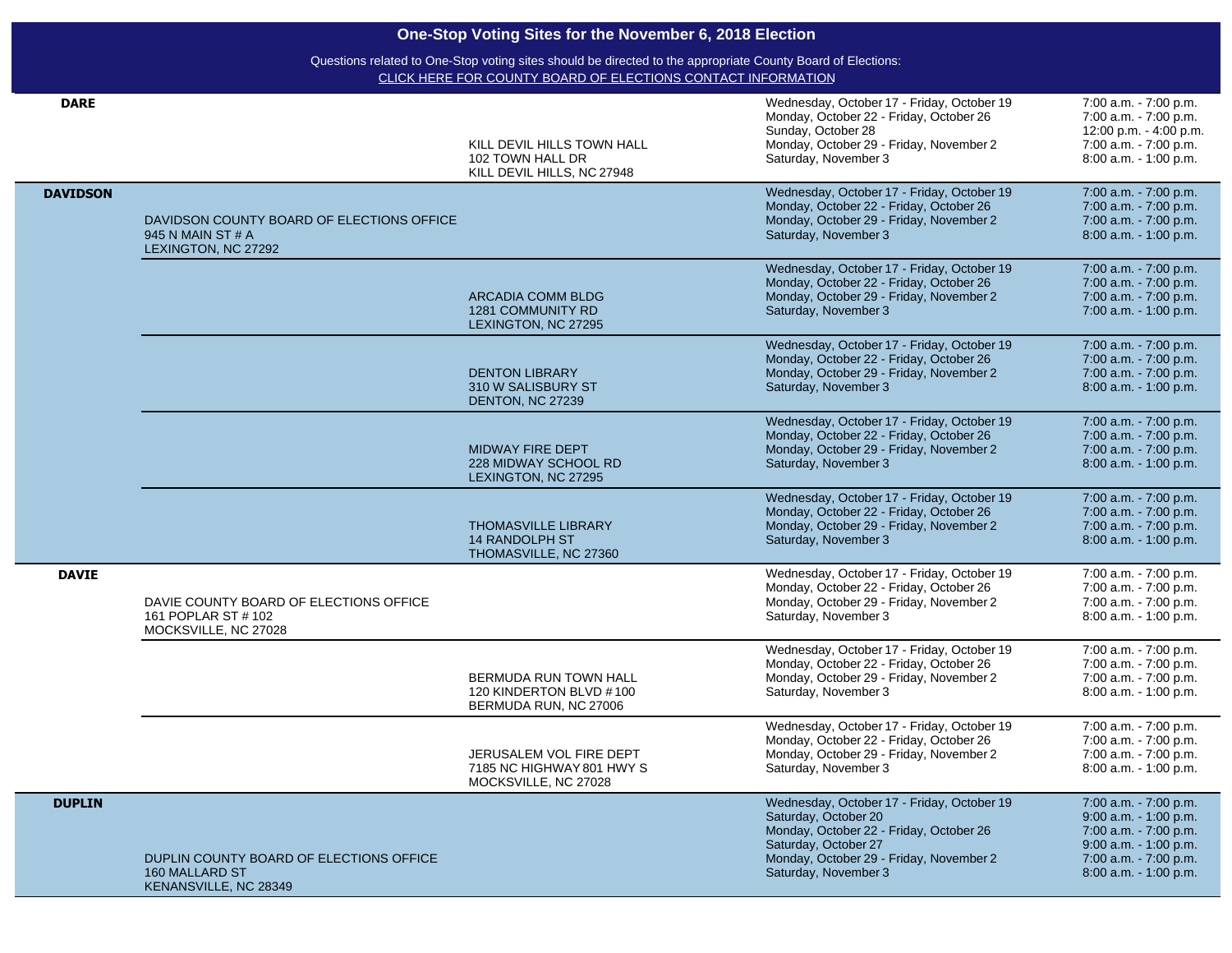| <b>DURHAM</b> |                                         |                                          | Wednesday, October 17 - Friday, October 19                      | 7:00 a.m. - 7:00 p.m.                              |
|---------------|-----------------------------------------|------------------------------------------|-----------------------------------------------------------------|----------------------------------------------------|
|               |                                         |                                          | Saturday, October 20                                            | $9:00$ a.m. $-6:00$ p.m.                           |
|               |                                         |                                          | Sunday, October 21                                              | 12:00 p.m. - 4:00 p.m.                             |
|               |                                         |                                          | Monday, October 22 - Friday, October 26                         | 7:00 a.m. - 7:00 p.m.                              |
|               |                                         |                                          | Saturday, October 27<br>Sunday, October 28                      | $9:00$ a.m. $-6:00$ p.m.<br>12:00 p.m. - 4:00 p.m. |
|               | DURHAM COUNTY BOARD OF ELECTIONS OFFICE |                                          | Monday, October 29 - Friday, November 2                         | 7:00 a.m. - 7:00 p.m.                              |
|               | 201 N ROXBORO ST                        |                                          | Saturday, November 3                                            | 8:00 a.m. - 1:00 p.m.                              |
|               | DURHAM, NC 27701                        |                                          |                                                                 |                                                    |
|               |                                         |                                          | Wednesday, October 17 - Friday, October 19                      | 7:00 a.m. - 7:00 p.m.                              |
|               |                                         |                                          | Saturday, October 20                                            | $9:00$ a.m. $-6:00$ p.m.                           |
|               |                                         |                                          | Sunday, October 21                                              | 12:00 p.m. - 4:00 p.m.                             |
|               |                                         |                                          | Monday, October 22 - Friday, October 26                         | 7:00 a.m. - 7:00 p.m.                              |
|               |                                         |                                          | Saturday, October 27                                            | $9:00$ a.m. $-6:00$ p.m.                           |
|               |                                         |                                          | Sunday, October 28                                              | 12:00 p.m. - 4:00 p.m.                             |
|               |                                         | DUKE UNIVERSITY BRODHEAD CENTER          | Monday, October 29 - Friday, November 2                         | 7:00 a.m. - 7:00 p.m.                              |
|               |                                         | 402 CHAPEL DR<br><b>DURHAM, NC 27705</b> | Saturday, November 3                                            | 8:00 a.m. - 1:00 p.m.                              |
|               |                                         |                                          | Wednesday, October 17 - Friday, October 19                      | 7:00 a.m. - 7:00 p.m.                              |
|               |                                         |                                          | Saturday, October 20                                            | $9:00$ a.m. $-6:00$ p.m.                           |
|               |                                         |                                          | Sunday, October 21                                              | 12:00 p.m. - 4:00 p.m.                             |
|               |                                         |                                          | Monday, October 22 - Friday, October 26                         | 7:00 a.m. - 7:00 p.m.                              |
|               |                                         |                                          | Saturday, October 27                                            | 9:00 a.m. - 6:00 p.m.                              |
|               |                                         | <b>EAST REGIONAL LIBRARY</b>             | Sunday, October 28<br>Monday, October 29 - Friday, November 2   | 12:00 p.m. - 4:00 p.m.<br>7:00 a.m. - 7:00 p.m.    |
|               |                                         | 211 LICK CREEK LN                        | Saturday, November 3                                            | 8:00 a.m. - 1:00 p.m.                              |
|               |                                         | DURHAM, NC 27703                         |                                                                 |                                                    |
|               |                                         |                                          | Wednesday, October 17 - Friday, October 19                      | 7:00 a.m. - 7:00 p.m.                              |
|               |                                         |                                          | Saturday, October 20                                            | 9:00 a.m. - 6:00 p.m.                              |
|               |                                         |                                          | Sunday, October 21                                              | 12:00 p.m. - 4:00 p.m.                             |
|               |                                         |                                          | Monday, October 22 - Friday, October 26                         | 7:00 a.m. - 7:00 p.m.                              |
|               |                                         |                                          | Saturday, October 27<br>Sunday, October 28                      | 9:00 a.m. - 6:00 p.m.<br>12:00 p.m. - 4:00 p.m.    |
|               |                                         | <b>NCCU ONESTOP</b>                      | Monday, October 29 - Friday, November 2                         | 7:00 a.m. - 7:00 p.m.                              |
|               |                                         | 640 NELSON ST                            | Saturday, November 3                                            | 8:00 a.m. - 1:00 p.m.                              |
|               |                                         | DURHAM, NC 27707                         |                                                                 |                                                    |
|               |                                         |                                          | Wednesday, October 17 - Friday, October 19                      | 7:00 a.m. - 7:00 p.m.                              |
|               |                                         |                                          | Saturday, October 20                                            | 9:00 a.m. - 6:00 p.m.                              |
|               |                                         |                                          | Sunday, October 21                                              | 12:00 p.m. - 4:00 p.m.                             |
|               |                                         |                                          | Monday, October 22 - Friday, October 26                         | 7:00 a.m. - 7:00 p.m.                              |
|               |                                         |                                          | Saturday, October 27                                            | 9:00 a.m. - 6:00 p.m.                              |
|               |                                         | NORTH REGIONAL LIBRARY                   | Sunday, October 28<br>Monday, October 29 - Friday, November 2   | 12:00 p.m. - 4:00 p.m.<br>7:00 a.m. - 7:00 p.m.    |
|               |                                         | 221 MILTON RD                            | Saturday, November 3                                            | 8:00 a.m. - 1:00 p.m.                              |
|               |                                         | DURHAM, NC 27712                         |                                                                 |                                                    |
|               |                                         |                                          | Wednesday, October 17 - Friday, October 19                      | 7:00 a.m. - 7:00 p.m.                              |
|               |                                         |                                          | Saturday, October 20                                            | 9:00 a.m. - 6:00 p.m.                              |
|               |                                         |                                          | Sunday, October 21                                              | 12:00 p.m. - 4:00 p.m.                             |
|               |                                         |                                          | Monday, October 22 - Friday, October 26<br>Saturday, October 27 | 7:00 a.m. - 7:00 p.m.<br>$9:00$ a.m. $-6:00$ p.m.  |
|               |                                         |                                          | Sunday, October 28                                              | 12:00 p.m. - 4:00 p.m.                             |
|               |                                         | <b>SOUTH REGIONAL LIBRARY</b>            | Monday, October 29 - Friday, November 2                         | 7:00 a.m. - 7:00 p.m.                              |
|               |                                         | 4505 S ALSTON AVE                        | Saturday, November 3                                            | 8:00 a.m. - 1:00 p.m.                              |
|               |                                         | DURHAM, NC 27713                         |                                                                 |                                                    |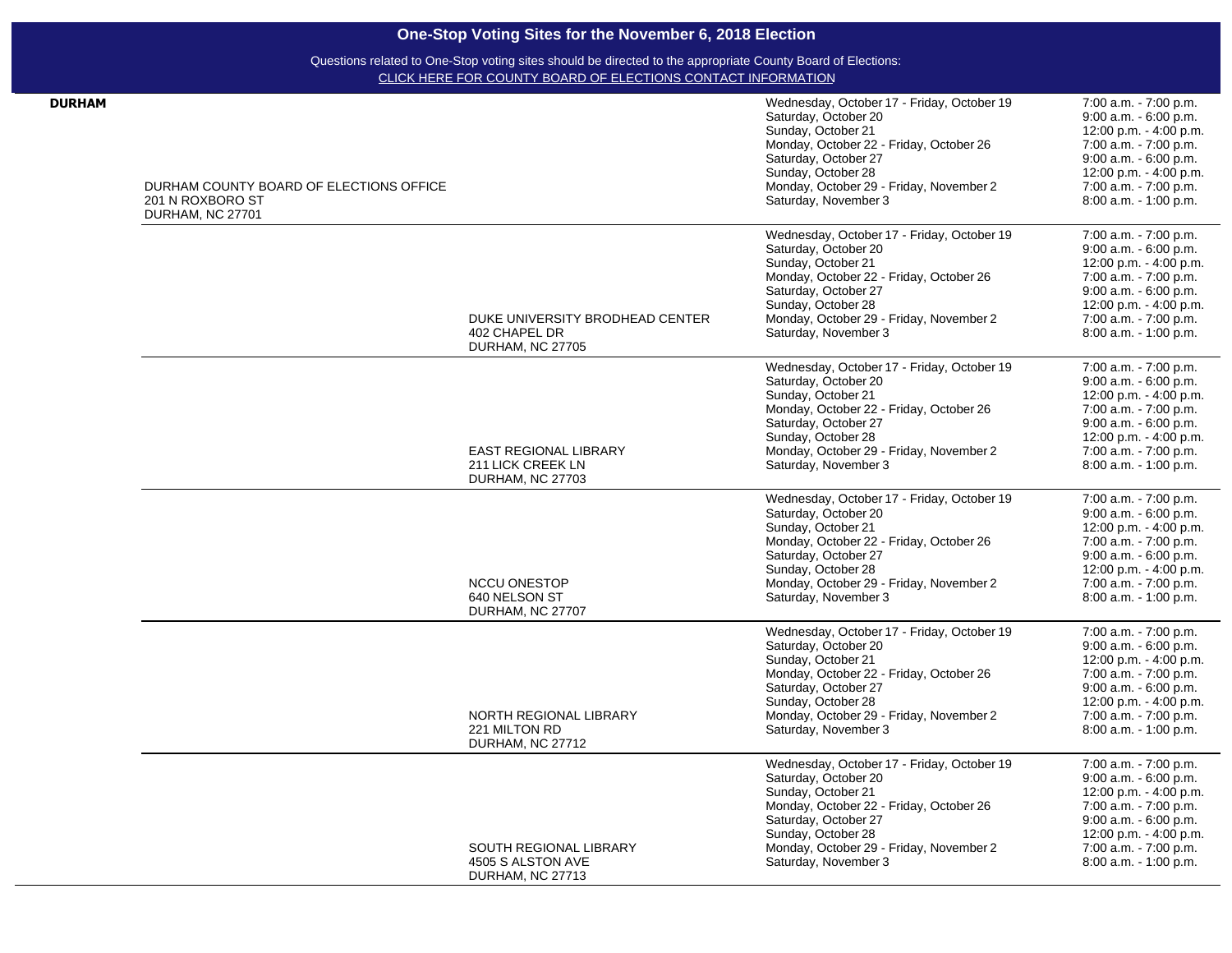| One-Stop Voting Sites for the November 6, 2018 Election |                                                                                                                                                                             |                                                                                                   |                                                                                                                                                                                  |                                                                                                                           |  |  |
|---------------------------------------------------------|-----------------------------------------------------------------------------------------------------------------------------------------------------------------------------|---------------------------------------------------------------------------------------------------|----------------------------------------------------------------------------------------------------------------------------------------------------------------------------------|---------------------------------------------------------------------------------------------------------------------------|--|--|
|                                                         | Questions related to One-Stop voting sites should be directed to the appropriate County Board of Elections:<br>CLICK HERE FOR COUNTY BOARD OF ELECTIONS CONTACT INFORMATION |                                                                                                   |                                                                                                                                                                                  |                                                                                                                           |  |  |
| <b>EDGECOMBE</b>                                        | *Instead of voting at the County Elections Office*<br>EDGECOMBE COUNTY ADMINISTRATIVE BUILDING -<br><b>AUDITORIUM</b><br>201 ST ANDREW ST<br><b>TARBORO, NC 27886</b>       |                                                                                                   | Wednesday, October 17 - Friday, October 19<br>Monday, October 22 - Friday, October 26<br>Monday, October 29 - Friday, November 2<br>Saturday, November 3                         | 7:00 a.m. - 7:00 p.m.<br>7:00 a.m. - 7:00 p.m.<br>7:00 a.m. - 7:00 p.m.<br>8:00 a.m. - 1:00 p.m.                          |  |  |
|                                                         |                                                                                                                                                                             | EDGECOMBE COUNTY MEMORIAL LIBRARY<br>(PINETOPS BRANCH)<br>201 SE FIRST ST<br>PINETOPS, NC 27864   | Wednesday, October 17 - Friday, October 19<br>Monday, October 22 - Friday, October 26<br>Monday, October 29 - Friday, November 2<br>Saturday, November 3                         | 7:00 a.m. - 7:00 p.m.<br>7:00 a.m. - 7:00 p.m.<br>7:00 a.m. - 7:00 p.m.<br>8:00 a.m. - 1:00 p.m.                          |  |  |
|                                                         |                                                                                                                                                                             | ROCKY MOUNT DEPARTMENT OF SOCIAL<br><b>SERVICES</b><br>301 S FAIRVIEW RD<br>ROCKY MOUNT, NC 27801 | Wednesday, October 17 - Friday, October 19<br>Monday, October 22 - Friday, October 26<br>Monday, October 29 - Friday, November 2<br>Saturday, November 3                         | 7:00 a.m. - 7:00 p.m.<br>7:00 a.m. - 7:00 p.m.<br>7:00 a.m. - 7:00 p.m.<br>8:00 a.m. - 1:00 p.m.                          |  |  |
| <b>FORSYTH</b>                                          | FORSYTH COUNTY BOARD OF ELECTIONS OFFICE<br>201 N CHESTNUT ST<br>WINSTON SALEM, NC 27101                                                                                    |                                                                                                   | Wednesday, October 17 - Friday, October 19<br>Monday, October 22 - Friday, October 26<br>Saturday, October 27<br>Monday, October 29 - Friday, November 2<br>Saturday, November 3 | 7:00 a.m. - 7:00 p.m.<br>7:00 a.m. - 7:00 p.m.<br>8:00 a.m. - 3:00 p.m.<br>7:00 a.m. - 7:00 p.m.<br>8:00 a.m. - 3:00 p.m. |  |  |
|                                                         |                                                                                                                                                                             | BROWN DOUGLAS RECREATION CENTER<br>4725 INDIANA AVE<br>WINSTON SALEM, NC 27105                    | Wednesday, October 17 - Friday, October 19<br>Monday, October 22 - Friday, October 26<br>Saturday, October 27<br>Monday, October 29 - Friday, November 2<br>Saturday, November 3 | 7:00 a.m. - 7:00 p.m.<br>7:00 a.m. - 7:00 p.m.<br>8:00 a.m. - 3:00 p.m.<br>7:00 a.m. - 7:00 p.m.<br>8:00 a.m. - 3:00 p.m. |  |  |
|                                                         |                                                                                                                                                                             | <b>CLEMMONS LIBRARY</b><br>3554 CLEMMONS RD<br>CLEMMONS, NC 27012                                 | Wednesday, October 17 - Friday, October 19<br>Monday, October 22 - Friday, October 26<br>Saturday, October 27<br>Monday, October 29 - Friday, November 2<br>Saturday, November 3 | 7:00 a.m. - 7:00 p.m.<br>7:00 a.m. - 7:00 p.m.<br>8:00 a.m. - 3:00 p.m.<br>7:00 a.m. - 7:00 p.m.<br>8:00 a.m. - 3:00 p.m. |  |  |
|                                                         |                                                                                                                                                                             | KERNERSVILLE VFW POST #5352<br>612 EDGEWOOD ST<br>KERNERSVILLE, NC 27284                          | Wednesday, October 17 - Friday, October 19<br>Monday, October 22 - Friday, October 26<br>Saturday, October 27<br>Monday, October 29 - Friday, November 2<br>Saturday, November 3 | 7:00 a.m. - 7:00 p.m.<br>7:00 a.m. - 7:00 p.m.<br>8:00 a.m. - 3:00 p.m.<br>7:00 a.m. - 7:00 p.m.<br>8:00 a.m. - 3:00 p.m. |  |  |
|                                                         |                                                                                                                                                                             | LEWISVILLE LIBRARY<br>6490 SHALLOWFORD RD<br>LEWISVILLE, NC 27023                                 | Wednesday, October 17 - Friday, October 19<br>Monday, October 22 - Friday, October 26<br>Saturday, October 27<br>Monday, October 29 - Friday, November 2<br>Saturday, November 3 | 7:00 a.m. - 7:00 p.m.<br>7:00 a.m. - 7:00 p.m.<br>8:00 a.m. - 3:00 p.m.<br>7:00 a.m. - 7:00 p.m.<br>8:00 a.m. - 3:00 p.m. |  |  |
|                                                         |                                                                                                                                                                             | MAZIE WOODRUFF<br>4905 LANSING DR<br>WINSTON SALEM, NC 27105                                      | Wednesday, October 17 - Friday, October 19<br>Monday, October 22 - Friday, October 26<br>Saturday, October 27<br>Monday, October 29 - Friday, November 2<br>Saturday, November 3 | 7:00 a.m. - 7:00 p.m.<br>7:00 a.m. - 7:00 p.m.<br>8:00 a.m. - 3:00 p.m.<br>7:00 a.m. - 7:00 p.m.<br>8:00 a.m. - 3:00 p.m. |  |  |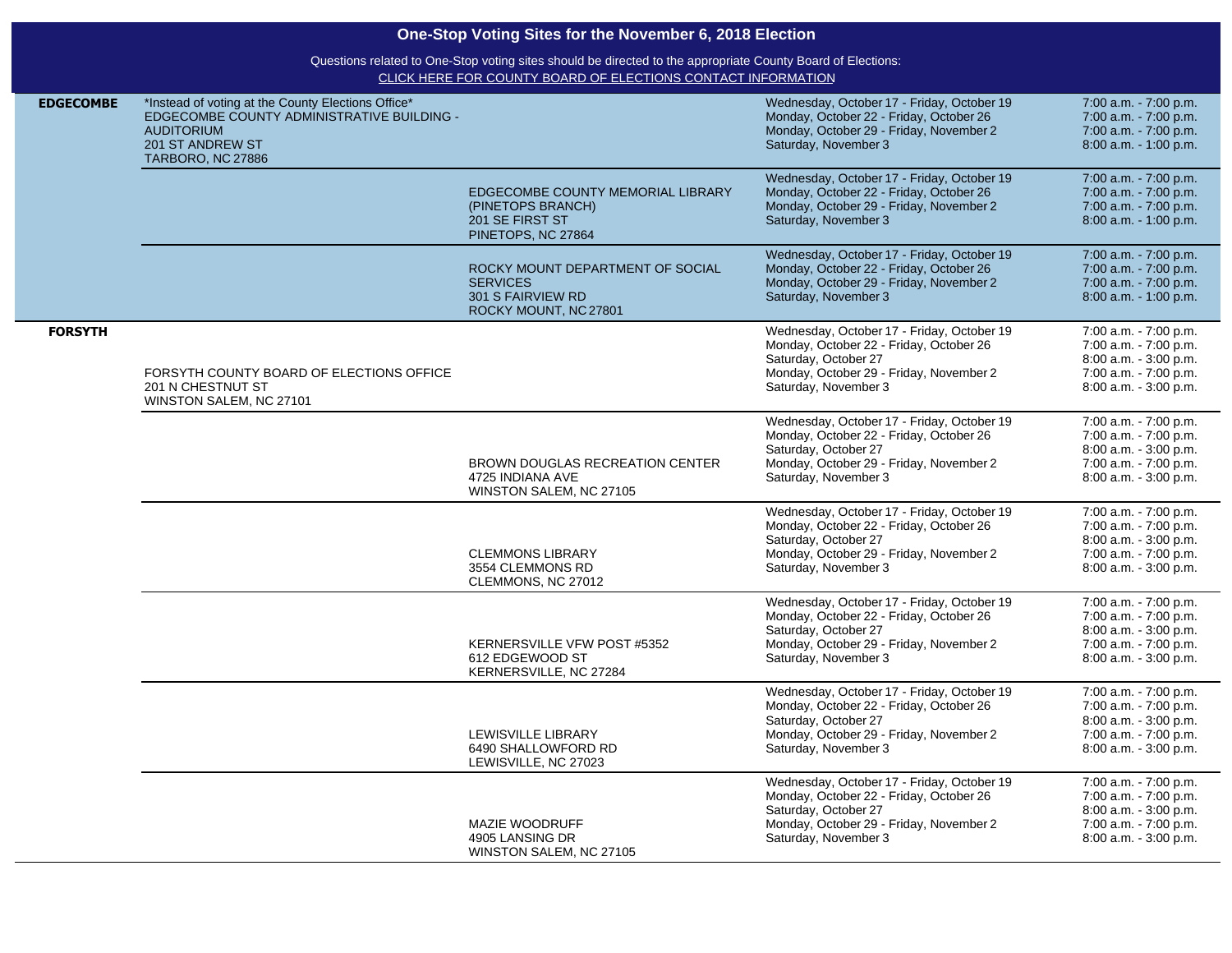|                 |                                                                                                                                                                             | One-Stop Voting Sites for the November 6, 2018 Election                                   |                                                                                                                                                                                                          |                                                                                                                                                          |  |
|-----------------|-----------------------------------------------------------------------------------------------------------------------------------------------------------------------------|-------------------------------------------------------------------------------------------|----------------------------------------------------------------------------------------------------------------------------------------------------------------------------------------------------------|----------------------------------------------------------------------------------------------------------------------------------------------------------|--|
|                 | Questions related to One-Stop voting sites should be directed to the appropriate County Board of Elections:<br>CLICK HERE FOR COUNTY BOARD OF ELECTIONS CONTACT INFORMATION |                                                                                           |                                                                                                                                                                                                          |                                                                                                                                                          |  |
| <b>FORSYTH</b>  |                                                                                                                                                                             | MILLER PARK RECREATION CENTER<br>400 LEISURE LN<br>WINSTON SALEM, NC 27103                | Wednesday, October 17 - Friday, October 19<br>Monday, October 22 - Friday, October 26<br>Saturday, October 27<br>Monday, October 29 - Friday, November 2<br>Saturday, November 3                         | 7:00 a.m. - 7:00 p.m.<br>7:00 a.m. - 7:00 p.m.<br>8:00 a.m. - 3:00 p.m.<br>7:00 a.m. - 7:00 p.m.<br>8:00 a.m. - 3:00 p.m.                                |  |
|                 |                                                                                                                                                                             | OLD TOWN REC CENTERE<br>4550 SHATTALON DR<br>WINSTON SALEM, NC 27106                      | Wednesday, October 17 - Friday, October 19<br>Monday, October 22 - Friday, October 26<br>Saturday, October 27<br>Monday, October 29 - Friday, November 2<br>Saturday, November 3                         | 7:00 a.m. - 7:00 p.m.<br>7:00 a.m. - 7:00 p.m.<br>8:00 a.m. - 3:00 p.m.<br>7:00 a.m. - 7:00 p.m.<br>8:00 a.m. - 3:00 p.m.                                |  |
|                 |                                                                                                                                                                             | RURAL HALL LIBRARY<br>7125 BROAD ST<br>RURAL HALL, NC 27045                               | Wednesday, October 17 - Friday, October 19<br>Monday, October 22 - Friday, October 26<br>Saturday, October 27<br>Monday, October 29 - Friday, November 2<br>Saturday, November 3                         | 7:00 a.m. - 7:00 p.m.<br>7:00 a.m. - 7:00 p.m.<br>8:00 a.m. - 3:00 p.m.<br>7:00 a.m. - 7:00 p.m.<br>8:00 a.m. - 3:00 p.m.                                |  |
|                 |                                                                                                                                                                             | <b>SOUTHSIDE LIBRARY</b><br>3185 BUCHANAN ST<br>WINSTON SALEM, NC 27127                   | Wednesday, October 17 - Friday, October 19<br>Monday, October 22 - Friday, October 26<br>Saturday, October 27<br>Monday, October 29 - Friday, November 2<br>Saturday, November 3                         | 7:00 a.m. - 7:00 p.m.<br>7:00 a.m. - 7:00 p.m.<br>8:00 a.m. - 3:00 p.m.<br>7:00 a.m. - 7:00 p.m.<br>8:00 a.m. - 3:00 p.m.                                |  |
|                 |                                                                                                                                                                             | WR ANDERSON JR CENTER (REYNOLDS PARK)<br>2450 REYNOLDS PARK RD<br>WINSTON SALEM, NC 27107 | Wednesday, October 17 - Friday, October 19<br>Monday, October 22 - Friday, October 26<br>Saturday, October 27<br>Monday, October 29 - Friday, November 2<br>Saturday, November 3                         | 7:00 a.m. - 7:00 p.m.<br>7:00 a.m. - 7:00 p.m.<br>8:00 a.m. - 3:00 p.m.<br>7:00 a.m. - 7:00 p.m.<br>8:00 a.m. - 3:00 p.m.                                |  |
| <b>FRANKLIN</b> | FRANKLIN COUNTY BOARD OF ELECTIONS OFFICE<br>107 INDUSTRIAL DR<br>LOUISBURG, NC 27549                                                                                       |                                                                                           | Wednesday, October 17 - Friday, October 19<br>Saturday, October 20<br>Monday, October 22 - Friday, October 26<br>Saturday, October 27<br>Monday, October 29 - Friday, November 2<br>Saturday, November 3 | 7:00 a.m. - 7:00 p.m.<br>8:00 a.m. - 1:00 p.m.<br>7:00 a.m. - 7:00 p.m.<br>8:00 a.m. - 1:00 p.m.<br>7:00 a.m. - 7:00 p.m.<br>8:00 a.m. - 1:00 p.m.       |  |
|                 |                                                                                                                                                                             | <b>BUNN LIBRARY</b><br>610 MAIN ST<br><b>BUNN, NC 27508</b>                               | Wednesday, October 17 - Friday, October 19<br>Saturday, October 20<br>Monday, October 22 - Friday, October 26<br>Saturday, October 27<br>Monday, October 29 - Friday, November 2<br>Saturday, November 3 | 7:00 a.m. - 7:00 p.m.<br>8:00 a.m. - 1:00 p.m.<br>7:00 a.m. - 7:00 p.m.<br>$8.00$ a.m. $-1.00$ p.m.<br>$7:00$ a.m. $-7:00$ p.m.<br>8:00 a.m. - 1:00 p.m. |  |
|                 |                                                                                                                                                                             | <b>FRANKLINTON LIBRARY</b><br>9 W MASON ST<br>FRANKLINTON, NC 27525                       | Wednesday, October 17 - Friday, October 19<br>Saturday, October 20<br>Monday, October 22 - Friday, October 26<br>Saturday, October 27<br>Monday, October 29 - Friday, November 2<br>Saturday, November 3 | 7:00 a.m. - 7:00 p.m.<br>8:00 a.m. - 1:00 p.m.<br>7:00 a.m. - 7:00 p.m.<br>8:00 a.m. - 1:00 p.m.<br>7:00 a.m. - 7:00 p.m.<br>8:00 a.m. - 1:00 p.m.       |  |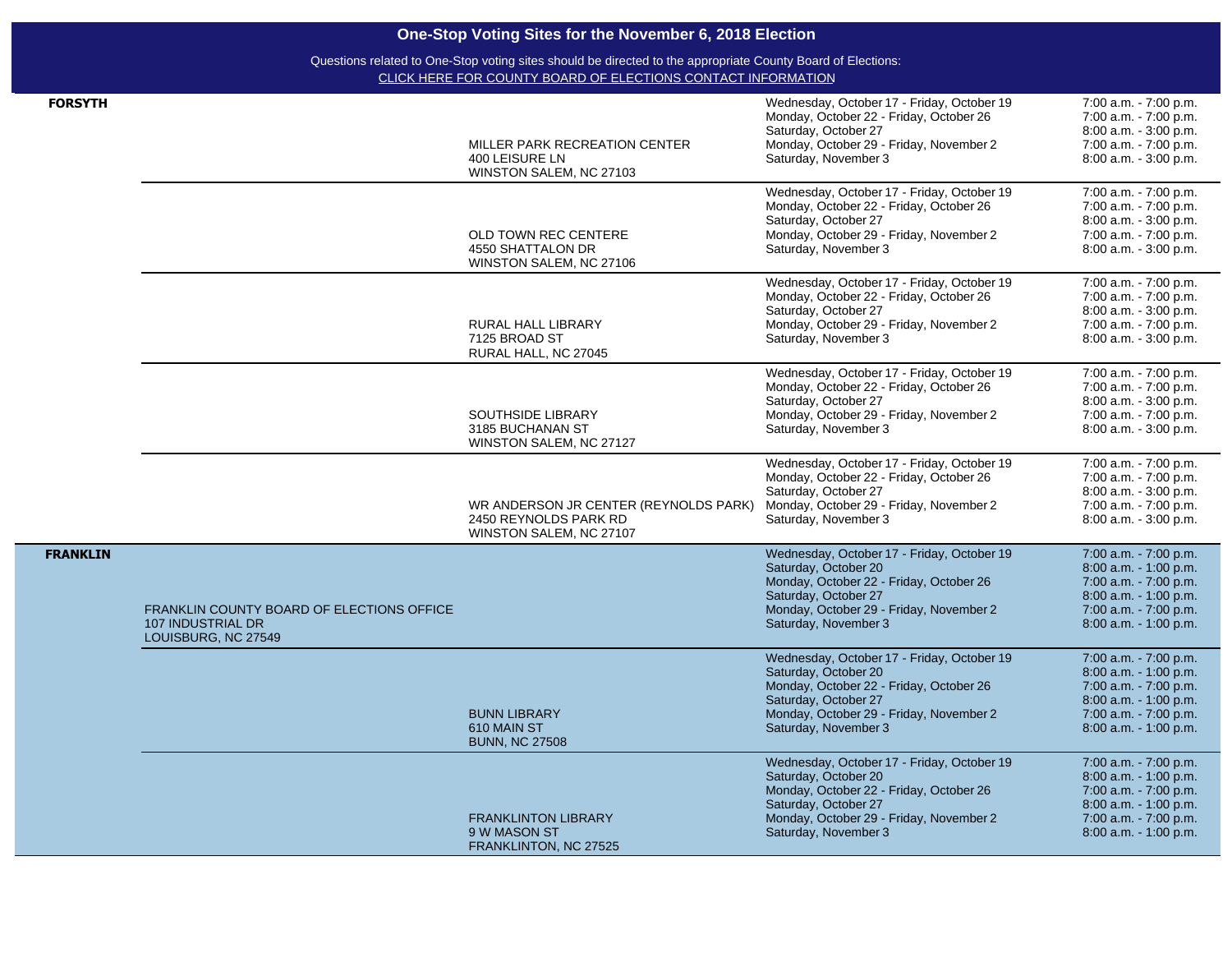| One-Stop Voting Sites for the November 6, 2018 Election |                                                                                                                                                |                                                                                 |                                                                                                                                                                                                                                |                                                                                                                                                                             |  |
|---------------------------------------------------------|------------------------------------------------------------------------------------------------------------------------------------------------|---------------------------------------------------------------------------------|--------------------------------------------------------------------------------------------------------------------------------------------------------------------------------------------------------------------------------|-----------------------------------------------------------------------------------------------------------------------------------------------------------------------------|--|
|                                                         | Questions related to One-Stop voting sites should be directed to the appropriate County Board of Elections:                                    |                                                                                 |                                                                                                                                                                                                                                |                                                                                                                                                                             |  |
|                                                         |                                                                                                                                                | CLICK HERE FOR COUNTY BOARD OF ELECTIONS CONTACT INFORMATION                    |                                                                                                                                                                                                                                |                                                                                                                                                                             |  |
| <b>FRANKLIN</b>                                         |                                                                                                                                                | YOUNGSVILLE LIBRARY<br>218 U S 1A HWY<br>YOUNGSVILLE, NC 27596                  | Wednesday, October 17 - Friday, October 19<br>Saturday, October 20<br>Monday, October 22 - Friday, October 26<br>Saturday, October 27<br>Monday, October 29 - Friday, November 2<br>Saturday, November 3                       | 7:00 a.m. - 7:00 p.m.<br>8:00 a.m. - 1:00 p.m.<br>7:00 a.m. - 7:00 p.m.<br>8:00 a.m. - 1:00 p.m.<br>7:00 a.m. - 7:00 p.m.<br>8:00 a.m. - 1:00 p.m.                          |  |
| <b>GASTON</b>                                           | GASTON COUNTY BOARD OF ELECTIONS OFFICE<br>410 W FRANKLIN BLVD #30<br>GASTONIA, NC 28052                                                       |                                                                                 | Wednesday, October 17 - Friday, October 19<br>Saturday, October 20<br>Monday, October 22 - Friday, October 26<br>Saturday, October 27<br>Sunday, October 28<br>Monday, October 29 - Friday, November 2<br>Saturday, November 3 | 7:00 a.m. - 7:00 p.m.<br>8:00 a.m. - 3:00 p.m.<br>7:00 a.m. - 7:00 p.m.<br>8:00 a.m. - 3:00 p.m.<br>1:00 p.m. - 5:00 p.m.<br>7:00 a.m. - 7:00 p.m.<br>8:00 a.m. - 3:00 p.m. |  |
|                                                         |                                                                                                                                                | CITIZENS RESOURCE CENTER<br>1303 DALLAS CHERRYVILLE HWY<br>DALLAS, NC 28034     | Wednesday, October 17 - Friday, October 19<br>Saturday, October 20<br>Monday, October 22 - Friday, October 26<br>Saturday, October 27<br>Sunday, October 28<br>Monday, October 29 - Friday, November 2<br>Saturday, November 3 | 7:00 a.m. - 7:00 p.m.<br>8:00 a.m. - 3:00 p.m.<br>7:00 a.m. - 7:00 p.m.<br>8:00 a.m. - 3:00 p.m.<br>1:00 p.m. - 5:00 p.m.<br>7:00 a.m. - 7:00 p.m.<br>8:00 a.m. - 3:00 p.m. |  |
|                                                         |                                                                                                                                                | <b>MOUNT HOLLY CITIZENS CENTER</b><br>400 E CENTRAL AVE<br>MOUNT HOLLY, NC28120 | Wednesday, October 17 - Friday, October 19<br>Saturday, October 20<br>Monday, October 22 - Friday, October 26<br>Saturday, October 27<br>Sunday, October 28<br>Monday, October 29 - Friday, November 2<br>Saturday, November 3 | 7:00 a.m. - 7:00 p.m.<br>8:00 a.m. - 3:00 p.m.<br>7:00 a.m. - 7:00 p.m.<br>8:00 a.m. - 3:00 p.m.<br>1:00 p.m. - 5:00 p.m.<br>7:00 a.m. - 7:00 p.m.<br>8:00 a.m. - 3:00 p.m. |  |
| <b>GATES</b>                                            | GATES COUNTY BOARD OF ELECTIONS OFFICE<br>931 MAIN ST<br>GATESVILLE, NC 27938                                                                  |                                                                                 | Wednesday, October 17 - Friday, October 19<br>Monday, October 22 - Friday, October 26<br>Monday, October 29 - Friday, November 2<br>Saturday, November 3                                                                       | 7:00 a.m. - 7:00 p.m.<br>7:00 a.m. - 7:00 p.m.<br>7:00 a.m. - 7:00 p.m.<br>8:00 a.m. - 1:00 p.m.                                                                            |  |
| <b>GRAHAM</b>                                           | <b>GRAHAM COUNTY BOARD OF ELECTIONS OFFICE</b><br><b>18 COURT ST</b><br>ROBBINSVILLE, NC 28771                                                 |                                                                                 | Wednesday, October 17 - Friday, October 19<br>Saturday, October 20<br>Monday, October 22 - Friday, October 26<br>Saturday, October 27<br>Monday, October 29 - Friday, November 2<br>Saturday, November 3                       | 7:00 a.m. - 7:00 p.m.<br>8:00 a.m. - 1:00 p.m.<br>7:00 a.m. - 7:00 p.m.<br>8:00 a.m. - 1:00 p.m.<br>7:00 a.m. - 7:00 p.m.<br>8:00 a.m. - 1:00 p.m.                          |  |
| <b>GRANVILLE</b>                                        | *Instead of voting at the County Elections Office*<br>RICHARD H. THORNTON LIBRARY CONFERENCE<br><b>ROOM</b><br>210 MAIN ST<br>OXFORD, NC 27565 |                                                                                 | Wednesday, October 17 - Friday, October 19<br>Monday, October 22 - Friday, October 26<br>Monday, October 29 - Friday, November 2<br>Saturday, November 3                                                                       | 7:00 a.m. - 7:00 p.m.<br>7:00 a.m. - 7:00 p.m.<br>7:00 a.m. - 7:00 p.m.<br>8:00 a.m. - 1:00 p.m.                                                                            |  |
|                                                         |                                                                                                                                                | SOUTH BRANCH LIBRARY<br>1550 SOUTH CAMPUS DR<br>CREEDMOOR, NC 27522             | Wednesday, October 17 - Friday, October 19<br>Monday, October 22 - Friday, October 26<br>Monday, October 29 - Friday, November 2<br>Saturday, November 3                                                                       | 7:00 a.m. - 7:00 p.m.<br>7:00 a.m. - 7:00 p.m.<br>7:00 a.m. - 7:00 p.m.<br>8:00 a.m. - 1:00 p.m.                                                                            |  |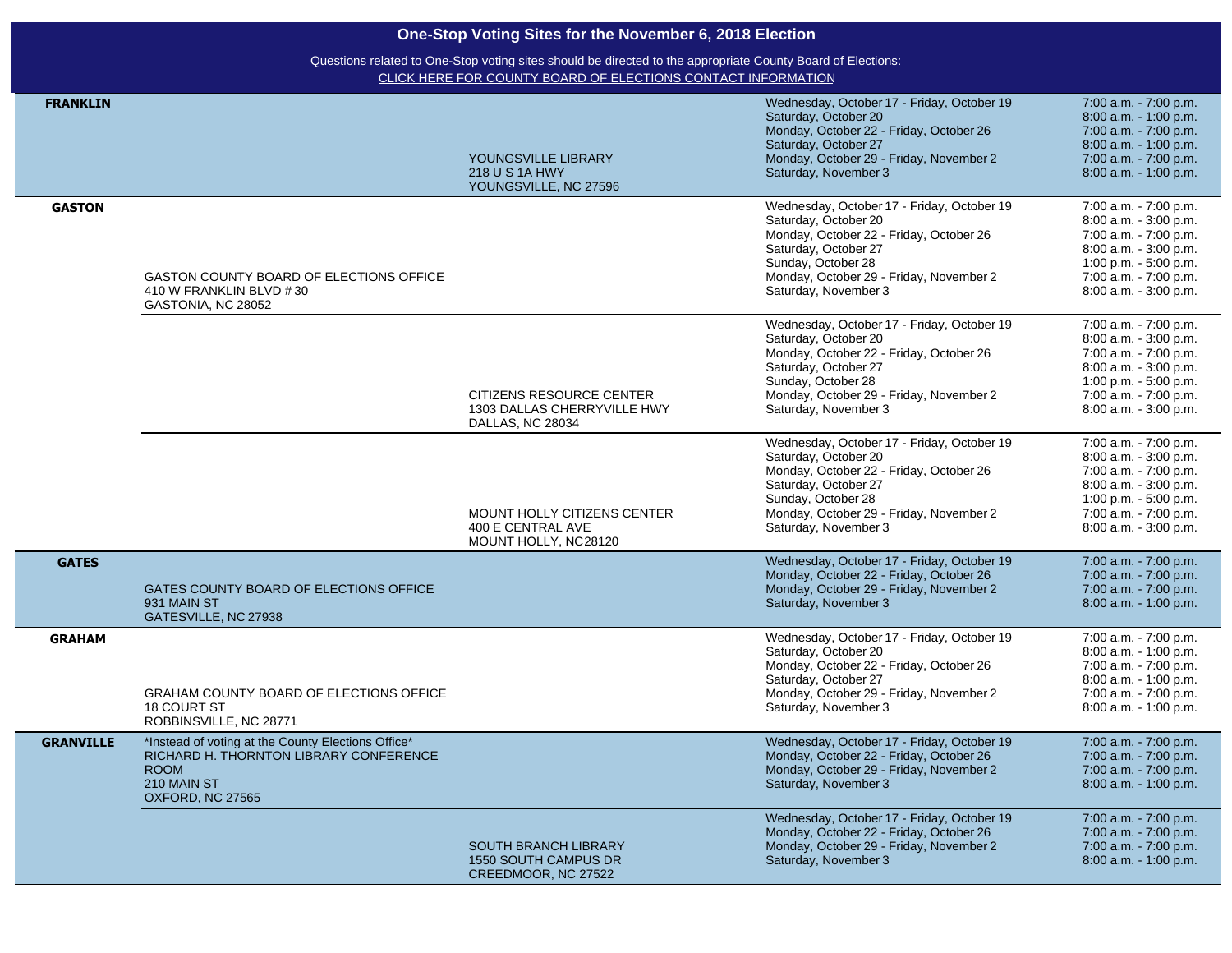| One-Stop Voting Sites for the November 6, 2018 Election |                                                                                                                                                                             |                                                                               |                                                                                                                                                                                |                                                                                                                            |  |
|---------------------------------------------------------|-----------------------------------------------------------------------------------------------------------------------------------------------------------------------------|-------------------------------------------------------------------------------|--------------------------------------------------------------------------------------------------------------------------------------------------------------------------------|----------------------------------------------------------------------------------------------------------------------------|--|
|                                                         | Questions related to One-Stop voting sites should be directed to the appropriate County Board of Elections:<br>CLICK HERE FOR COUNTY BOARD OF ELECTIONS CONTACT INFORMATION |                                                                               |                                                                                                                                                                                |                                                                                                                            |  |
| <b>GRANVILLE</b>                                        |                                                                                                                                                                             | TAR RIVER ELEMENTARY SCHOOL<br>2642 PHILO WHITE RD<br>FRANKLINTON, NC 27525   | Wednesday, October 17 - Friday, October 19<br>Monday, October 22 - Friday, October 26<br>Monday, October 29 - Friday, November 2<br>Saturday, November 3                       | 7:00 a.m. - 7:00 p.m.<br>7:00 a.m. - 7:00 p.m.<br>7:00 a.m. - 7:00 p.m.<br>8:00 a.m. - 1:00 p.m.                           |  |
| <b>GREENE</b>                                           | GREENE COUNTY BOARD OF ELECTIONS OFFICE<br>110 SE FIRST ST<br>SNOW HILL, NC 28580                                                                                           |                                                                               | Wednesday, October 17 - Friday, October 19<br>Monday, October 22 - Friday, October 26<br>Sunday, October 28<br>Monday, October 29 - Friday, November 2<br>Saturday, November 3 | 7:00 a.m. - 7:00 p.m.<br>7:00 a.m. - 7:00 p.m.<br>1:00 p.m. - 4:00 p.m.<br>7:00 a.m. - 7:00 p.m.<br>8:00 a.m. - 1:00 p.m.  |  |
| <b>GUILFORD</b>                                         | GUILFORD COUNTY BOARD OF ELECTIONS OFFICE<br>301 W MARKET ST<br>GREENSBORO, NC 27401                                                                                        |                                                                               | Wednesday, October 17 - Friday, October 19<br>Monday, October 22 - Friday, October 26<br>Monday, October 29 - Friday, November 2<br>Saturday, November 3                       | 8:00 a.m. - 5:00 p.m.<br>8:00 a.m. - 5:00 p.m.<br>8:00 a.m. - 5:00 p.m.<br>8:00 a.m. - 1:00 p.m.                           |  |
|                                                         |                                                                                                                                                                             | <b>BROWN RECREATION CENTER</b><br>302 E VANDALIA RD<br>GREENSBORO, NC 27406   | Wednesday, October 17 - Friday, October 19<br>Monday, October 22 - Friday, October 26<br>Sunday, October 28<br>Monday, October 29 - Friday, November 2<br>Saturday, November 3 | 7:00 a.m. - 7:00 p.m.<br>7:00 a.m. - 7:00 p.m.<br>12:00 p.m. - 5:00 p.m.<br>7:00 a.m. - 7:00 p.m.<br>8:00 a.m. - 1:00 p.m. |  |
|                                                         |                                                                                                                                                                             | <b>BUR-MIL CLUB</b><br>5834 BUR-MILL CLUB RD<br>GREENSBORO, NC 27410          | Wednesday, October 17 - Friday, October 19<br>Monday, October 22 - Friday, October 26<br>Sunday, October 28<br>Monday, October 29 - Friday, November 2<br>Saturday, November 3 | 7:00 a.m. - 7:00 p.m.<br>7:00 a.m. - 7:00 p.m.<br>12:00 p.m. - 5:00 p.m.<br>7:00 a.m. - 7:00 p.m.<br>8:00 a.m. - 1:00 p.m. |  |
|                                                         |                                                                                                                                                                             | <b>CRAFT RECREATION CENTER</b><br>3911 YANCEYVILLE ST<br>GREENSBORO, NC 27405 | Wednesday, October 17 - Friday, October 19<br>Monday, October 22 - Friday, October 26<br>Sunday, October 28<br>Monday, October 29 - Friday, November 2<br>Saturday, November 3 | 7:00 a.m. - 7:00 p.m.<br>7:00 a.m. - 7:00 p.m.<br>12:00 p.m. - 5:00 p.m.<br>7:00 a.m. - 7:00 p.m.<br>8:00 a.m. - 1:00 p.m. |  |
|                                                         |                                                                                                                                                                             | DEEP RIVER RECREATION CENTER<br>1529 SKEET CLUB RD<br>HIGH POINT, NC 27265    | Wednesday, October 17 - Friday, October 19<br>Monday, October 22 - Friday, October 26<br>Sunday, October 28<br>Monday, October 29 - Friday, November 2<br>Saturday, November 3 | 7:00 a.m. - 7:00 p.m.<br>7:00 a.m. - 7:00 p.m.<br>12:00 p.m. - 5:00 p.m.<br>7:00 a.m. - 7:00 p.m.<br>8:00 a.m. - 1:00 p.m. |  |
|                                                         |                                                                                                                                                                             | <b>GUILFORD AG CENTER</b><br>3309 BURLINGTON RD<br>GREENSBORO, NC 27405       | Wednesday, October 17 - Friday, October 19<br>Monday, October 22 - Friday, October 26<br>Sunday, October 28<br>Monday, October 29 - Friday, November 2<br>Saturday, November 3 | 7:00 a.m. - 7:00 p.m.<br>7:00 a.m. - 7:00 p.m.<br>12:00 p.m. - 5:00 p.m.<br>7:00 a.m. - 7:00 p.m.<br>8:00 a.m. - 1:00 p.m. |  |
|                                                         |                                                                                                                                                                             | <b>JAMESTOWN TOWN HALL</b><br>301 E MAIN ST<br>JAMESTOWN, NC 27282            | Wednesday, October 17 - Friday, October 19<br>Monday, October 22 - Friday, October 26<br>Sunday, October 28<br>Monday, October 29 - Friday, November 2<br>Saturday, November 3 | 7:00 a.m. - 7:00 p.m.<br>7:00 a.m. - 7:00 p.m.<br>12:00 p.m. - 5:00 p.m.<br>7:00 a.m. - 7:00 p.m.<br>8:00 a.m. - 1:00 p.m. |  |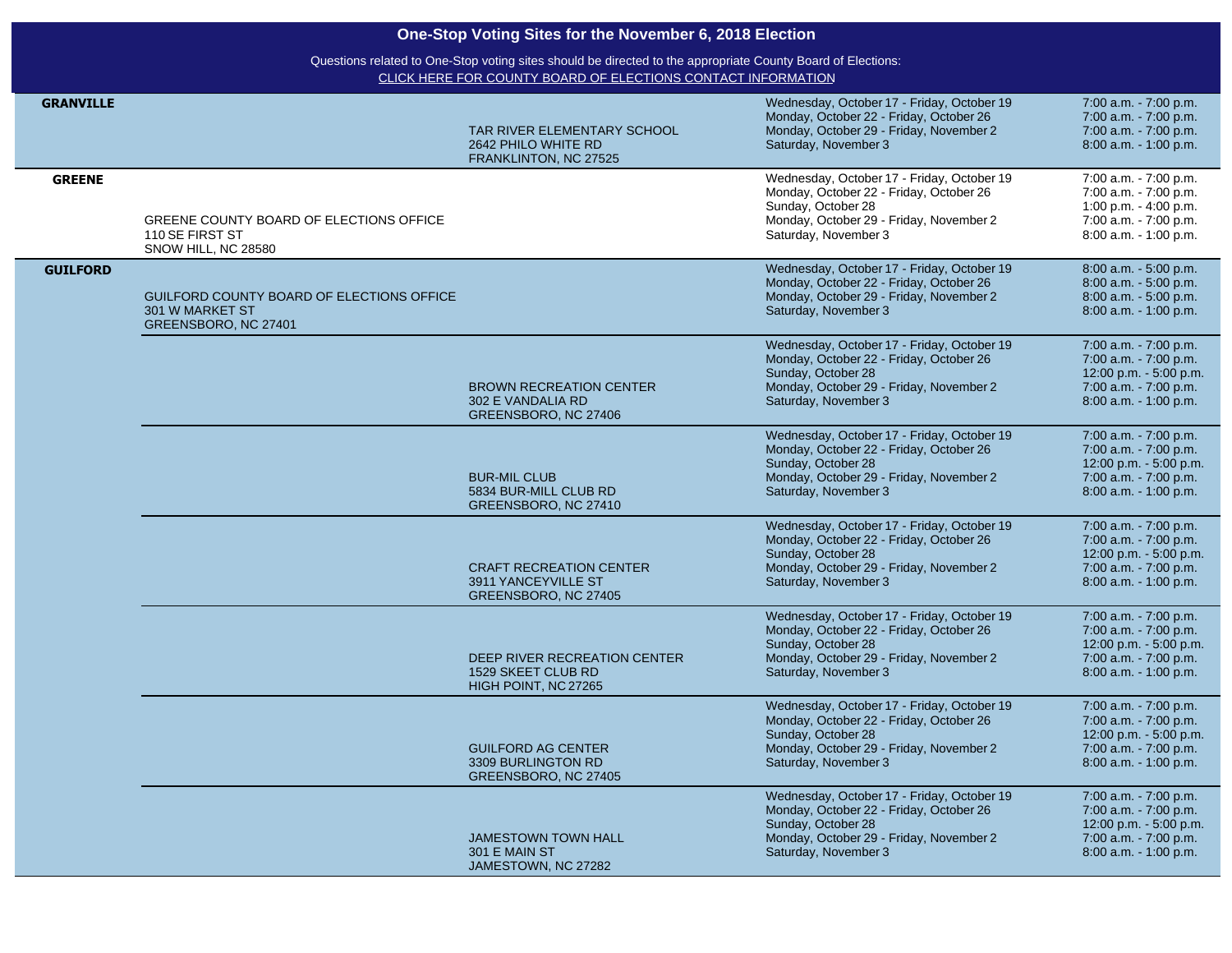### [CLICK HERE FOR COUNTY BOARD OF ELECTIONS CONTACT INFORMATION](https://vt.ncsbe.gov/BOEInfo/) Questions related to One-Stop voting sites should be directed to the appropriate County Board of Elections:

| <b>GUILFORD</b> |                                                                                                                                        | LEONARD RECREATION CENTER<br>6324 BALLINGER RD<br>GREENSBORO, NC 27410   | Wednesday, October 17 - Friday, October 19<br>Monday, October 22 - Friday, October 26<br>Sunday, October 28<br>Monday, October 29 - Friday, November 2<br>Saturday, November 3                                                                       | 7:00 a.m. - 7:00 p.m.<br>7:00 a.m. - 7:00 p.m.<br>12:00 p.m. - 5:00 p.m.<br>7:00 a.m. - 7:00 p.m.<br>8:00 a.m. - 1:00 p.m.                                                                             |
|-----------------|----------------------------------------------------------------------------------------------------------------------------------------|--------------------------------------------------------------------------|------------------------------------------------------------------------------------------------------------------------------------------------------------------------------------------------------------------------------------------------------|--------------------------------------------------------------------------------------------------------------------------------------------------------------------------------------------------------|
|                 |                                                                                                                                        | <b>WASHINGTON TERRACE PARK</b><br>101 GORDON ST<br>HIGH POINT, NC 27260  | Wednesday, October 17 - Friday, October 19<br>Monday, October 22 - Friday, October 26<br>Monday, October 29 - Friday, November 2<br>Saturday, November 3                                                                                             | 8:00 a.m. - 5:00 p.m.<br>8:00 a.m. - 5:00 p.m.<br>8:00 a.m. - 5:00 p.m.<br>8:00 a.m. - 1:00 p.m.                                                                                                       |
| <b>HALIFAX</b>  | *Instead of voting at the County Elections Office*<br><b>AGRICULTURE BUILDING</b><br>359 FERRELL LN<br>HALIFAX, NC 27839               |                                                                          | Wednesday, October 17 - Friday, October 19<br>Monday, October 22 - Friday, October 26<br>Monday, October 29 - Friday, November 2<br>Saturday, November 3                                                                                             | 8:30 a.m. - 5:00 p.m.<br>8:30 a.m. - 5:00 p.m.<br>8:30 a.m. - 5:00 p.m.<br>8:00 a.m. - 1:00 p.m.                                                                                                       |
| <b>HARNETT</b>  | HARNETT COUNTY BOARD OF ELECTIONS OFFICE<br>308 W DUNCAN ST<br>LILLINGTON, NC 27546                                                    |                                                                          | Wednesday, October 17 - Friday, October 19<br>Saturday, October 20<br>Sunday, October 21<br>Monday, October 22 - Friday, October 26<br>Saturday, October 27<br>Sunday, October 28<br>Monday, October 29 - Friday, November 2<br>Saturday, November 3 | 7:00 a.m. - 7:00 p.m.<br>8:00 a.m. - 5:00 p.m.<br>1:00 p.m. $-5:00$ p.m.<br>7:00 a.m. - 7:00 p.m.<br>8:00 a.m. - 5:00 p.m.<br>1:00 p.m. $-5:00$ p.m.<br>7:00 a.m. - 7:00 p.m.<br>8:00 a.m. - 1:00 p.m. |
|                 |                                                                                                                                        | <b>ERWIN COMMUNITY BUILDING</b><br>110 W F ST<br><b>ERWIN, NC 28339</b>  | Wednesday, October 17 - Friday, October 19<br>Saturday, October 20<br>Sunday, October 21<br>Monday, October 22 - Friday, October 26<br>Saturday, October 27<br>Sunday, October 28<br>Monday, October 29 - Friday, November 2<br>Saturday, November 3 | 7:00 a.m. - 7:00 p.m.<br>8:00 a.m. - 5:00 p.m.<br>1:00 p.m. - 5:00 p.m.<br>7:00 a.m. - 7:00 p.m.<br>8:00 a.m. - 5:00 p.m.<br>1:00 p.m. $-5:00$ p.m.<br>7:00 a.m. - 7:00 p.m.<br>8:00 a.m. - 1:00 p.m.  |
|                 |                                                                                                                                        | WESTERN HARNETT HIGH SCHOOL<br>10637 NC 27 W<br>LILLINGTON, NC 27546     | Wednesday, October 17 - Friday, October 19<br>Saturday, October 20<br>Sunday, October 21<br>Monday, October 22 - Friday, October 26<br>Saturday, October 27<br>Sunday, October 28<br>Monday, October 29 - Friday, November 2<br>Saturday, November 3 | 7:00 a.m. - 7:00 p.m.<br>8:00 a.m. - 5:00 p.m.<br>1:00 p.m. $-5:00$ p.m.<br>7:00 a.m. - 7:00 p.m.<br>8:00 a.m. - 5:00 p.m.<br>1:00 p.m. $-5:00$ p.m.<br>7:00 a.m. - 7:00 p.m.<br>8:00 a.m. - 1:00 p.m. |
| <b>HAYWOOD</b>  | *Instead of voting at the County Elections Office*<br>HAYWOOD COUNTY SENIOR RESOURCE CENTER<br>81 ELMWOOD WAY<br>WAYNESVILLE, NC 28786 |                                                                          | Wednesday, October 17 - Friday, October 19<br>Monday, October 22 - Friday, October 26<br>Monday, October 29 - Friday, November 2<br>Saturday, November 3                                                                                             | 7:00 a.m. - 7:00 p.m.<br>7:00 a.m. - 7:00 p.m.<br>7:00 a.m. - 7:00 p.m.<br>8:00 a.m. - 1:00 p.m.                                                                                                       |
|                 |                                                                                                                                        | CLYDE MUNICIPAL BUILDING<br>8437 CAROLINA BLVD<br><b>CLYDE, NC 28721</b> | Wednesday, October 17 - Friday, October 19<br>Monday, October 22 - Friday, October 26<br>Monday, October 29 - Friday, November 2<br>Saturday, November 3                                                                                             | 7:00 a.m. - 7:00 p.m.<br>7:00 a.m. - 7:00 p.m.<br>7:00 a.m. - 7:00 p.m.<br>$8:00$ a.m. $-1:00$ p.m.                                                                                                    |

 $\sim$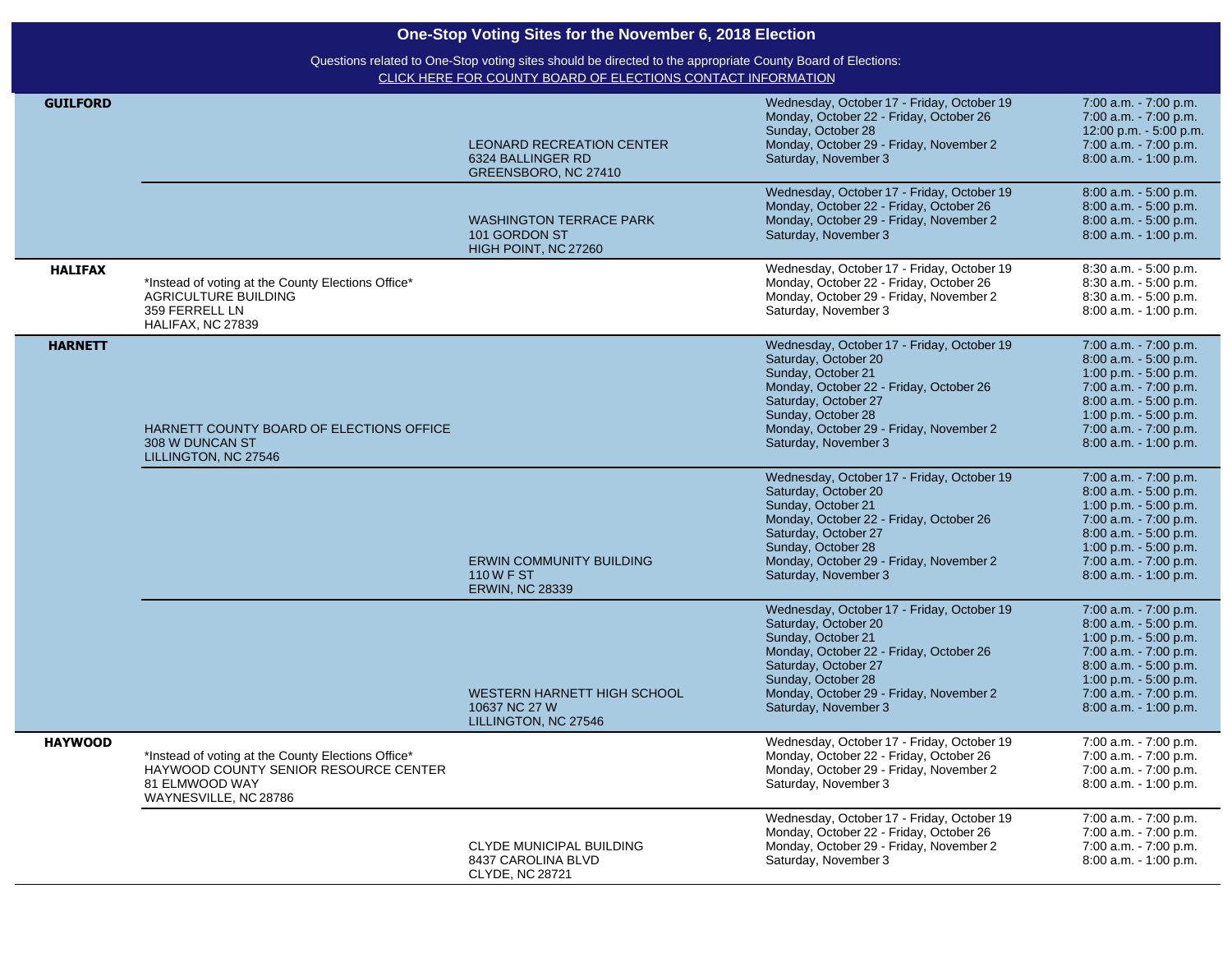| One-Stop Voting Sites for the November 6, 2018 Election |                                                                                                                                                         |                                                                                   |                                                                                                                                                          |                                                                                                  |  |
|---------------------------------------------------------|---------------------------------------------------------------------------------------------------------------------------------------------------------|-----------------------------------------------------------------------------------|----------------------------------------------------------------------------------------------------------------------------------------------------------|--------------------------------------------------------------------------------------------------|--|
|                                                         | Questions related to One-Stop voting sites should be directed to the appropriate County Board of Elections:                                             |                                                                                   |                                                                                                                                                          |                                                                                                  |  |
|                                                         |                                                                                                                                                         | CLICK HERE FOR COUNTY BOARD OF ELECTIONS CONTACT INFORMATION                      |                                                                                                                                                          |                                                                                                  |  |
| <b>HAYWOOD</b>                                          |                                                                                                                                                         | <b>LIBRARY</b><br>11 PENNSYLVANIA AVE<br><b>CANTON, NC 28716</b>                  | Wednesday, October 17 - Friday, October 19<br>Monday, October 22 - Friday, October 26<br>Monday, October 29 - Friday, November 2<br>Saturday, November 3 | 7:00 a.m. - 7:00 p.m.<br>7:00 a.m. - 7:00 p.m.<br>7:00 a.m. - 7:00 p.m.<br>8:00 a.m. - 1:00 p.m. |  |
| <b>HENDERSON</b>                                        | HENDERSON COUNTY BOARD OF ELECTIONS<br><b>OFFICE</b><br>75 E CENTRAL ST<br>HENDERSONVILLE, NC 28792                                                     |                                                                                   | Wednesday, October 17 - Saturday, October 27<br>Monday, October 29 - Friday, November 2<br>Saturday, November 3                                          | 7:00 a.m. - 7:00 p.m.<br>7:00 a.m. - 7:00 p.m.<br>8:00 a.m. - 1:00 p.m.                          |  |
| <b>HERTFORD</b>                                         | *Instead of voting at the County Elections Office*<br>HERTFORD COUNTY COOPERATIVE EXTENSION<br><b>BLDG</b><br>301 W TRYON ST<br><b>WINTON, NC 27986</b> |                                                                                   | Wednesday, October 17 - Friday, October 19<br>Monday, October 22 - Friday, October 26<br>Monday, October 29 - Friday, November 2<br>Saturday, November 3 | 7:00 a.m. - 7:00 p.m.<br>7:00 a.m. - 7:00 p.m.<br>7:00 a.m. - 7:00 p.m.<br>8:00 a.m. - 1:00 p.m. |  |
| <b>HOKE</b>                                             | HOKE COUNTY BOARD OF ELECTIONS OFFICE<br>227 N MAIN ST<br>RAEFORD, NC 28376                                                                             |                                                                                   | Wednesday, October 17 - Friday, October 19<br>Monday, October 22 - Friday, October 26<br>Monday, October 29 - Friday, November 2<br>Saturday, November 3 | 7:00 a.m. - 7:00 p.m.<br>7:00 a.m. - 7:00 p.m.<br>7:00 a.m. - 7:00 p.m.<br>8:00 a.m. - 1:00 p.m. |  |
|                                                         |                                                                                                                                                         | ROCKFISH COMMUNITY CENTER<br>2749 LINDSAY RD<br>RAEFORD, NC 28376                 | Wednesday, October 17 - Friday, October 19<br>Monday, October 22 - Friday, October 26<br>Monday, October 29 - Friday, November 2<br>Saturday, November 3 | 7:00 a.m. - 7:00 p.m.<br>7:00 a.m. - 7:00 p.m.<br>7:00 a.m. - 7:00 p.m.<br>8:00 a.m. - 1:00 p.m. |  |
| <b>HYDE</b>                                             | HYDE COUNTY BOARD OF ELECTIONS OFFICE<br>1223 MAIN ST<br>SWAN QUARTER, NC 27885                                                                         |                                                                                   | Wednesday, October 17 - Friday, October 19<br>Monday, October 22 - Friday, October 26<br>Monday, October 29 - Friday, November 2<br>Saturday, November 3 | 9:00 a.m. - 5:00 p.m.<br>9:00 a.m. - 5:00 p.m.<br>9:00 a.m. - 5:00 p.m.<br>8:00 a.m. - 1:00 p.m. |  |
|                                                         |                                                                                                                                                         | OCRACOKE VOLUNTEER FIRE DEPARTMENT<br>822 IRVIN GARRISH HWY<br>OCRACOKE, NC 27960 | Thursday, October 25 - Friday, October 26                                                                                                                | 9:00 a.m. - 5:00 p.m.                                                                            |  |
| <b>IREDELL</b>                                          | <b>IREDELL COUNTY BOARD OF ELECTIONS OFFICE</b><br>203 STOCKTON ST<br>STATESVILLE, NC 28677                                                             |                                                                                   | Wednesday, October 17 - Friday, October 19<br>Monday, October 22 - Friday, October 26<br>Monday, October 29 - Friday, November 2<br>Saturday, November 3 | 7:00 a.m. - 7:00 p.m.<br>7:00 a.m. - 7:00 p.m.<br>7:00 a.m. - 7:00 p.m.<br>8:00 a.m. - 1:00 p.m. |  |
|                                                         |                                                                                                                                                         | PENINSULA BAPTIST CHURCH<br><b>687 BRAWLEY SCHOOL RD</b><br>MOORESVILLE, NC 28117 | Wednesday, October 17 - Friday, October 19<br>Monday, October 22 - Friday, October 26<br>Monday, October 29 - Friday, November 2<br>Saturday, November 3 | 7:00 a.m. - 7:00 p.m.<br>7:00 a.m. - 7:00 p.m.<br>7:00 a.m. - 7:00 p.m.<br>8:00 a.m. - 1:00 p.m. |  |
|                                                         |                                                                                                                                                         | WAR MEMORIAL RECREATION BUILDING<br>220 N MAPLE ST<br>MOORESVILLE, NC 28115       | Wednesday, October 17 - Friday, October 19<br>Monday, October 22 - Friday, October 26<br>Monday, October 29 - Friday, November 2<br>Saturday, November 3 | 7:00 a.m. - 7:00 p.m.<br>7:00 a.m. - 7:00 p.m.<br>7:00 a.m. - 7:00 p.m.<br>8:00 a.m. - 1:00 p.m. |  |
| <b>JACKSON</b>                                          | JACKSON COUNTY BOARD OF ELECTIONS OFFICE<br>876 SKYLAND DR #1<br><b>SYLVA, NC 28779</b>                                                                 |                                                                                   | Wednesday, October 17 - Friday, October 19<br>Monday, October 22 - Friday, October 26<br>Monday, October 29 - Friday, November 2<br>Saturday, November 3 | 8:00 a.m. - 5:00 p.m.<br>8:00 a.m. - 5:00 p.m.<br>8:00 a.m. - 5:00 p.m.<br>8:00 a.m. - 1:00 p.m. |  |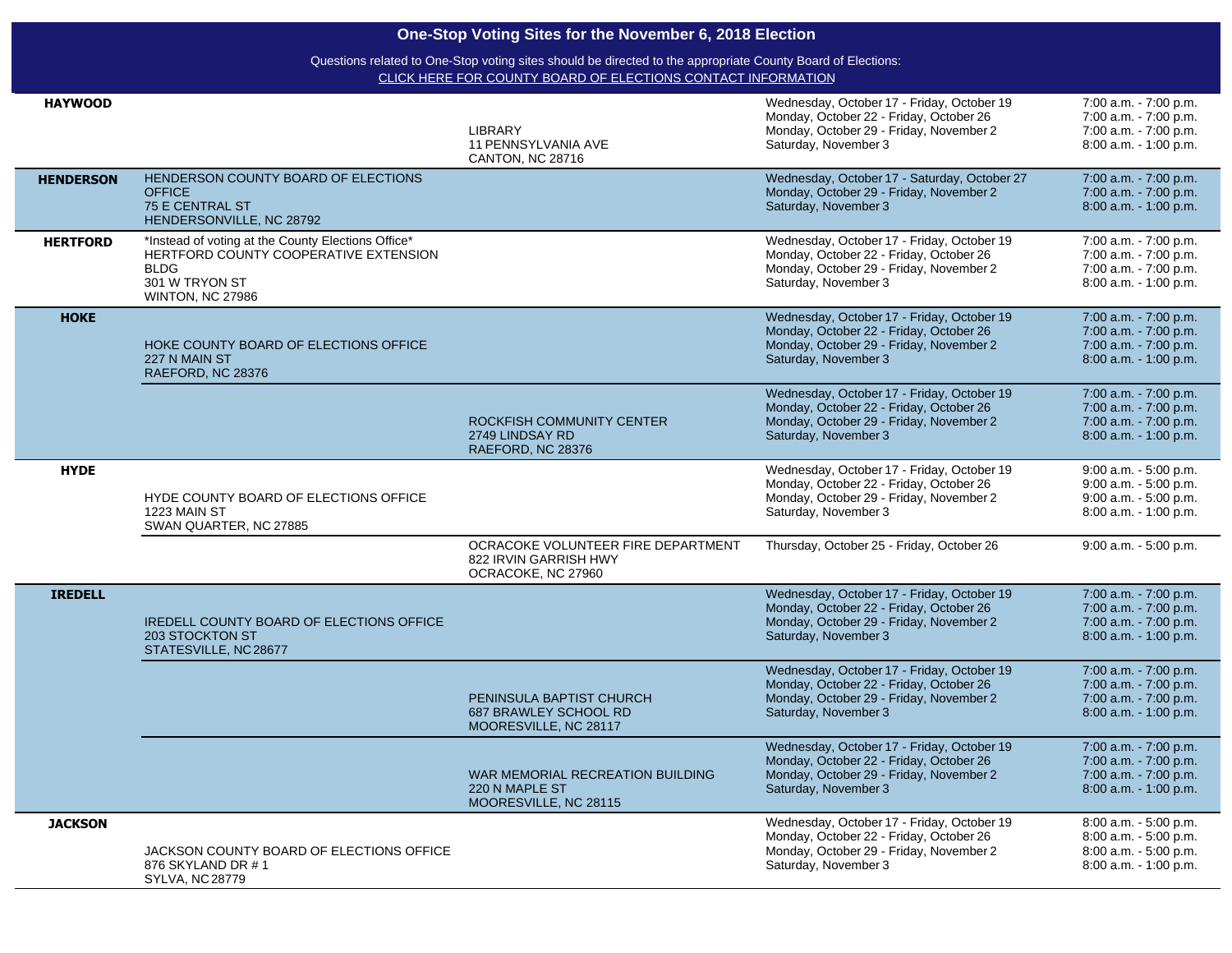| LEE.            | LEE COUNTY BOARD OF ELECTIONS OFFICE<br>225 S STEELE ST<br>SANFORD, NC 27330                                                          |                                                                                       | Wednesday, October 17 - Friday, October 19<br>Monday, October 22 - Friday, October 26<br>Sunday, October 28<br>Monday, October 29 - Friday, November 2<br>Saturday, November 3                           | 7:00 a.m. - 7:00 p.m.<br>7:00 a.m. - 7:00 p.m.<br>1:00 p.m. $-5:00$ p.m.<br>7:00 a.m. - 7:00 p.m.<br>$8:00$ a.m. $-1:00$ p.m.                      |
|-----------------|---------------------------------------------------------------------------------------------------------------------------------------|---------------------------------------------------------------------------------------|----------------------------------------------------------------------------------------------------------------------------------------------------------------------------------------------------------|----------------------------------------------------------------------------------------------------------------------------------------------------|
| <b>JONES</b>    | JONES COUNTY BOARD OF ELECTIONS OFFICE<br>367 NC HWY 58 S # B<br><b>TRENTON, NC 28585</b>                                             |                                                                                       | Wednesday, October 17 - Friday, October 19<br>Monday, October 22 - Friday, October 26<br>Saturday, October 27<br>Monday, October 29 - Friday, November 2<br>Saturday, November 3                         | 7:00 a.m. - 7:00 p.m.<br>7:00 a.m. - 7:00 p.m.<br>8:00 a.m. - 1:00 p.m.<br>7:00 a.m. - 7:00 p.m.<br>8:00 a.m. - 1:00 p.m.                          |
|                 |                                                                                                                                       | THE CHURCH AT CLAYTON CROSSINGS<br>11407 US 70 HWY W<br>CLAYTON, NC 27520             | Wednesday, October 17 - Friday, October 19<br>Saturday, October 20<br>Monday, October 22 - Friday, October 26<br>Saturday, October 27<br>Monday, October 29 - Friday, November 2<br>Saturday, November 3 | 7:00 a.m. - 7:00 p.m.<br>8:00 a.m. - 1:00 p.m.<br>7:00 a.m. - 7:00 p.m.<br>8:00 a.m. - 1:00 p.m.<br>7:00 a.m. - 7:00 p.m.<br>8:00 a.m. - 1:00 p.m. |
|                 |                                                                                                                                       | <b>JCC CLEVELAND CAMPUS</b><br>9046 CLEVELAND RD<br>CLAYTON, NC 27520                 | Wednesday, October 17 - Friday, October 19<br>Saturday, October 20<br>Monday, October 22 - Friday, October 26<br>Saturday, October 27<br>Monday, October 29 - Friday, November 2<br>Saturday, November 3 | 7:00 a.m. - 7:00 p.m.<br>8:00 a.m. - 1:00 p.m.<br>7:00 a.m. - 7:00 p.m.<br>8:00 a.m. - 1:00 p.m.<br>7:00 a.m. - 7:00 p.m.<br>8:00 a.m. - 1:00 p.m. |
| <b>JOHNSTON</b> | *Instead of voting at the County Elections Office*<br>FIRST BAPTIST CHURCH MINISTRY CENTER<br>125 S FOURTH ST<br>SMITHFIELD, NC 27577 |                                                                                       | Wednesday, October 17 - Friday, October 19<br>Saturday, October 20<br>Monday, October 22 - Friday, October 26<br>Saturday, October 27<br>Monday, October 29 - Friday, November 2<br>Saturday, November 3 | 7:00 a.m. - 7:00 p.m.<br>8:00 a.m. - 1:00 p.m.<br>7:00 a.m. - 7:00 p.m.<br>8:00 a.m. - 1:00 p.m.<br>7:00 a.m. - 7:00 p.m.<br>8:00 a.m. - 1:00 p.m. |
|                 |                                                                                                                                       | WOLFTOWN COMMUNITY GYM<br>27 BIA HWY 422<br>WHITTIER, NC 28789                        | Wednesday, October 17 - Friday, October 19<br>Monday, October 22 - Friday, October 26<br>Monday, October 29 - Friday, November 2<br>Saturday, November 3                                                 | 7:00 a.m. - 7:00 p.m.<br>7:00 a.m. - 7:00 p.m.<br>7:00 a.m. - 7:00 p.m.<br>8:00 a.m. - 1:00 p.m.                                                   |
|                 |                                                                                                                                       | WESTERN CAROLINA UNIVERSITY<br>245 MEMORIAL DR<br>CULLOWHEE, NC 28723                 | Wednesday, October 17 - Friday, October 19<br>Monday, October 22 - Friday, October 26<br>Monday, October 29 - Friday, November 2<br>Saturday, November 3                                                 | 7:00 a.m. - 7:00 p.m.<br>7:00 a.m. - 7:00 p.m.<br>7:00 a.m. - 7:00 p.m.<br>8:00 a.m. - 1:00 p.m.                                                   |
|                 |                                                                                                                                       | <b>CULLOWHEE RECREATION CENTER</b><br>88 CULLOWHEE MOUNTAIN RD<br>CULLOWHEE, NC 28723 | Wednesday, October 17 - Friday, October 19<br>Monday, October 22 - Friday, October 26<br>Monday, October 29 - Friday, November 2<br>Saturday, November 3                                                 | 7:00 a.m. - 7:00 p.m.<br>7:00 a.m. - 7:00 p.m.<br>7:00 a.m. - 7:00 p.m.<br>8:00 a.m. - 1:00 p.m.                                                   |
| <b>JACKSON</b>  |                                                                                                                                       | <b>CASHIERS RECREATION CENTER</b><br>355 FRANK ALLEN RD<br>CASHIERS, NC 28717         | Wednesday, October 17 - Friday, October 19<br>Monday, October 22 - Friday, October 26<br>Monday, October 29 - Friday, November 2<br>Saturday, November 3                                                 | 7:00 a.m. - 7:00 p.m.<br>7:00 a.m. - 7:00 p.m.<br>7:00 a.m. - 7:00 p.m.<br>$8:00$ a.m. $-1:00$ p.m.                                                |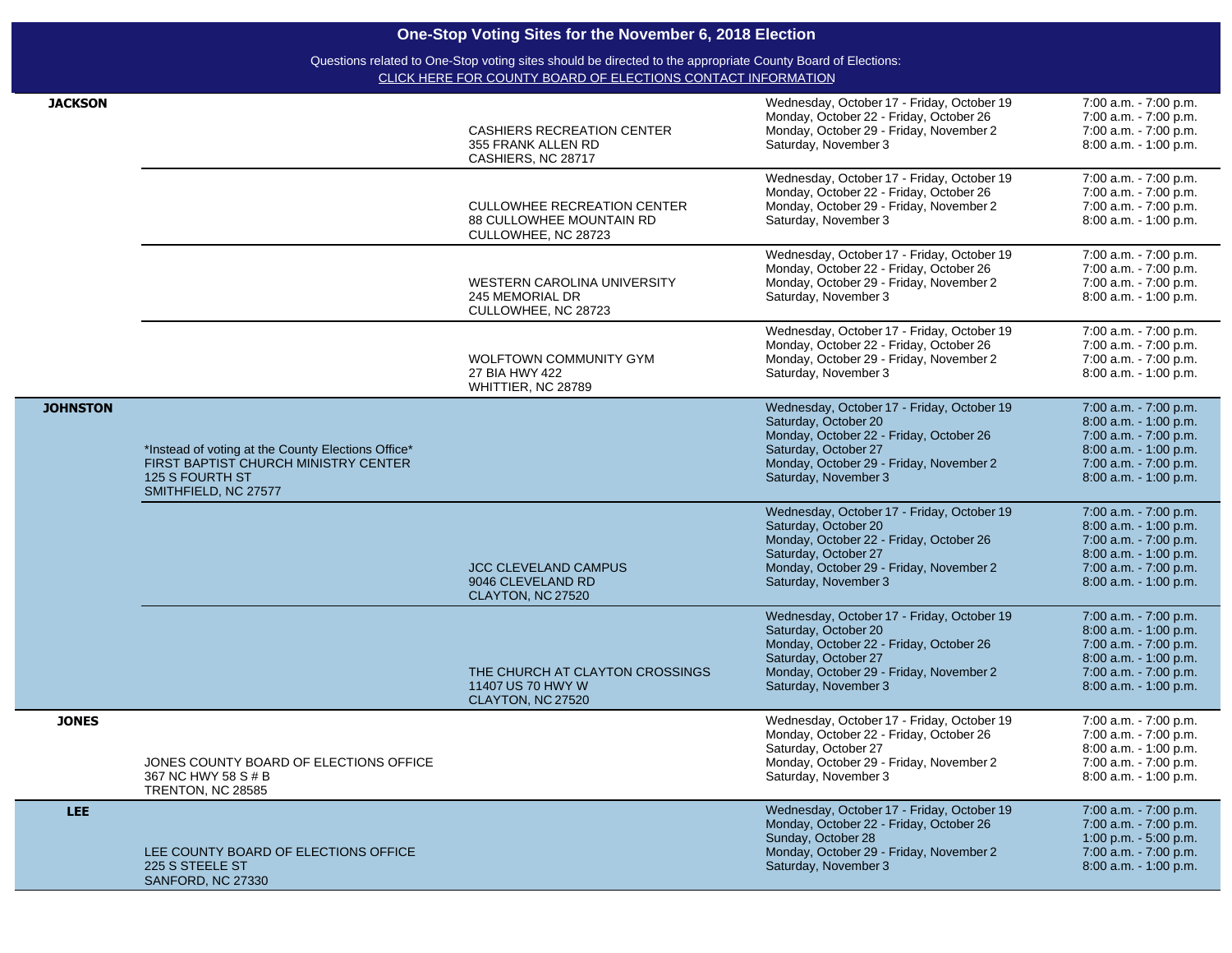| <b>LEE</b>    |                                                                                                                      |                                                                                                 | Wednesday, October 17 - Friday, October 19<br>Monday, October 22 - Friday, October 26                                                                                                                    | 7:00 a.m. - 7:00 p.m.<br>7:00 a.m. - 7:00 p.m.                                                                                                     |
|---------------|----------------------------------------------------------------------------------------------------------------------|-------------------------------------------------------------------------------------------------|----------------------------------------------------------------------------------------------------------------------------------------------------------------------------------------------------------|----------------------------------------------------------------------------------------------------------------------------------------------------|
|               |                                                                                                                      | <b>MCSWAIN CENTER</b><br>2420 TRAMWAY RD<br>SANFORD, NC 27330                                   | Sunday, October 28<br>Monday, October 29 - Friday, November 2<br>Saturday, November 3                                                                                                                    | 1:00 p.m. $-5:00$ p.m.<br>7:00 a.m. - 7:00 p.m.<br>8:00 a.m. - 1:00 p.m.                                                                           |
| <b>LENOIR</b> | *Instead of voting at the County Elections Office*<br>TANGLEWOOD CHURCH OF GOD<br>2103 ROUSE RD<br>KINSTON, NC 28504 |                                                                                                 | Wednesday, October 17 - Friday, October 19<br>Saturday, October 20<br>Monday, October 22 - Friday, October 26<br>Saturday, October 27<br>Monday, October 29 - Friday, November 2<br>Saturday, November 3 | 7:00 a.m. - 7:00 p.m.<br>8:00 a.m. - 5:00 p.m.<br>7:00 a.m. - 7:00 p.m.<br>8:00 a.m. - 5:00 p.m.<br>7:00 a.m. - 7:00 p.m.<br>8:00 a.m. - 1:00 p.m. |
|               |                                                                                                                      | <b>CARVER COURT</b><br>301 E BRIGHT ST<br>KINSTON, NC 28501                                     | Wednesday, October 17 - Friday, October 19<br>Saturday, October 20<br>Monday, October 22 - Friday, October 26<br>Saturday, October 27<br>Monday, October 29 - Friday, November 2<br>Saturday, November 3 | 7:00 a.m. - 7:00 p.m.<br>8:00 a.m. - 5:00 p.m.<br>7:00 a.m. - 7:00 p.m.<br>8:00 a.m. - 5:00 p.m.<br>7:00 a.m. - 7:00 p.m.<br>8:00 a.m. - 1:00 p.m. |
|               |                                                                                                                      | JACKSON HEIGHTS FWB CHURCH<br>285 CAMELLIA ST<br>KINSTON, NC 28504                              | Wednesday, October 17 - Friday, October 19<br>Saturday, October 20<br>Monday, October 22 - Friday, October 26<br>Saturday, October 27<br>Monday, October 29 - Friday, November 2<br>Saturday, November 3 | 7:00 a.m. - 7:00 p.m.<br>8:00 a.m. - 5:00 p.m.<br>7:00 a.m. - 7:00 p.m.<br>8:00 a.m. - 5:00 p.m.<br>7:00 a.m. - 7:00 p.m.<br>8:00 a.m. - 1:00 p.m. |
|               |                                                                                                                      | LAGRANGE COMMUNITY BUILDING<br>410 E WASHINGTON ST<br>LA GRANGE, NC 28551                       | Wednesday, October 17 - Friday, October 19<br>Saturday, October 20<br>Monday, October 22 - Friday, October 26<br>Saturday, October 27<br>Monday, October 29 - Friday, November 2<br>Saturday, November 3 | 7:00 a.m. - 7:00 p.m.<br>8:00 a.m. - 5:00 p.m.<br>7:00 a.m. - 7:00 p.m.<br>8:00 a.m. - 5:00 p.m.<br>7:00 a.m. - 7:00 p.m.<br>8:00 a.m. - 1:00 p.m. |
|               |                                                                                                                      | LENOIR COUNTY COOPERATIVE EXTENSION<br><b>SERVICE</b><br>1791 NC HWY 11-55<br>KINSTON, NC 28504 | Wednesday, October 17 - Friday, October 19<br>Saturday, October 20<br>Monday, October 22 - Friday, October 26<br>Saturday, October 27<br>Monday, October 29 - Friday, November 2<br>Saturday, November 3 | 7:00 a.m. - 7:00 p.m.<br>8:00 a.m. - 5:00 p.m.<br>7:00 a.m. - 7:00 p.m.<br>8:00 a.m. - 5:00 p.m.<br>7:00 a.m. - 7:00 p.m.<br>8:00 a.m. - 1:00 p.m. |
|               |                                                                                                                      | PINK HILL #2<br>303 CENTRAL AVE<br>PINK HILL, NC 28572                                          | Wednesday, October 17 - Friday, October 19<br>Saturday, October 20<br>Monday, October 22 - Friday, October 26<br>Saturday, October 27<br>Monday, October 29 - Friday, November 2<br>Saturday, November 3 | 7:00 a.m. - 7:00 p.m.<br>8:00 a.m. - 5:00 p.m.<br>7:00 a.m. - 7:00 p.m.<br>8:00 a.m. - 5:00 p.m.<br>7:00 a.m. - 7:00 p.m.<br>8:00 a.m. - 1:00 p.m. |
|               |                                                                                                                      | <b>TEACHERS MEMORIAL GYM</b><br>500 MARCELLA DR<br>KINSTON, NC 28501                            | Wednesday, October 17 - Friday, October 19<br>Saturday, October 20<br>Monday, October 22 - Friday, October 26<br>Saturday, October 27<br>Monday, October 29 - Friday, November 2<br>Saturday, November 3 | 7:00 a.m. - 7:00 p.m.<br>8:00 a.m. - 5:00 p.m.<br>7:00 a.m. - 7:00 p.m.<br>8:00 a.m. - 5:00 p.m.<br>7:00 a.m. - 7:00 p.m.<br>8:00 a.m. - 1:00 p.m. |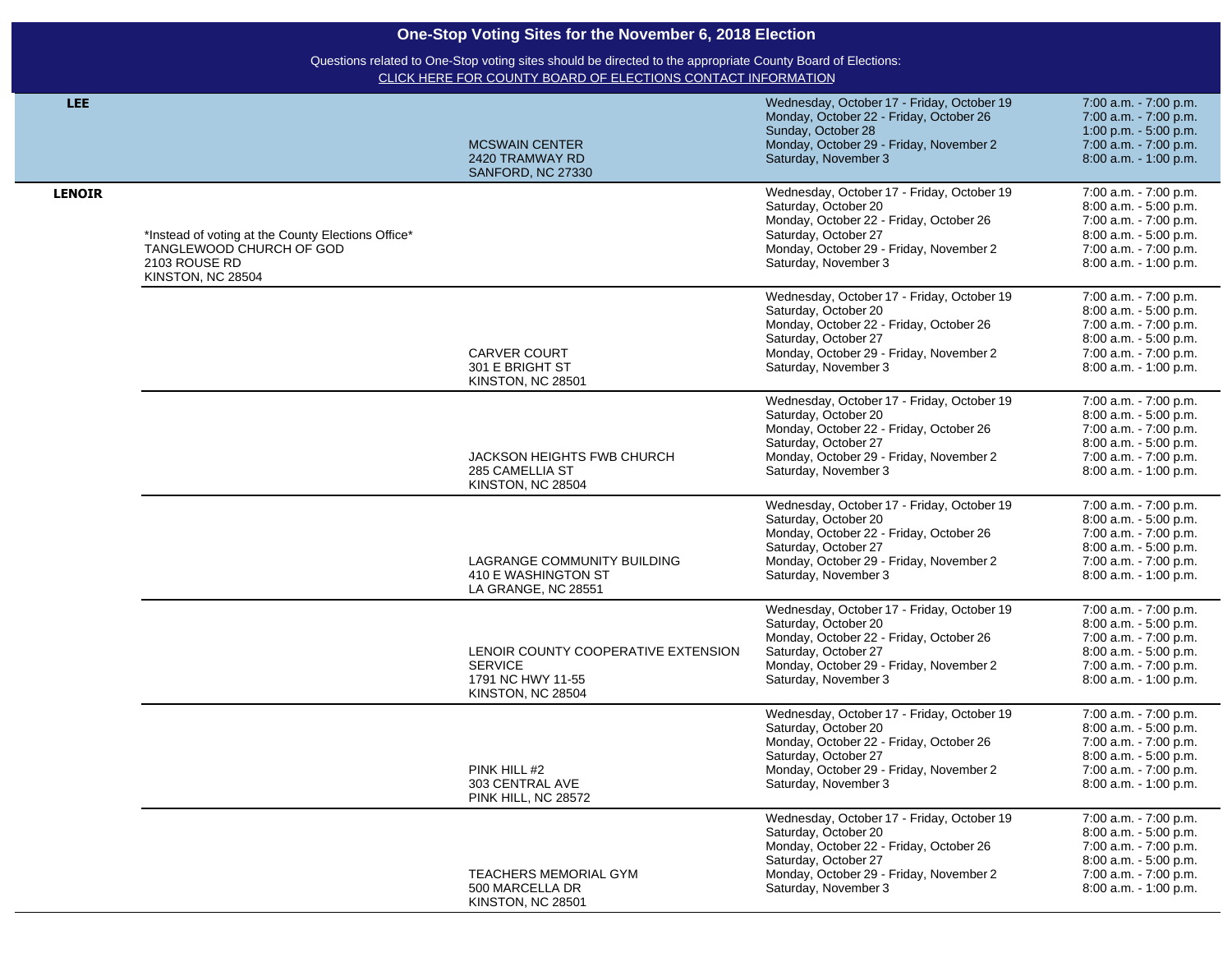| <b>LINCOLN</b>  | LINCOLN COUNTY BOARD OF ELECTIONS OFFICE<br>115 W MAIN ST<br>LINCOLNTON, NC 28092                                                                    |                                                                                                           | Wednesday, October 17 - Friday, October 19<br>Monday, October 22 - Friday, October 26<br>Monday, October 29 - Friday, November 2<br>Saturday, November 3 | 7:00 a.m. - 7:00 p.m.<br>7:00 a.m. - 7:00 p.m.<br>7:00 a.m. - 7:00 p.m.<br>8:00 a.m. - 1:00 p.m.    |
|-----------------|------------------------------------------------------------------------------------------------------------------------------------------------------|-----------------------------------------------------------------------------------------------------------|----------------------------------------------------------------------------------------------------------------------------------------------------------|-----------------------------------------------------------------------------------------------------|
|                 |                                                                                                                                                      | <b>EAST LINCOLN COMMUNITY/RECREATION</b><br><b>CENTER</b><br>8160 OPTIMIST CLUB RD<br>DENVER, NC 28037    | Wednesday, October 17 - Friday, October 19<br>Monday, October 22 - Friday, October 26<br>Monday, October 29 - Friday, November 2<br>Saturday, November 3 | 7:00 a.m. - 7:00 p.m.<br>7:00 a.m. - 7:00 p.m.<br>7:00 a.m. - 7:00 p.m.<br>8:00 a.m. - 1:00 p.m.    |
|                 |                                                                                                                                                      | NORTH BROOK COMMUNITY CENTER<br>568 HWY 274<br><b>VALE, NC 28168</b>                                      | Wednesday, October 17 - Friday, October 19<br>Monday, October 22 - Friday, October 26<br>Monday, October 29 - Friday, November 2<br>Saturday, November 3 | 7:00 a.m. - 7:00 p.m.<br>7:00 a.m. - 7:00 p.m.<br>7:00 a.m. - 7:00 p.m.<br>8:00 a.m. - 1:00 p.m.    |
| <b>MACON</b>    | MACON COUNTY BOARD OF ELECTIONS OFFICE<br>5 W MAIN ST # 127B<br>FRANKLIN, NC 28734                                                                   |                                                                                                           | Wednesday, October 17 - Friday, October 19<br>Monday, October 22 - Friday, October 26<br>Monday, October 29 - Friday, November 2<br>Saturday, November 3 | 7:00 a.m. - 7:00 p.m.<br>7:00 a.m. - 7:00 p.m.<br>7:00 a.m. - 7:00 p.m.<br>8:00 a.m. - 1:00 p.m.    |
|                 |                                                                                                                                                      | <b>HIGHLANDS CIVIC CENTER</b><br>600 N 4TH ST #1<br>HIGHLANDS, NC 28741                                   | Wednesday, October 17 - Friday, October 19<br>Monday, October 22 - Friday, October 26<br>Monday, October 29 - Friday, November 2<br>Saturday, November 3 | 7:00 a.m. - 7:00 p.m.<br>7:00 a.m. - 7:00 p.m.<br>7:00 a.m. - 7:00 p.m.<br>8:00 a.m. - 1:00 p.m.    |
| <b>MADISON</b>  | MADISON COUNTY BOARD OF ELECTIONS OFFICE<br><b>140 ELIZABETH LN</b><br>MARSHALL, NC 28753                                                            |                                                                                                           | Wednesday, October 17 - Friday, October 19<br>Monday, October 22 - Friday, October 26<br>Monday, October 29 - Friday, November 2<br>Saturday, November 3 | 7:00 a.m. - 7:00 p.m.<br>7:00 a.m. - 7:00 p.m.<br>7:00 a.m. - 7:00 p.m.<br>8:00 a.m. - 1:00 p.m.    |
|                 |                                                                                                                                                      | HOT SPRINGS (BILL WHITTEN) COMMUNITY<br><b>CENTER</b><br><b>43 N ANDREWS AVE</b><br>HOT SPRINGS, NC 28743 | Wednesday, October 17 - Friday, October 19<br>Monday, October 22 - Friday, October 26<br>Monday, October 29 - Friday, November 2<br>Saturday, November 3 | 7:00 a.m. - 7:00 p.m.<br>7:00 a.m. - 7:00 p.m.<br>7:00 a.m. - 7:00 p.m.<br>8:00 a.m. - 1:00 p.m.    |
|                 |                                                                                                                                                      | <b>MARS HILL PUBLIC LIBRARY</b><br><b>25 LIBRARY ST</b><br>MARS HILL, NC 28754                            | Wednesday, October 17 - Friday, October 19<br>Monday, October 22 - Friday, October 26<br>Monday, October 29 - Friday, November 2<br>Saturday, November 3 | 7:00 a.m. - 7:00 p.m.<br>7:00 a.m. - 7:00 p.m.<br>7:00 a.m. - 7:00 p.m.<br>8:00 a.m. - 1:00 p.m.    |
| <b>MARTIN</b>   | *Instead of voting at the County Elections Office*<br><b>COMMISSIONERS' BOARD ROOM</b><br>305 E MAIN ST # 121<br>WILLIAMSTON, NC 27892               |                                                                                                           | Wednesday, October 17 - Friday, October 19<br>Monday, October 22 - Friday, October 26<br>Monday, October 29 - Friday, November 2<br>Saturday, November 3 | 8:00 a.m. - 5:00 p.m.<br>8:00 a.m. - 5:00 p.m.<br>8:00 a.m. - 5:00 p.m.<br>8:00 a.m. - 1:00 p.m.    |
| <b>MCDOWELL</b> | *Instead of voting at the County Elections Office*<br>MCDOWELL COUNTY COMMISSIONER'S<br><b>BOARDROOM</b><br>60 E COURT ST<br><b>MARION, NC 28752</b> |                                                                                                           | Wednesday, October 17 - Friday, October 19<br>Monday, October 22 - Friday, October 26<br>Monday, October 29 - Friday, November 2<br>Saturday, November 3 | 7:00 a.m. - 7:00 p.m.<br>7:00 a.m. - 7:00 p.m.<br>7:00 a.m. - 7:00 p.m.<br>$8:00$ a.m. $-1:00$ p.m. |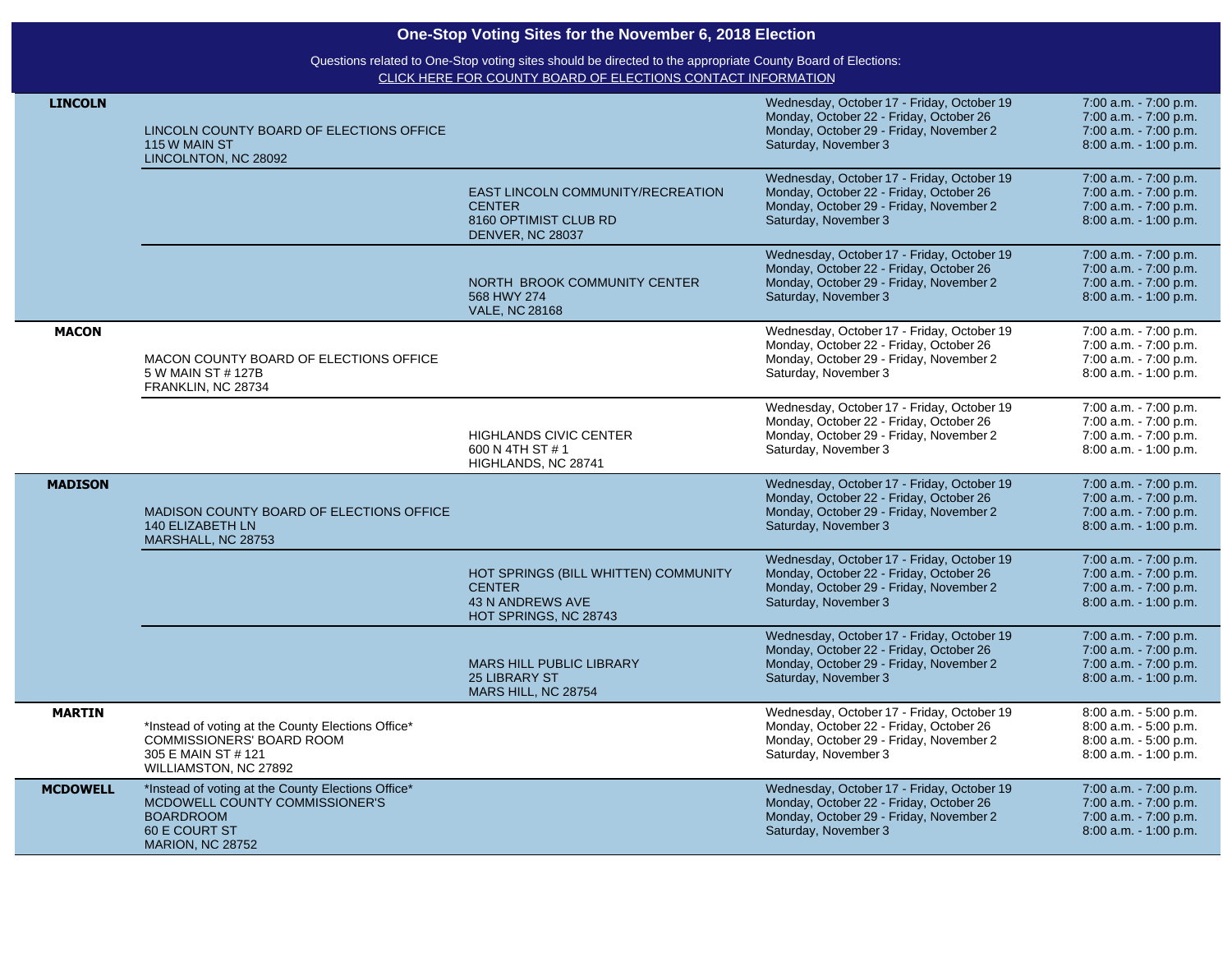|                    | One-Stop Voting Sites for the November 6, 2018 Election<br>Questions related to One-Stop voting sites should be directed to the appropriate County Board of Elections:<br>CLICK HERE FOR COUNTY BOARD OF ELECTIONS CONTACT INFORMATION |                                                                                  |                                                                                                                                                                                                        |                                                                                                                                                       |  |
|--------------------|----------------------------------------------------------------------------------------------------------------------------------------------------------------------------------------------------------------------------------------|----------------------------------------------------------------------------------|--------------------------------------------------------------------------------------------------------------------------------------------------------------------------------------------------------|-------------------------------------------------------------------------------------------------------------------------------------------------------|--|
|                    |                                                                                                                                                                                                                                        |                                                                                  |                                                                                                                                                                                                        |                                                                                                                                                       |  |
| <b>MCDOWELL</b>    |                                                                                                                                                                                                                                        | <b>OLD FORT LIBRARY</b><br><b>65 E MITCHELL ST</b><br>OLD FORT, NC 28762         | Wednesday, October 17 - Friday, October 19<br>Monday, October 22 - Friday, October 26<br>Monday, October 29 - Friday, November 2<br>Saturday, November 3                                               | 7:00 a.m. - 7:00 p.m.<br>7:00 a.m. - 7:00 p.m.<br>7:00 a.m. - 7:00 p.m.<br>8:00 a.m. - 1:00 p.m.                                                      |  |
| <b>MECKLENBURG</b> | *Instead of voting at the County Elections Office*<br>HAL MARSHALL ANNEX<br>618 N COLLEGE ST<br>CHARLOTTE, NC 28202                                                                                                                    |                                                                                  | Wednesday, October 17 - Friday, October 19<br>Monday, October 22 - Friday, October 26<br>Saturday, October 27<br>Sunday, October 28<br>Monday, October 29 - Friday, November 2<br>Saturday, November 3 | 7:00 a.m. - 7:00 p.m.<br>7:00 a.m. - 7:00 p.m.<br>10:00 a.m. - 5:00 p.m.<br>1:00 p.m. - 4:00 p.m.<br>7:00 a.m. - 7:00 p.m.<br>8:00 a.m. - 1:00 p.m.   |  |
|                    |                                                                                                                                                                                                                                        | <b>BALLANTYNE AREA</b><br>123 TBD<br>CHARLOTTE, NC 28277                         | Wednesday, October 17 - Friday, October 19<br>Monday, October 22 - Friday, October 26<br>Saturday, October 27<br>Sunday, October 28<br>Monday, October 29 - Friday, November 2<br>Saturday, November 3 | 7:00 a.m. - 7:00 p.m.<br>7:00 a.m. - 7:00 p.m.<br>10:00 a.m. - 5:00 p.m.<br>1:00 p.m. - 4:00 p.m.<br>7:00 a.m. - 7:00 p.m.<br>8:00 a.m. - 1:00 p.m.   |  |
|                    |                                                                                                                                                                                                                                        | <b>BEATTIES FORD LIBRARY</b><br>2412 BEATTIES FORD RD<br>CHARLOTTE, NC 28216     | Wednesday, October 17 - Friday, October 19<br>Monday, October 22 - Friday, October 26<br>Saturday, October 27<br>Sunday, October 28<br>Monday, October 29 - Friday, November 2<br>Saturday, November 3 | 7:00 a.m. - 7:00 p.m.<br>7:00 a.m. - 7:00 p.m.<br>10:00 a.m. - 5:00 p.m.<br>1:00 p.m. - 4:00 p.m.<br>7:00 a.m. - 7:00 p.m.<br>8:00 a.m. - 1:00 p.m.   |  |
|                    |                                                                                                                                                                                                                                        | BETTE RAE THOMAS RECREATION CENTER<br>2921 TUCKASEEGEE RD<br>CHARLOTTE, NC 28208 | Wednesday, October 17 - Friday, October 19<br>Monday, October 22 - Friday, October 26<br>Saturday, October 27<br>Sunday, October 28<br>Monday, October 29 - Friday, November 2<br>Saturday, November 3 | 7:00 a.m. - 7:00 p.m.<br>7:00 a.m. - 7:00 p.m.<br>10:00 a.m. - 5:00 p.m.<br>1:00 p.m. - 4:00 p.m.<br>7:00 a.m. - 7:00 p.m.<br>8:00 a.m. - 1:00 p.m.   |  |
|                    |                                                                                                                                                                                                                                        | <b>CORNELIUS TOWN HALL</b><br>21445 CATAWBA AVE<br>CORNELIUS, NC 28031           | Wednesday, October 17 - Friday, October 19<br>Monday, October 22 - Friday, October 26<br>Saturday, October 27<br>Sunday, October 28<br>Monday, October 29 - Friday, November 2<br>Saturday, November 3 | 7:00 a.m. - 7:00 p.m.<br>7:00 a.m. - 7:00 p.m.<br>10:00 a.m. - 5:00 p.m.<br>1:00 p.m. $-$ 4:00 p.m.<br>7:00 a.m. - 7:00 p.m.<br>8:00 a.m. - 1:00 p.m. |  |
|                    |                                                                                                                                                                                                                                        | ELON PARK RECREATION CENTER<br>11401 ARDREY KELL RD<br>CHARLOTTE, NC 28277       | Wednesday, October 17 - Friday, October 19<br>Monday, October 22 - Friday, October 26<br>Saturday, October 27<br>Sunday, October 28<br>Monday, October 29 - Friday, November 2<br>Saturday, November 3 | 7:00 a.m. - 7:00 p.m.<br>7:00 a.m. - 7:00 p.m.<br>10:00 a.m. - 5:00 p.m.<br>1:00 p.m. - 4:00 p.m.<br>7:00 a.m. - 7:00 p.m.<br>8:00 a.m. - 1:00 p.m.   |  |
|                    |                                                                                                                                                                                                                                        | <b>HICKORY GROVE LIBRARY</b><br>5935 HICKORY GROVE RD<br>CHARLOTTE, NC 28215     | Wednesday, October 17 - Friday, October 19<br>Monday, October 22 - Friday, October 26<br>Saturday, October 27<br>Sunday, October 28<br>Monday, October 29 - Friday, November 2<br>Saturday, November 3 | 7:00 a.m. - 7:00 p.m.<br>7:00 a.m. - 7:00 p.m.<br>10:00 a.m. - 5:00 p.m.<br>1:00 p.m. - 4:00 p.m.<br>7:00 a.m. - 7:00 p.m.<br>8:00 a.m. - 1:00 p.m.   |  |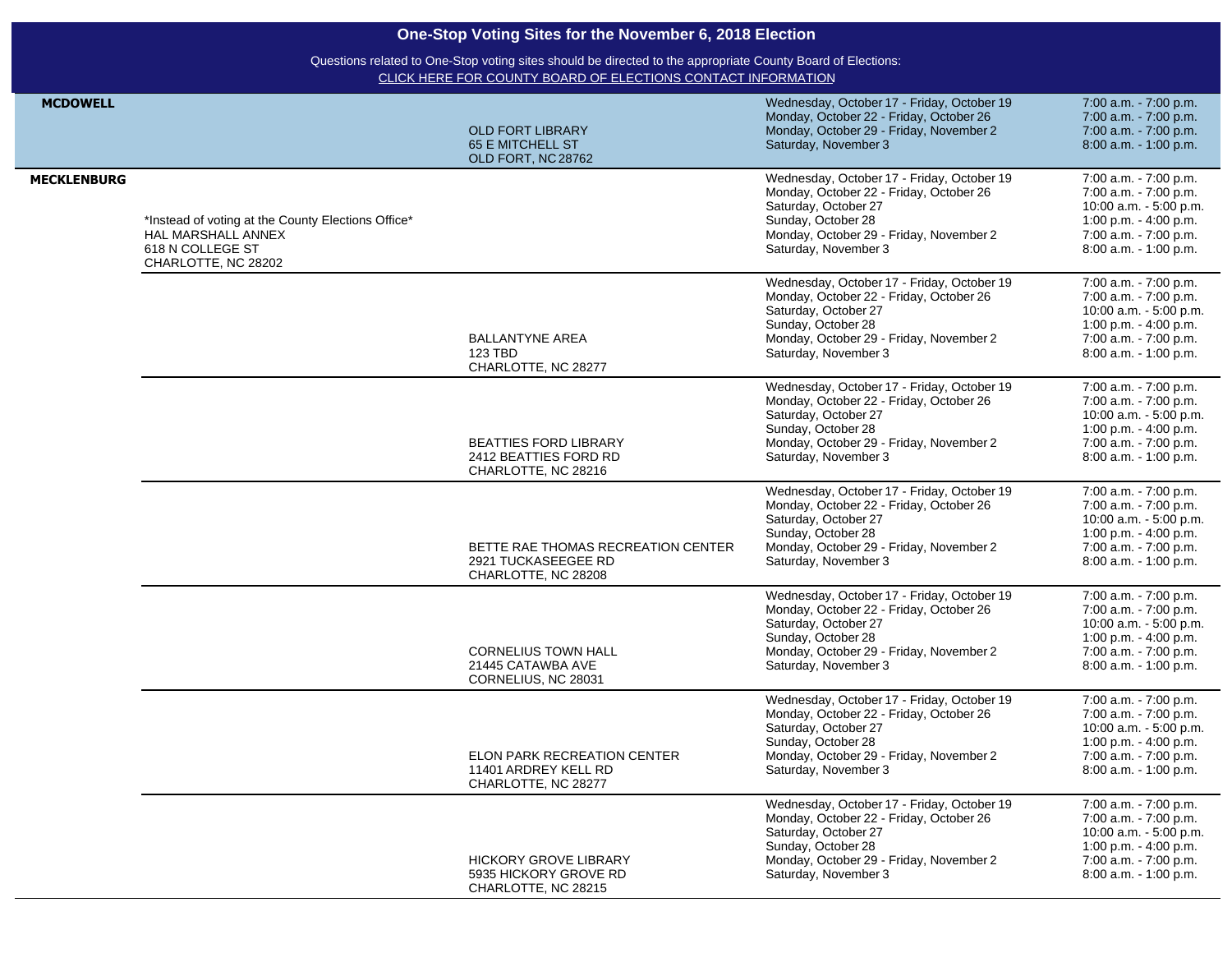| <b>MECKLENBURG</b> | HORNETS NEST PAVILION<br>6301 BEATTIES FORD RD<br>CHARLOTTE, NC 28216                  | Wednesday, October 17 - Friday, October 19<br>Monday, October 22 - Friday, October 26<br>Saturday, October 27<br>Sunday, October 28<br>Monday, October 29 - Friday, November 2<br>Saturday, November 3 | 7:00 a.m. - 7:00 p.m.<br>7:00 a.m. - 7:00 p.m.<br>10:00 a.m. - 5:00 p.m.<br>1:00 p.m. - 4:00 p.m.<br>7:00 a.m. - 7:00 p.m.<br>8:00 a.m. - 1:00 p.m.   |
|--------------------|----------------------------------------------------------------------------------------|--------------------------------------------------------------------------------------------------------------------------------------------------------------------------------------------------------|-------------------------------------------------------------------------------------------------------------------------------------------------------|
|                    | <b>HUNTERSVILLE TOWN HALL</b><br>101 HUNTERSVILLE-CONCORD RD<br>HUNTERSVILLE, NC 28078 | Wednesday, October 17 - Friday, October 19<br>Monday, October 22 - Friday, October 26<br>Saturday, October 27<br>Sunday, October 28<br>Monday, October 29 - Friday, November 2<br>Saturday, November 3 | 7:00 a.m. - 7:00 p.m.<br>7:00 a.m. - 7:00 p.m.<br>10:00 a.m. - 5:00 p.m.<br>1:00 p.m. - 4:00 p.m.<br>7:00 a.m. - 7:00 p.m.<br>8:00 a.m. - 1:00 p.m.   |
|                    | INDEPENDENCE REGIONAL LIBRARY<br>6000 CONFERENCE DR<br>CHARLOTTE, NC 28212             | Wednesday, October 17 - Friday, October 19<br>Monday, October 22 - Friday, October 26<br>Saturday, October 27<br>Sunday, October 28<br>Monday, October 29 - Friday, November 2<br>Saturday, November 3 | 7:00 a.m. - 7:00 p.m.<br>7:00 a.m. - 7:00 p.m.<br>10:00 a.m. - 5:00 p.m.<br>1:00 p.m. - 4:00 p.m.<br>7:00 a.m. - 7:00 p.m.<br>8:00 a.m. - 1:00 p.m.   |
|                    | <b>MAIN BRANCH LIBRARY</b><br>310 N TRYON ST<br>CHARLOTTE, NC 28202                    | Wednesday, October 17 - Friday, October 19<br>Monday, October 22 - Friday, October 26<br>Saturday, October 27<br>Sunday, October 28<br>Monday, October 29 - Friday, November 2<br>Saturday, November 3 | 7:00 a.m. - 7:00 p.m.<br>7:00 a.m. - 7:00 p.m.<br>10:00 a.m. - 5:00 p.m.<br>1:00 p.m. - 4:00 p.m.<br>7:00 a.m. - 7:00 p.m.<br>8:00 a.m. - 1:00 p.m.   |
|                    | <b>MARION DIEHL CENTER</b><br>2219 TYVOLA RD<br>CHARLOTTE, NC 28210                    | Wednesday, October 17 - Friday, October 19<br>Monday, October 22 - Friday, October 26<br>Saturday, October 27<br>Sunday, October 28<br>Monday, October 29 - Friday, November 2<br>Saturday, November 3 | 7:00 a.m. - 7:00 p.m.<br>7:00 a.m. - 7:00 p.m.<br>10:00 a.m. - 5:00 p.m.<br>1:00 p.m. - 4:00 p.m.<br>7:00 a.m. - 7:00 p.m.<br>8:00 a.m. - 1:00 p.m.   |
|                    | <b>MATTHEWS LIBRARY</b><br>230 MATTHEWS STATION ST<br>MATTHEWS, NC 28105               | Wednesday, October 17 - Friday, October 19<br>Monday, October 22 - Friday, October 26<br>Saturday, October 27<br>Sunday, October 28<br>Monday, October 29 - Friday, November 2<br>Saturday, November 3 | 7:00 a.m. - 7:00 p.m.<br>7:00 a.m. - 7:00 p.m.<br>10:00 a.m. - 5:00 p.m.<br>1:00 p.m. $-$ 4:00 p.m.<br>7:00 a.m. - 7:00 p.m.<br>8:00 a.m. - 1:00 p.m. |
|                    | MINT HILL LIBRARY<br>6840 MATTHEWS-MINT HILL RD<br>CHARLOTTE, NC 28227                 | Wednesday, October 17 - Friday, October 19<br>Monday, October 22 - Friday, October 26<br>Saturday, October 27<br>Sunday, October 28<br>Monday, October 29 - Friday, November 2<br>Saturday, November 3 | 7:00 a.m. - 7:00 p.m.<br>7:00 a.m. - 7:00 p.m.<br>10:00 a.m. - 5:00 p.m.<br>1:00 p.m. $-$ 4:00 p.m.<br>7:00 a.m. - 7:00 p.m.<br>8:00 a.m. - 1:00 p.m. |
|                    | <b>MORRISON REGIONAL LIBRARY</b><br>7015 MORRISON BLVD<br>CHARLOTTE, NC 28211          | Wednesday, October 17 - Friday, October 19<br>Monday, October 22 - Friday, October 26<br>Saturday, October 27<br>Sunday, October 28<br>Monday, October 29 - Friday, November 2<br>Saturday, November 3 | 7:00 a.m. - 7:00 p.m.<br>7:00 a.m. - 7:00 p.m.<br>10:00 a.m. - 5:00 p.m.<br>1:00 p.m. - 4:00 p.m.<br>7:00 a.m. - 7:00 p.m.<br>8:00 a.m. - 1:00 p.m.   |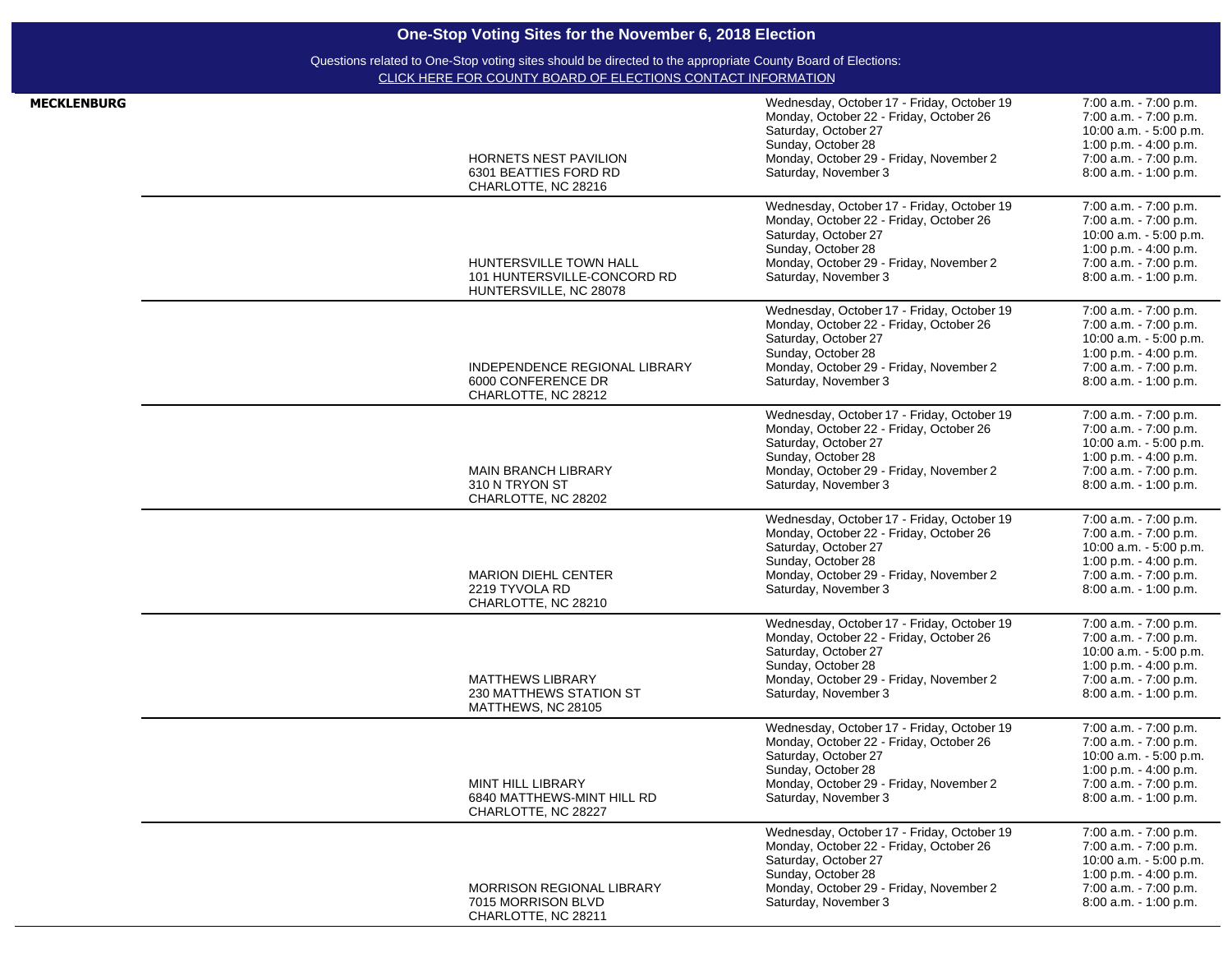| <b>MECKLENBURG</b> |                                                                                              | SOUTH COUNTY REGIONAL LIBRARY<br>5801 REA RD<br>CHARLOTTE, NC 28277          | Wednesday, October 17 - Friday, October 19<br>Monday, October 22 - Friday, October 26<br>Saturday, October 27<br>Sunday, October 28<br>Monday, October 29 - Friday, November 2<br>Saturday, November 3 | 7:00 a.m. - 7:00 p.m.<br>7:00 a.m. - 7:00 p.m.<br>10:00 a.m. - 5:00 p.m.<br>1:00 p.m. - 4:00 p.m.<br>7:00 a.m. - 7:00 p.m.<br>8:00 a.m. - 1:00 p.m.    |
|--------------------|----------------------------------------------------------------------------------------------|------------------------------------------------------------------------------|--------------------------------------------------------------------------------------------------------------------------------------------------------------------------------------------------------|--------------------------------------------------------------------------------------------------------------------------------------------------------|
|                    |                                                                                              | STEELE CREEK AREA<br>11130 SOUTH TRYON ST<br>CHARLOTTE, NC 28273             | Wednesday, October 17 - Friday, October 19<br>Monday, October 22 - Friday, October 26<br>Saturday, October 27<br>Sunday, October 28<br>Monday, October 29 - Friday, November 2<br>Saturday, November 3 | 7:00 a.m. - 7:00 p.m.<br>7:00 a.m. - 7:00 p.m.<br>10:00 a.m. - 5:00 p.m.<br>1:00 p.m. - 4:00 p.m.<br>7:00 a.m. - 7:00 p.m.<br>$8:00$ a.m. $-1:00$ p.m. |
|                    |                                                                                              | <b>SUGAR CREEK LIBRARY</b><br>4045 N TRYON ST<br>CHARLOTTE, NC 28206         | Wednesday, October 17 - Friday, October 19<br>Monday, October 22 - Friday, October 26<br>Saturday, October 27<br>Sunday, October 28<br>Monday, October 29 - Friday, November 2<br>Saturday, November 3 | 7:00 a.m. - 7:00 p.m.<br>7:00 a.m. - 7:00 p.m.<br>10:00 a.m. - 5:00 p.m.<br>1:00 p.m. - 4:00 p.m.<br>7:00 a.m. - 7:00 p.m.<br>8:00 a.m. - 1:00 p.m.    |
|                    |                                                                                              | UNIVERSITY AREA<br>8802 JW CLAY BLVD<br>CHARLOTTE, NC 28262                  | Wednesday, October 17 - Friday, October 19<br>Monday, October 22 - Friday, October 26<br>Saturday, October 27<br>Sunday, October 28<br>Monday, October 29 - Friday, November 2<br>Saturday, November 3 | 7:00 a.m. - 7:00 p.m.<br>7:00 a.m. - 7:00 p.m.<br>10:00 a.m. - 5:00 p.m.<br>1:00 p.m. - 4:00 p.m.<br>7:00 a.m. - 7:00 p.m.<br>8:00 a.m. - 1:00 p.m.    |
|                    |                                                                                              | WEST BOULEVARD LIBRARY<br>2157 WEST BLVD<br>CHARLOTTE, NC 28208              | Wednesday, October 17 - Friday, October 19<br>Monday, October 22 - Friday, October 26<br>Saturday, October 27<br>Sunday, October 28<br>Monday, October 29 - Friday, November 2<br>Saturday, November 3 | 7:00 a.m. - 7:00 p.m.<br>7:00 a.m. - 7:00 p.m.<br>10:00 a.m. - 5:00 p.m.<br>1:00 p.m. $-$ 4:00 p.m.<br>7:00 a.m. - 7:00 p.m.<br>8:00 a.m. - 1:00 p.m.  |
| <b>MITCHELL</b>    | MITCHELL COUNTY BOARD OF ELECTIONS OFFICE<br>11 N MITCHELL AVE #108<br>BAKERSVILLE, NC 28705 |                                                                              | Wednesday, October 17 - Friday, October 19<br>Monday, October 22 - Friday, October 26<br>Monday, October 29 - Friday, November 2<br>Saturday, November 3                                               | 7:00 a.m. - 7:00 p.m.<br>7:00 a.m. - 7:00 p.m.<br>7:00 a.m. - 7:00 p.m.<br>8:00 a.m. - 1:00 p.m.                                                       |
|                    |                                                                                              | <b>SPRUCE PINE TOWN HALL</b><br>11050 S 226 HIGHWAY<br>SPRUCE PINE, NC 28777 | Wednesday, October 17 - Friday, October 19<br>Monday, October 22 - Friday, October 26<br>Monday, October 29 - Friday, November 2<br>Saturday, November 3                                               | 7:00 a.m. - 7:00 p.m.<br>7:00 a.m. - 7:00 p.m.<br>7:00 a.m. - 7:00 p.m.<br>8:00 a.m. - 1:00 p.m.                                                       |
| <b>MONTGOMERY</b>  |                                                                                              | <b>BISCOE TOWN HALL</b><br>110 W MAIN ST<br><b>BISCOE, NC 27209</b>          | Wednesday, October 17 - Friday, October 19<br>Monday, October 22 - Friday, October 26<br>Monday, October 29 - Friday, November 2<br>Saturday, November 3                                               | 7:00 a.m. - 7:00 p.m.<br>7:00 a.m. - 7:00 p.m.<br>$7:00$ a.m. $-7:00$ p.m.<br>8:00 a.m. - 5:00 p.m.                                                    |
|                    |                                                                                              | TROY PUBLIC LIBRARY (COMMUNITY ROOM)<br>215 W MAIN ST<br>TROY, NC 27371      | Wednesday, October 17 - Saturday, October 20<br>Monday, October 22 - Friday, October 26<br>Monday, October 29 - Friday, November 2<br>Saturday, November 3                                             | 7:00 a.m. - 7:00 p.m.<br>7:00 a.m. - 7:00 p.m.<br>7:00 a.m. - 7:00 p.m.<br>8:00 a.m. - 5:00 p.m.                                                       |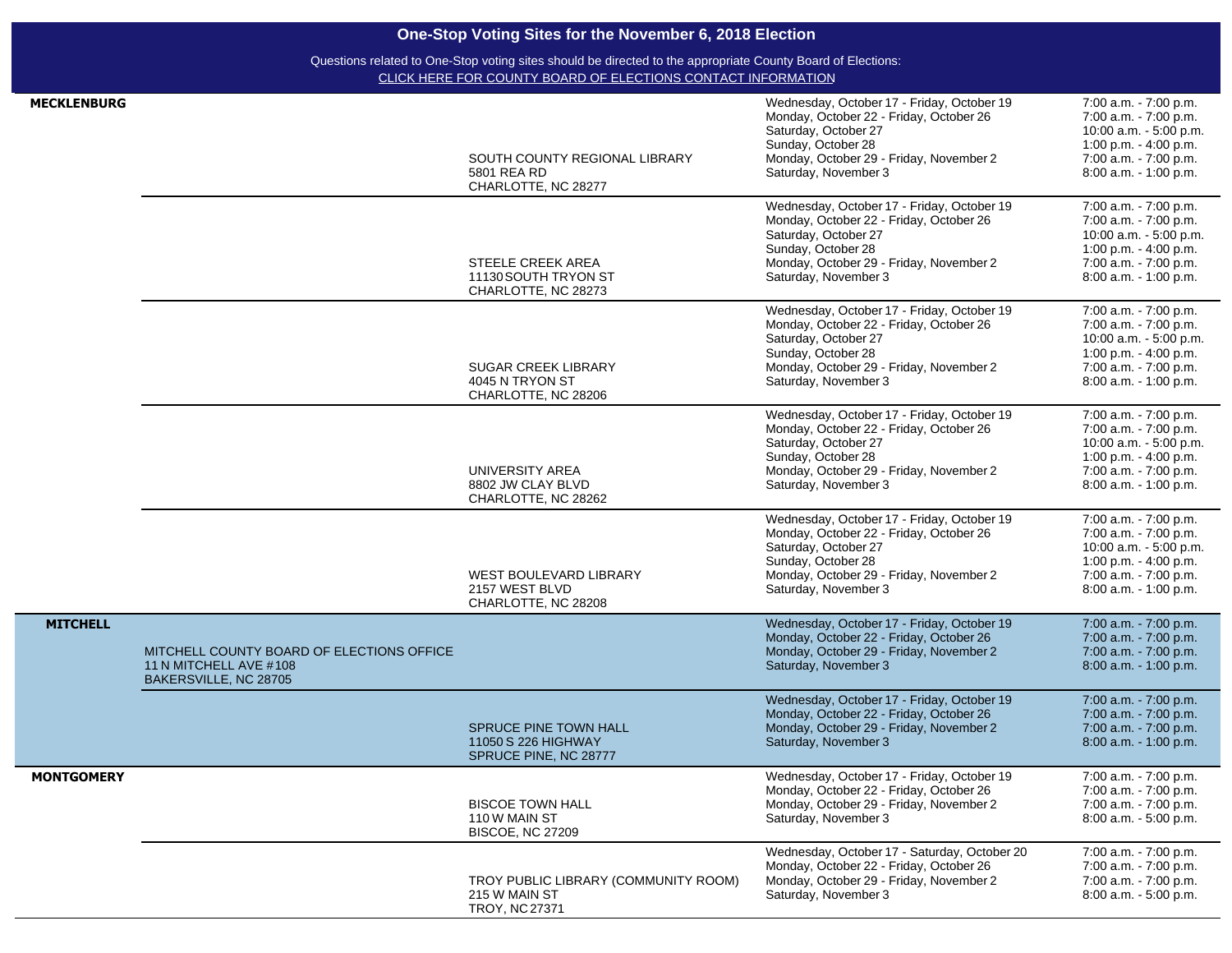| <b>MOORE</b>       | MOORE COUNTY BOARD OF ELECTIONS OFFICE<br>700 PINEHURST AVE<br>CARTHAGE, NC 28327                                              |                                                                                                                        | Wednesday, October 17 - Friday, October 19<br>Monday, October 22 - Friday, October 26<br>Monday, October 29 - Friday, November 2<br>Saturday, November 3                                               | 8:00 a.m. - 5:00 p.m.<br>8:00 a.m. - 5:00 p.m.<br>8:00 a.m. - 5:00 p.m.<br>8:00 a.m. - 1:00 p.m.                                                        |
|--------------------|--------------------------------------------------------------------------------------------------------------------------------|------------------------------------------------------------------------------------------------------------------------|--------------------------------------------------------------------------------------------------------------------------------------------------------------------------------------------------------|---------------------------------------------------------------------------------------------------------------------------------------------------------|
|                    |                                                                                                                                | <b>DOUGLASS COMMUNITY CENTER</b><br>1185 W PENNSYLVANIA AVE<br>SOUTHERN PINES, NC 28387                                | Wednesday, October 17 - Friday, October 19<br>Monday, October 22 - Friday, October 26<br>Saturday, October 27<br>Monday, October 29 - Friday, November 2<br>Saturday, November 3                       | 7:00 a.m. - 7:00 p.m.<br>7:00 a.m. - 7:00 p.m.<br>8:00 a.m. - 5:00 p.m.<br>7:00 a.m. - 7:00 p.m.<br>8:00 a.m. - 1:00 p.m.                               |
| <b>NASH</b>        | *Instead of voting at the County Elections Office*<br>BOARD OF ELECTIONS AUDITORIUM<br>1006 EASTERN AVE<br>NASHVILLE, NC 27856 |                                                                                                                        | Wednesday, October 17 - Friday, October 19<br>Monday, October 22 - Friday, October 26<br>Monday, October 29 - Friday, November 2<br>Saturday, November 3                                               | 7:00 a.m. - 7:00 p.m.<br>7:00 a.m. - 7:00 p.m.<br>7:00 a.m. - 7:00 p.m.<br>8:00 a.m. - 1:00 p.m.                                                        |
|                    |                                                                                                                                | BRASWELL MEMORIAL LIBRARY<br>727 N GRACE ST<br>ROCKY MOUNT, NC 27804                                                   | Wednesday, October 17 - Friday, October 19<br>Monday, October 22 - Friday, October 26<br>Monday, October 29 - Friday, November 2<br>Saturday, November 3                                               | 7:00 a.m. - 7:00 p.m.<br>7:00 a.m. - 7:00 p.m.<br>7:00 a.m. - 7:00 p.m.<br>8:00 a.m. - 1:00 p.m.                                                        |
| <b>NEW HANOVER</b> | NEW HANOVER COUNTY BOARD OF ELECTIONS<br><b>OFFICE</b><br>230 GOVERNMENT CENTER DR #34<br>WILMINGTON, NC 28403                 |                                                                                                                        | Wednesday, October 17 - Friday, October 19<br>Monday, October 22 - Friday, October 26<br>Saturday, October 27<br>Sunday, October 28<br>Monday, October 29 - Friday, November 2<br>Saturday, November 3 | 7:00 a.m. - 7:00 p.m.<br>7:00 a.m. - 7:00 p.m.<br>10:00 a.m. - 4:00 p.m.<br>12:00 p.m. - 5:00 p.m.<br>7:00 a.m. - 7:00 p.m.<br>$8:00$ a.m. $-1:00$ p.m. |
|                    |                                                                                                                                | CAPE FEAR COMMUNITY COLLEGE-HEALTH<br><b>SCIENCES LEARNING RESOURCE CENTER</b><br>415 2ND ST N<br>WILMINGTON, NC 28401 | Wednesday, October 17 - Friday, October 19<br>Monday, October 22 - Friday, October 26<br>Saturday, October 27<br>Sunday, October 28<br>Monday, October 29 - Friday, November 2<br>Saturday, November 3 | 7:00 a.m. - 7:00 p.m.<br>7:00 a.m. - 7:00 p.m.<br>10:00 a.m. - 4:00 p.m.<br>12:00 p.m. - 5:00 p.m.<br>7:00 a.m. - 7:00 p.m.<br>8:00 a.m. - 1:00 p.m.    |
|                    |                                                                                                                                | <b>CAROLINA BEACH TOWN HALL</b><br>1121 N LAKE PARK BLVD<br>CAROLINA BEACH, NC 28428                                   | Wednesday, October 17 - Friday, October 19<br>Monday, October 22 - Friday, October 26<br>Saturday, October 27<br>Sunday, October 28<br>Monday, October 29 - Friday, November 2<br>Saturday, November 3 | 7:00 a.m. - 7:00 p.m.<br>7:00 a.m. - 7:00 p.m.<br>10:00 a.m. - 4:00 p.m.<br>12:00 p.m. - 5:00 p.m.<br>7:00 a.m. - 7:00 p.m.<br>8:00 a.m. - 1:00 p.m.    |
|                    |                                                                                                                                | NORTHEAST LIBRARY<br><b>1241 MILITARY CUTOFF RD</b><br>WILMINGTON, NC 28405                                            | Wednesday, October 17 - Friday, October 19<br>Monday, October 22 - Friday, October 26<br>Saturday, October 27<br>Sunday, October 28<br>Monday, October 29 - Friday, November 2<br>Saturday, November 3 | 7:00 a.m. - 7:00 p.m.<br>7:00 a.m. - 7:00 p.m.<br>10:00 a.m. - 4:00 p.m.<br>12:00 p.m. - 5:00 p.m.<br>7:00 a.m. - 7:00 p.m.<br>$8:00$ a.m. $-1:00$ p.m. |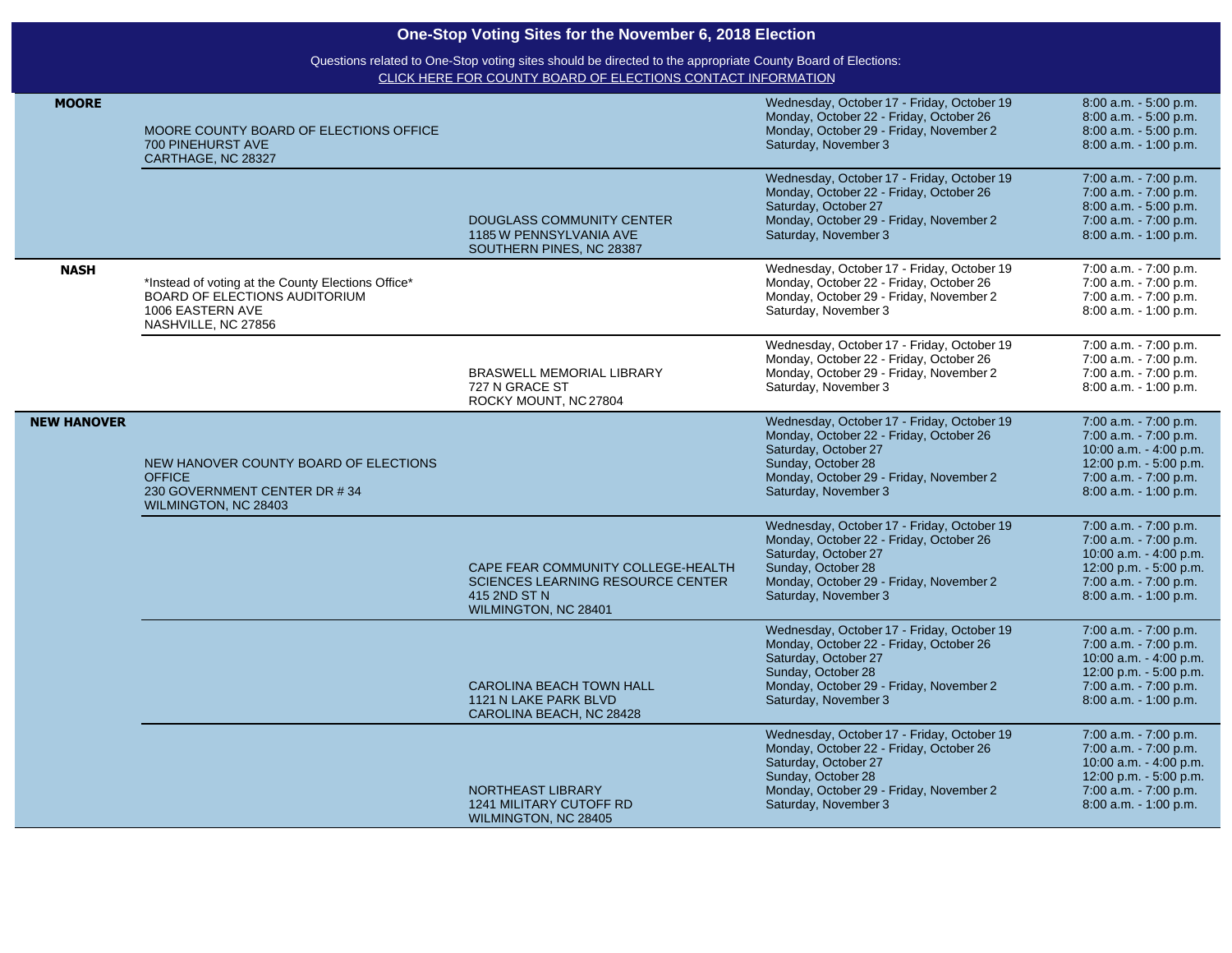| One-Stop Voting Sites for the November 6, 2018 Election |                                                                                                                                                                             |                                                                           |                                                                                                                                                                                                                                                      |                                                                                                                                                                                                       |  |
|---------------------------------------------------------|-----------------------------------------------------------------------------------------------------------------------------------------------------------------------------|---------------------------------------------------------------------------|------------------------------------------------------------------------------------------------------------------------------------------------------------------------------------------------------------------------------------------------------|-------------------------------------------------------------------------------------------------------------------------------------------------------------------------------------------------------|--|
|                                                         | Questions related to One-Stop voting sites should be directed to the appropriate County Board of Elections:<br>CLICK HERE FOR COUNTY BOARD OF ELECTIONS CONTACT INFORMATION |                                                                           |                                                                                                                                                                                                                                                      |                                                                                                                                                                                                       |  |
| <b>NEW HANOVER</b>                                      |                                                                                                                                                                             | <b>SENIOR CTR</b><br>2222 S COLLEGE RD<br>WILMINGTON, NC 28403            | Wednesday, October 17 - Friday, October 19<br>Monday, October 22 - Friday, October 26<br>Saturday, October 27<br>Sunday, October 28<br>Monday, October 29 - Friday, November 2<br>Saturday, November 3                                               | 7:00 a.m. - 7:00 p.m.<br>7:00 a.m. - 7:00 p.m.<br>10:00 a.m. - 4:00 p.m.<br>12:00 p.m. - 5:00 p.m.<br>7:00 a.m. - 7:00 p.m.<br>8:00 a.m. - 1:00 p.m.                                                  |  |
| <b>NORTHAMPTON</b>                                      | NORTHAMPTON COUNTY BOARD OF ELECTIONS<br><b>OFFICE</b><br>9495 NC HWY 305 HWY<br>JACKSON, NC 27845                                                                          |                                                                           | Wednesday, October 17 - Friday, October 19<br>Monday, October 22 - Friday, October 26<br>Monday, October 29 - Friday, November 2<br>Saturday, November 3                                                                                             | 7:00 a.m. - 7:00 p.m.<br>7:00 a.m. - 7:00 p.m.<br>7:00 a.m. - 7:00 p.m.<br>8:00 a.m. - 1:00 p.m.                                                                                                      |  |
|                                                         |                                                                                                                                                                             | COOL SPRING COMMUNITY CENTER<br>101 CHERRY ST<br><b>GASTON, NC 27832</b>  | Wednesday, October 17 - Friday, October 19<br>Monday, October 22 - Friday, October 26<br>Monday, October 29 - Friday, November 2<br>Saturday, November 3                                                                                             | 7:00 a.m. - 7:00 p.m.<br>7:00 a.m. - 7:00 p.m.<br>7:00 a.m. - 7:00 p.m.<br>8:00 a.m. - 1:00 p.m.                                                                                                      |  |
| <b>ONSLOW</b>                                           | ONSLOW COUNTY BOARD OF ELECTIONS OFFICE<br>246 GEORGETOWN RD<br>JACKSONVILLE, NC 28540                                                                                      |                                                                           | Thursday, October 18 - Friday, October 19<br>Monday, October 22 - Friday, October 26<br>Monday, October 29 - Friday, November 2<br>Saturday, November 3                                                                                              | 8:00 a.m. - 5:00 p.m.<br>8:00 a.m. - 5:00 p.m.<br>8:00 a.m. - 5:00 p.m.<br>8:00 a.m. - 1:00 p.m.                                                                                                      |  |
|                                                         |                                                                                                                                                                             | <b>COMMONS REC CENTER</b><br>100 RECREATION CIR<br>JACKSONVILLE, NC 28546 | Thursday, October 18 - Friday, October 19<br>Monday, October 22 - Friday, October 26<br>Monday, October 29 - Friday, November 2<br>Saturday, November 3                                                                                              | 7:00 a.m. - 7:00 p.m.<br>7:00 a.m. - 7:00 p.m.<br>7:00 a.m. - 7:00 p.m.<br>8:00 a.m. - 1:00 p.m.                                                                                                      |  |
| <b>ORANGE</b>                                           | ORANGE COUNTY BOARD OF ELECTIONS OFFICE<br>208 S CAMERON ST<br>HILLSBOROUGH, NC 27278                                                                                       |                                                                           | Wednesday, October 17 - Friday, October 19<br>Saturday, October 20<br>Sunday, October 21<br>Monday, October 22 - Friday, October 26<br>Saturday, October 27<br>Sunday, October 28<br>Monday, October 29 - Friday, November 2<br>Saturday, November 3 | 7:00 a.m. - 7:00 p.m.<br>8:00 a.m. - 3:00 p.m.<br>1:00 p.m. - 3:00 p.m.<br>7:00 a.m. - 7:00 p.m.<br>8:00 a.m. - 3:00 p.m.<br>1:00 p.m. - 3:00 p.m.<br>7:00 a.m. - 7:00 p.m.<br>8:00 a.m. - 3:00 p.m.  |  |
|                                                         |                                                                                                                                                                             | <b>CARRBORO TOWN HALL</b><br>301 W MAIN ST<br>CARRBORO, NC 27510          | Wednesday, October 17 - Friday, October 19<br>Saturday, October 20<br>Sunday, October 21<br>Monday, October 22 - Friday, October 26<br>Saturday, October 27<br>Sunday, October 28<br>Monday, October 29 - Friday, November 2<br>Saturday, November 3 | 7:00 a.m. - 7:00 p.m.<br>8:00 a.m. - 3:00 p.m.<br>1:00 p.m. - 3:00 p.m.<br>7:00 a.m. - 7:00 p.m.<br>8:00 a.m. - 3:00 p.m.<br>1:00 p.m. $-3:00$ p.m.<br>7:00 a.m. - 7:00 p.m.<br>8:00 a.m. - 3:00 p.m. |  |
|                                                         |                                                                                                                                                                             | CHAPEL OF THE CROSS<br>304 E FRANKLIN ST<br>CHAPEL HILL, NC 27514         | Wednesday, October 17 - Friday, October 19<br>Saturday, October 20<br>Sunday, October 21<br>Monday, October 22 - Friday, October 26<br>Saturday, October 27<br>Sunday, October 28<br>Monday, October 29 - Friday, November 2<br>Saturday, November 3 | 7:00 a.m. - 7:00 p.m.<br>8:00 a.m. - 3:00 p.m.<br>1:00 p.m. - 3:00 p.m.<br>7:00 a.m. - 7:00 p.m.<br>8:00 a.m. - 3:00 p.m.<br>1:00 p.m. - 3:00 p.m.<br>7:00 a.m. - 7:00 p.m.<br>8:00 a.m. - 3:00 p.m.  |  |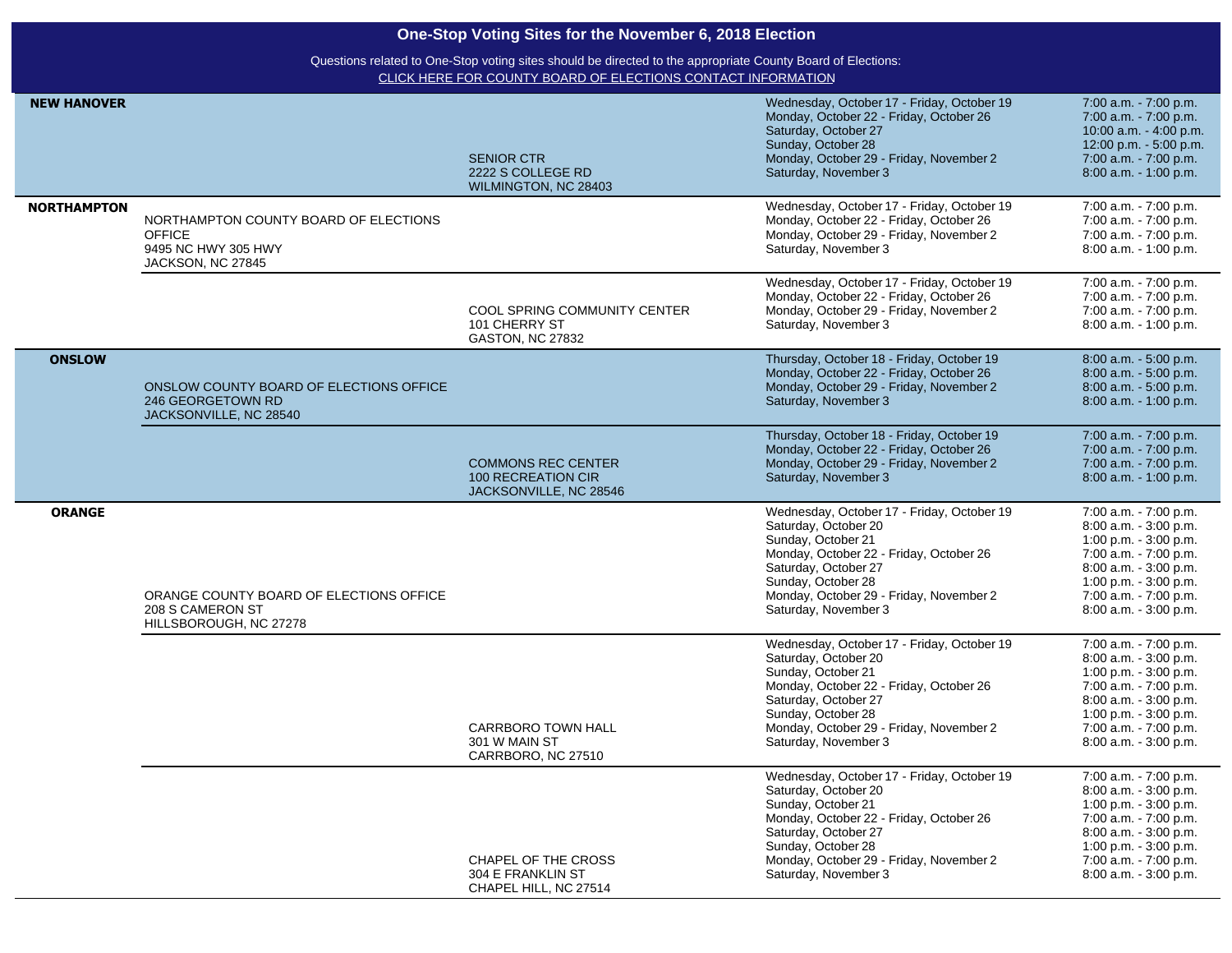| <b>ORANGE</b>     |                                                                                                       | EFLAND RURITAN CLUB BUILDING<br>3009 FORREST AVE<br>EFLAND, NC 27243          | Wednesday, October 17 - Friday, October 19<br>Saturday, October 20<br>Sunday, October 21<br>Monday, October 22 - Friday, October 26<br>Saturday, October 27<br>Sunday, October 28<br>Monday, October 29 - Friday, November 2<br>Saturday, November 3 | 7:00 a.m. - 7:00 p.m.<br>8:00 a.m. - 3:00 p.m.<br>1:00 p.m. $-3:00$ p.m.<br>7:00 a.m. - 7:00 p.m.<br>8:00 a.m. - 3:00 p.m.<br>1:00 p.m. - 3:00 p.m.<br>7:00 a.m. - 7:00 p.m.<br>8:00 a.m. - 3:00 p.m. |
|-------------------|-------------------------------------------------------------------------------------------------------|-------------------------------------------------------------------------------|------------------------------------------------------------------------------------------------------------------------------------------------------------------------------------------------------------------------------------------------------|-------------------------------------------------------------------------------------------------------------------------------------------------------------------------------------------------------|
|                   |                                                                                                       | <b>SEYMOUR CENTER</b><br>2551 HOMESTEAD RD<br>CHAPEL HILL, NC 27516           | Wednesday, October 17 - Friday, October 19<br>Saturday, October 20<br>Sunday, October 21<br>Monday, October 22 - Friday, October 26<br>Saturday, October 27<br>Sunday, October 28<br>Monday, October 29 - Friday, November 2<br>Saturday, November 3 | 7:00 a.m. - 7:00 p.m.<br>8:00 a.m. - 3:00 p.m.<br>1:00 p.m. - 3:00 p.m.<br>7:00 a.m. - 7:00 p.m.<br>8:00 a.m. - 3:00 p.m.<br>1:00 p.m. $-3:00$ p.m.<br>7:00 a.m. - 7:00 p.m.<br>8:00 a.m. - 3:00 p.m. |
| <b>PAMLICO</b>    | PAMLICO COUNTY BOARD OF ELECTIONS OFFICE<br>202 MAIN ST<br>BAYBORO, NC 28515                          |                                                                               | Wednesday, October 17 - Friday, October 19<br>Monday, October 22 - Friday, October 26<br>Monday, October 29 - Friday, November 2<br>Saturday, November 3                                                                                             | 7:00 a.m. - 7:00 p.m.<br>7:00 a.m. - 7:00 p.m.<br>7:00 a.m. - 7:00 p.m.<br>$8:00$ a.m. $-1:00$ p.m.                                                                                                   |
| <b>PASQUOTANK</b> | PASQUOTANK COUNTY BOARD OF ELECTIONS<br><b>OFFICE</b><br>1409 PARKVIEW DR<br>ELIZABETH CITY, NC 27909 |                                                                               | Wednesday, October 17 - Friday, October 19<br>Monday, October 22 - Friday, October 26<br>Monday, October 29 - Saturday, November 3                                                                                                                   | 8:00 a.m. - 5:00 p.m.<br>8:00 a.m. - 5:00 p.m.<br>8:00 a.m. - 5:00 p.m.                                                                                                                               |
| <b>PENDER</b>     | PENDER COUNTY BOARD OF ELECTIONS OFFICE<br>807 S WALKER ST<br><b>BURGAW, NC 28425</b>                 |                                                                               | Wednesday, October 17 - Friday, October 19<br>Monday, October 22 - Friday, October 26<br>Sunday, October 28<br>Monday, October 29 - Friday, November 2<br>Saturday, November 3                                                                       | 7:00 a.m. - 7:00 p.m.<br>7:00 a.m. - 7:00 p.m.<br>12:00 p.m. - 5:00 p.m.<br>7:00 a.m. - 7:00 p.m.<br>8:00 a.m. - 1:00 p.m.                                                                            |
|                   |                                                                                                       | CAPE FEAR COMMUNITY COLLEGE<br>621 NC HWY 210 E<br>HAMPSTEAD, NC 28443        | Wednesday, October 17 - Friday, October 19<br>Monday, October 22 - Friday, October 26<br>Sunday, October 28<br>Monday, October 29 - Friday, November 2<br>Saturday, November 3                                                                       | 7:00 a.m. - 7:00 p.m.<br>7:00 a.m. - 7:00 p.m.<br>12:00 p.m. - 5:00 p.m.<br>7:00 a.m. - 7:00 p.m.<br>8:00 a.m. - 1:00 p.m.                                                                            |
|                   |                                                                                                       | LONG CREEK VOLUNTEER FIRE DEPARTMENT<br>227 SCOTT RD<br>ROCKY POINT, NC 28457 | Wednesday, October 17 - Friday, October 19<br>Monday, October 22 - Friday, October 26<br>Sunday, October 28<br>Monday, October 29 - Friday, November 2<br>Saturday, November 3                                                                       | 7:00 a.m. - 7:00 p.m.<br>7:00 a.m. - 7:00 p.m.<br>12:00 p.m. - 5:00 p.m.<br>7:00 a.m. - 7:00 p.m.<br>8:00 a.m. - 1:00 p.m.                                                                            |
|                   |                                                                                                       | PENDER COUNTY ANNEX BUILDING<br>15060 US HWY 17<br>HAMPSTEAD, NC 28443        | Wednesday, October 17 - Friday, October 19<br>Monday, October 22 - Friday, October 26<br>Sunday, October 28<br>Monday, October 29 - Friday, November 2<br>Saturday, November 3                                                                       | 7:00 a.m. - 7:00 p.m.<br>7:00 a.m. - 7:00 p.m.<br>12:00 p.m. - 5:00 p.m.<br>7:00 a.m. - 7:00 p.m.<br>8:00 a.m. - 1:00 p.m.                                                                            |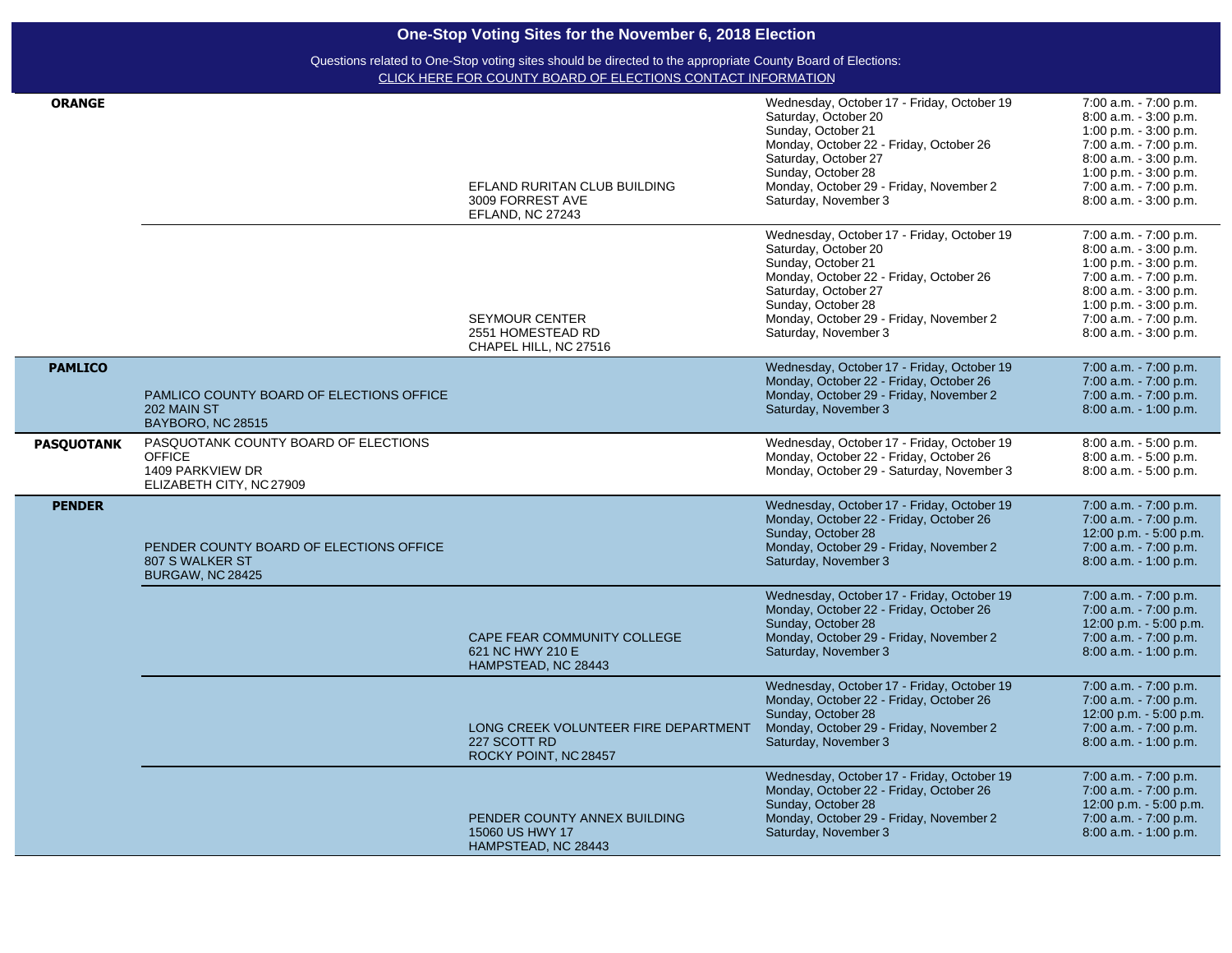| One-Stop Voting Sites for the November 6, 2018 Election |                                                                                                                       |                                                                                |                                                                                                                                                                                                                                |                                                                                                                                                                                |  |
|---------------------------------------------------------|-----------------------------------------------------------------------------------------------------------------------|--------------------------------------------------------------------------------|--------------------------------------------------------------------------------------------------------------------------------------------------------------------------------------------------------------------------------|--------------------------------------------------------------------------------------------------------------------------------------------------------------------------------|--|
|                                                         | Questions related to One-Stop voting sites should be directed to the appropriate County Board of Elections:           |                                                                                |                                                                                                                                                                                                                                |                                                                                                                                                                                |  |
|                                                         |                                                                                                                       | CLICK HERE FOR COUNTY BOARD OF ELECTIONS CONTACT INFORMATION                   |                                                                                                                                                                                                                                |                                                                                                                                                                                |  |
| <b>PENDER</b>                                           |                                                                                                                       | SHILOH VOLUNTEER FIRE DEPARTMENT<br>19170 US HWY 421<br><b>WATHA, NC 28478</b> | Wednesday, October 17 - Friday, October 19<br>Monday, October 22 - Friday, October 26<br>Sunday, October 28<br>Monday, October 29 - Friday, November 2<br>Saturday, November 3                                                 | 7:00 a.m. - 7:00 p.m.<br>7:00 a.m. - 7:00 p.m.<br>12:00 p.m. - 5:00 p.m.<br>7:00 a.m. - 7:00 p.m.<br>8:00 a.m. - 1:00 p.m.                                                     |  |
| <b>PERQUIMANS</b>                                       | PERQUIMANS COUNTY BOARD OF ELECTIONS<br><b>OFFICE</b><br>601 S EDENTON ROAD RD # A<br>HERTFORD, NC 27944              |                                                                                | Wednesday, October 17 - Friday, October 19<br>Monday, October 22 - Friday, October 26<br>Monday, October 29 - Friday, November 2<br>Saturday, November 3                                                                       | 8:00 a.m. - 5:00 p.m.<br>8:00 a.m. - 5:00 p.m.<br>8:00 a.m. - 5:00 p.m.<br>8:00 a.m. - 1:00 p.m.                                                                               |  |
| <b>PERSON</b>                                           | PERSON COUNTY BOARD OF ELECTIONS OFFICE<br>331 S MORGAN ST<br>ROXBORO, NC 27573                                       |                                                                                | Wednesday, October 17 - Friday, October 19<br>Sunday, October 21<br>Monday, October 22 - Friday, October 26<br>Monday, October 29 - Friday, November 2<br>Saturday, November 3                                                 | 7:00 a.m. - 7:00 p.m.<br>1:00 p.m. - 5:00 p.m.<br>7:00 a.m. - 7:00 p.m.<br>7:00 a.m. - 7:00 p.m.<br>8:00 a.m. - 1:00 p.m.                                                      |  |
| <b>PITT</b>                                             | *Instead of voting at the County Elections Office*<br>COUNTY OFFICE BUILDING<br>1717 W 5TH ST<br>GREENVILLE, NC 27834 |                                                                                | Wednesday, October 17 - Friday, October 19<br>Saturday, October 20<br>Monday, October 22 - Friday, October 26<br>Saturday, October 27<br>Sunday, October 28<br>Monday, October 29 - Friday, November 2<br>Saturday, November 3 | 7:00 a.m. - 7:00 p.m.<br>$9:00$ a.m. $-1:00$ p.m.<br>7:00 a.m. - 7:00 p.m.<br>9:00 a.m. - 1:00 p.m.<br>1:00 p.m. - 5:00 p.m.<br>7:00 a.m. - 7:00 p.m.<br>8:00 a.m. - 1:00 p.m. |  |
|                                                         |                                                                                                                       | <b>AG CENTER</b><br>403 GOVERNMENT CIR<br>GREENVILLE, NC 27834                 | Wednesday, October 17 - Friday, October 19<br>Saturday, October 20<br>Monday, October 22 - Friday, October 26<br>Saturday, October 27<br>Sunday, October 28<br>Monday, October 29 - Friday, November 2<br>Saturday, November 3 | 7:00 a.m. - 7:00 p.m.<br>9:00 a.m. - 1:00 p.m.<br>7:00 a.m. - 7:00 p.m.<br>9:00 a.m. - 1:00 p.m.<br>1:00 p.m. - 5:00 p.m.<br>7:00 a.m. - 7:00 p.m.<br>8:00 a.m. - 1:00 p.m.    |  |
|                                                         |                                                                                                                       | COMMUNITY SCHOOLS BUILDING<br>4561 COUNTY HOME RD<br>GREENVILLE, NC 27858      | Wednesday, October 17 - Friday, October 19<br>Saturday, October 20<br>Monday, October 22 - Friday, October 26<br>Saturday, October 27<br>Sunday, October 28<br>Monday, October 29 - Friday, November 2<br>Saturday, November 3 | 7:00 a.m. - 7:00 p.m.<br>$9:00$ a.m. $-1:00$ p.m.<br>7:00 a.m. - 7:00 p.m.<br>9:00 a.m. - 1:00 p.m.<br>1:00 p.m. - 5:00 p.m.<br>7:00 a.m. - 7:00 p.m.<br>8:00 a.m. - 1:00 p.m. |  |
|                                                         |                                                                                                                       | WILLIS BUILDING, ECU<br>300 E 1ST ST<br>GREENVILLE, NC 27858                   | Wednesday, October 17 - Friday, October 19<br>Saturday, October 20<br>Monday, October 22 - Friday, October 26<br>Saturday, October 27<br>Sunday, October 28<br>Monday, October 29 - Friday, November 2<br>Saturday, November 3 | 7:00 a.m. - 7:00 p.m.<br>$9:00$ a.m. $-1:00$ p.m.<br>7:00 a.m. - 7:00 p.m.<br>9:00 a.m. - 1:00 p.m.<br>1:00 p.m. - 5:00 p.m.<br>7:00 a.m. - 7:00 p.m.<br>8:00 a.m. - 1:00 p.m. |  |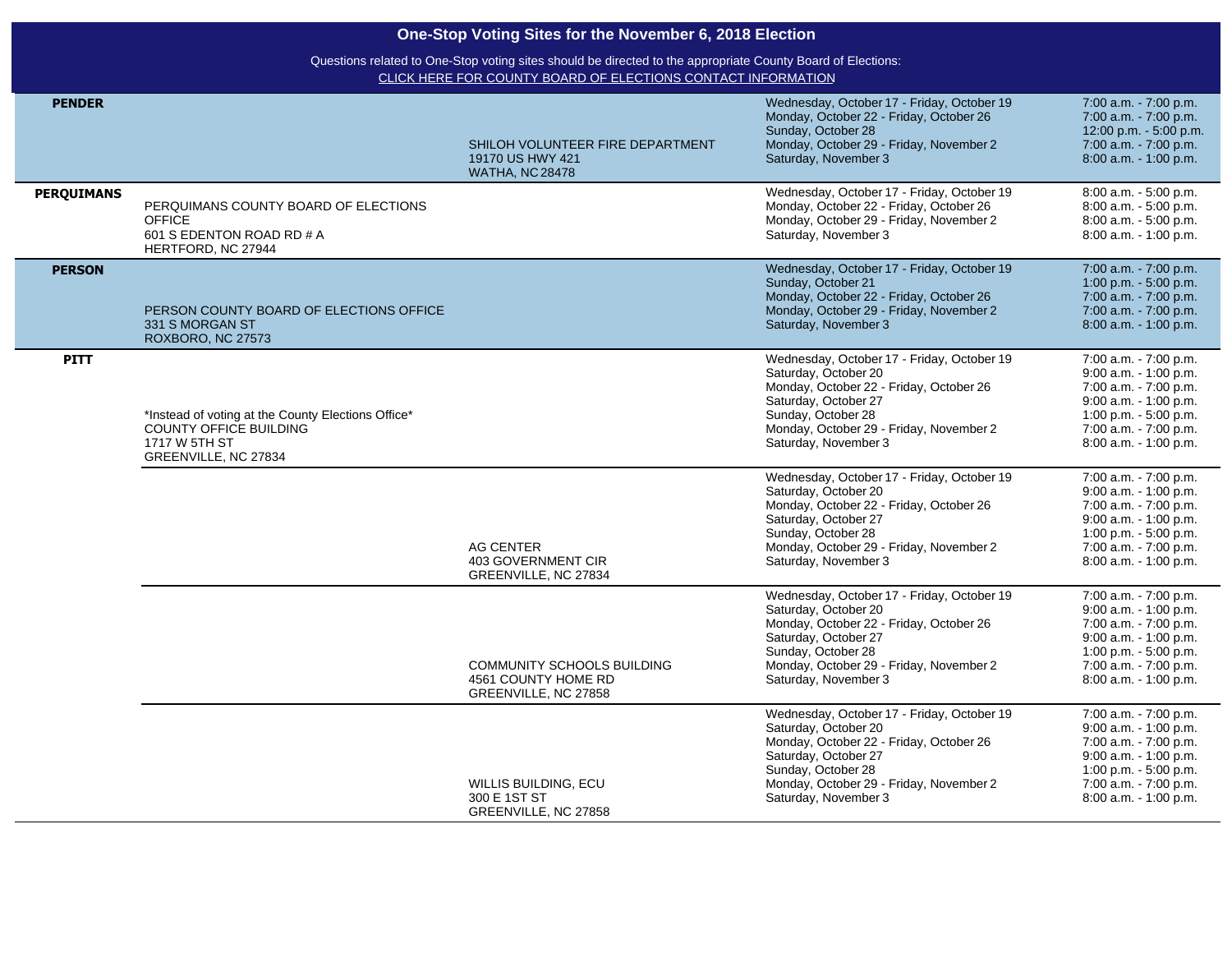| <b>PITT</b>     |                                                                                                                                      | <b>WINTERVILLE FIRE STATION</b><br>2593 RAILROAD ST<br>WINTERVILLE, NC 28590      | Wednesday, October 17 - Friday, October 19<br>Saturday, October 20<br>Monday, October 22 - Friday, October 26<br>Saturday, October 27<br>Sunday, October 28<br>Monday, October 29 - Friday, November 2<br>Saturday, November 3 | 7:00 a.m. - 7:00 p.m.<br>9:00 a.m. - 1:00 p.m.<br>7:00 a.m. - 7:00 p.m.<br>$9:00$ a.m. $-1:00$ p.m.<br>1:00 p.m. $-5:00$ p.m.<br>7:00 a.m. - 7:00 p.m.<br>8:00 a.m. - 1:00 p.m. |
|-----------------|--------------------------------------------------------------------------------------------------------------------------------------|-----------------------------------------------------------------------------------|--------------------------------------------------------------------------------------------------------------------------------------------------------------------------------------------------------------------------------|---------------------------------------------------------------------------------------------------------------------------------------------------------------------------------|
| <b>POLK</b>     | POLK COUNTY BOARD OF ELECTIONS OFFICE<br><b>40 COURTHOUSE ST</b><br>COLUMBUS, NC 28722                                               |                                                                                   | Wednesday, October 17 - Friday, October 19<br>Saturday, October 20<br>Monday, October 22 - Friday, October 26<br>Saturday, October 27<br>Monday, October 29 - Friday, November 2<br>Saturday, November 3                       | 7:00 a.m. - 7:00 p.m.<br>8:00 a.m. - 1:00 p.m.<br>7:00 a.m. - 7:00 p.m.<br>8:00 a.m. - 1:00 p.m.<br>7:00 a.m. - 7:00 p.m.<br>8:00 a.m. - 1:00 p.m.                              |
| <b>RANDOLPH</b> | *Instead of voting at the County Elections Office*<br>NORTHGATE PLAZA<br>1463 N FAYETTEVILLE ST<br>ASHEBORO, NC 27203                |                                                                                   | Wednesday, October 17 - Friday, October 19<br>Saturday, October 20<br>Monday, October 22 - Friday, October 26<br>Saturday, October 27<br>Monday, October 29 - Friday, November 2<br>Saturday, November 3                       | 7:00 a.m. - 7:00 p.m.<br>8:00 a.m. - 1:00 p.m.<br>7:00 a.m. - 7:00 p.m.<br>8:00 a.m. - 1:00 p.m.<br>7:00 a.m. - 7:00 p.m.<br>8:00 a.m. - 1:00 p.m.                              |
|                 |                                                                                                                                      | ARCHDALE COMMUNITY SERVICES BUILDING<br>213 BALFOUR DR<br>ARCHDALE, NC 27263      | Wednesday, October 17 - Friday, October 19<br>Saturday, October 20<br>Monday, October 22 - Friday, October 26<br>Saturday, October 27<br>Monday, October 29 - Friday, November 2<br>Saturday, November 3                       | 7:00 a.m. - 7:00 p.m.<br>8:00 a.m. - 1:00 p.m.<br>7:00 a.m. - 7:00 p.m.<br>8:00 a.m. - 1:00 p.m.<br>7:00 a.m. - 7:00 p.m.<br>8:00 a.m. - 1:00 p.m.                              |
|                 |                                                                                                                                      | FRANKLINVILLE UNITED METHODIST CHURCH<br>227 W MAIN ST<br>FRANKLINVILLE, NC 27248 | Wednesday, October 17 - Friday, October 19<br>Saturday, October 20<br>Monday, October 22 - Friday, October 26<br>Saturday, October 27<br>Monday, October 29 - Friday, November 2<br>Saturday, November 3                       | 7:00 a.m. - 7:00 p.m.<br>8:00 a.m. - 1:00 p.m.<br>7:00 a.m. - 7:00 p.m.<br>8:00 a.m. - 1:00 p.m.<br>7:00 a.m. - 7:00 p.m.<br>8:00 a.m. - 1:00 p.m.                              |
|                 |                                                                                                                                      | RANDLEMAN COMMUNITY CENTER<br>144 W ACADEMY ST<br>RANDLEMAN, NC 27317             | Wednesday, October 17 - Friday, October 19<br>Saturday, October 20<br>Monday, October 22 - Friday, October 26<br>Saturday, October 27<br>Monday, October 29 - Friday, November 2<br>Saturday, November 3                       | 7:00 a.m. - 7:00 p.m.<br>8:00 a.m. - 1:00 p.m.<br>7:00 a.m. - 7:00 p.m.<br>8:00 a.m. - 1:00 p.m.<br>7:00 a.m. - 7:00 p.m.<br>8:00 a.m. - 1:00 p.m.                              |
| <b>RICHMOND</b> | *Instead of voting at the County Elections Office*<br>COOPERATIVE EXTENSION OFFICE<br><b>123 CAROLINE ST</b><br>ROCKINGHAM, NC 28379 |                                                                                   | Wednesday, October 17 - Friday, October 19<br>Monday, October 22 - Friday, October 26<br>Monday, October 29 - Friday, November 2<br>Saturday, November 3                                                                       | 7:00 a.m. - 7:00 p.m.<br>7:00 a.m. - 7:00 p.m.<br>7:00 a.m. - 7:00 p.m.<br>8:00 a.m. - 1:00 p.m.                                                                                |
| <b>ROBESON</b>  | ROBESON COUNTY BOARD OF ELECTIONS OFFICE<br>800 N WALNUT ST<br>LUMBERTON, NC 28358                                                   |                                                                                   | Wednesday, October 17 - Friday, October 19<br>Monday, October 22 - Friday, October 26<br>Monday, October 29 - Friday, November 2<br>Saturday, November 3                                                                       | 8:15 a.m. - 5:15 p.m.<br>8:15 a.m. - 5:15 p.m.<br>8:15 a.m. - 5:15 p.m.<br>8:00 a.m. - 1:00 p.m.                                                                                |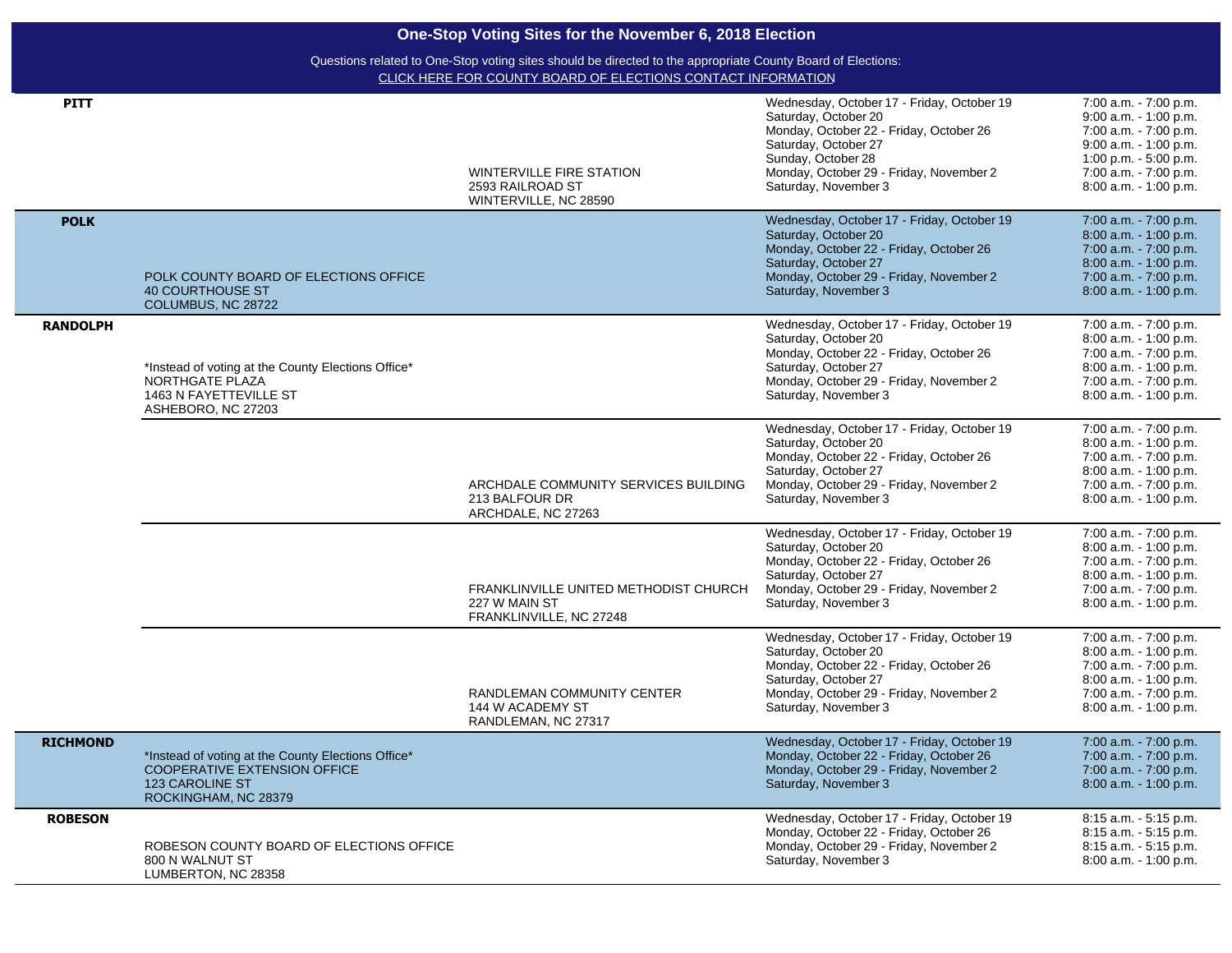|                   |                                                                                                          | One-Stop Voting Sites for the November 6, 2018 Election                                                                                                                     |                                                                                                                                                                                                        |                                                                                                                                                       |
|-------------------|----------------------------------------------------------------------------------------------------------|-----------------------------------------------------------------------------------------------------------------------------------------------------------------------------|--------------------------------------------------------------------------------------------------------------------------------------------------------------------------------------------------------|-------------------------------------------------------------------------------------------------------------------------------------------------------|
|                   |                                                                                                          | Questions related to One-Stop voting sites should be directed to the appropriate County Board of Elections:<br>CLICK HERE FOR COUNTY BOARD OF ELECTIONS CONTACT INFORMATION |                                                                                                                                                                                                        |                                                                                                                                                       |
| <b>ROBESON</b>    |                                                                                                          | FAIRMONT FIRE HALL/SENIOR CITIZEN CENTER Monday, October 29 - Friday, November 2<br>421 S MAIN ST<br>FAIRMONT, NC28340                                                      | Wednesday, October 17 - Friday, October 19<br>Monday, October 22 - Friday, October 26<br>Sunday, October 28<br>Saturday, November 3                                                                    | 7:00 a.m. - 7:00 p.m.<br>7:00 a.m. - 7:00 p.m.<br>1:00 p.m. - 4:00 p.m.<br>7:00 a.m. - 7:00 p.m.<br>8:00 a.m. - 1:00 p.m.                             |
|                   |                                                                                                          | <b>GILBER PATTERSON LIBRARY</b><br>210 N FLORENCE ST<br><b>MAXTON, NC 28364</b>                                                                                             | Wednesday, October 17 - Friday, October 19<br>Monday, October 22 - Friday, October 26<br>Sunday, October 28<br>Monday, October 29 - Friday, November 2<br>Saturday, November 3                         | 7:00 a.m. - 7:00 p.m.<br>7:00 a.m. - 7:00 p.m.<br>1:00 p.m. - 4:00 p.m.<br>7:00 a.m. - 7:00 p.m.<br>8:00 a.m. - 1:00 p.m.                             |
|                   |                                                                                                          | PEMBROKE LIBRARY<br>413 BLAINE ST<br>PEMBROKE, NC 28372                                                                                                                     | Wednesday, October 17 - Friday, October 19<br>Monday, October 22 - Friday, October 26<br>Sunday, October 28<br>Monday, October 29 - Friday, November 2<br>Saturday, November 3                         | 7:00 a.m. - 7:00 p.m.<br>7:00 a.m. - 7:00 p.m.<br>1:00 p.m. - 4:00 p.m.<br>7:00 a.m. - 7:00 p.m.<br>8:00 a.m. - 1:00 p.m.                             |
|                   |                                                                                                          | <b>RED SPRINGS COMMUNITY CENTER</b><br>122 CROSS ST<br>RED SPRINGS, NC 28377                                                                                                | Wednesday, October 17 - Friday, October 19<br>Monday, October 22 - Friday, October 26<br>Sunday, October 28<br>Monday, October 29 - Friday, November 2<br>Saturday, November 3                         | 7:00 a.m. - 7:00 p.m.<br>7:00 a.m. - 7:00 p.m.<br>1:00 p.m. - 4:00 p.m.<br>7:00 a.m. - 7:00 p.m.<br>8:00 a.m. - 1:00 p.m.                             |
|                   |                                                                                                          | ST. PAULS TOWN HALL<br>210 W BLUE ST<br>ST PAULS, NC 28384                                                                                                                  | Wednesday, October 17 - Friday, October 19<br>Monday, October 22 - Friday, October 26<br>Sunday, October 28<br>Monday, October 29 - Friday, November 2<br>Saturday, November 3                         | 7:00 a.m. - 7:00 p.m.<br>7:00 a.m. - 7:00 p.m.<br>1:00 p.m. - 4:00 p.m.<br>7:00 a.m. - 7:00 p.m.<br>8:00 a.m. - 1:00 p.m.                             |
| <b>ROCKINGHAM</b> | ROCKINGHAM COUNTY BOARD OF ELECTIONS<br><b>OFFICE</b><br>240 CHEROKEE CAMP RD #1<br>REIDSVILLE, NC 27320 |                                                                                                                                                                             | Wednesday, October 17 - Friday, October 19<br>Saturday, October 20<br>Sunday, October 21<br>Monday, October 22 - Friday, October 26<br>Monday, October 29 - Friday, November 2<br>Saturday, November 3 | 7:00 a.m. - 7:00 p.m.<br>8:00 a.m. - 5:00 p.m.<br>1:00 p.m. - 6:00 p.m.<br>7:00 a.m. - 7:00 p.m.<br>7:00 a.m. - 7:00 p.m.<br>8:00 a.m. - 1:00 p.m.    |
|                   |                                                                                                          | <b>EDEN LIBRARY</b><br>598 S PIERCE ST<br><b>EDEN, NC 27288</b>                                                                                                             | Wednesday, October 17 - Friday, October 19<br>Saturday, October 20<br>Sunday, October 21<br>Monday, October 22 - Friday, October 26<br>Monday, October 29 - Friday, November 2<br>Saturday, November 3 | 7:00 a.m. - 7:00 p.m.<br>8:00 a.m. - 5:00 p.m.<br>1:00 p.m. - 6:00 p.m.<br>7:00 a.m. - 7:00 p.m.<br>$7:00$ a.m. $-7:00$ p.m.<br>8:00 a.m. - 1:00 p.m. |
|                   |                                                                                                          | <b>MADISON MAYODAN LIBRARY</b><br>611 BURTON ST<br>MADISON, NC 27025                                                                                                        | Wednesday, October 17 - Friday, October 19<br>Saturday, October 20<br>Sunday, October 21<br>Monday, October 22 - Friday, October 26<br>Monday, October 29 - Friday, November 2<br>Saturday, November 3 | 7:00 a.m. - 7:00 p.m.<br>8:00 a.m. - 5:00 p.m.<br>1:00 p.m. $-6:00$ p.m.<br>7:00 a.m. - 7:00 p.m.<br>7:00 a.m. - 7:00 p.m.<br>8:00 a.m. - 1:00 p.m.   |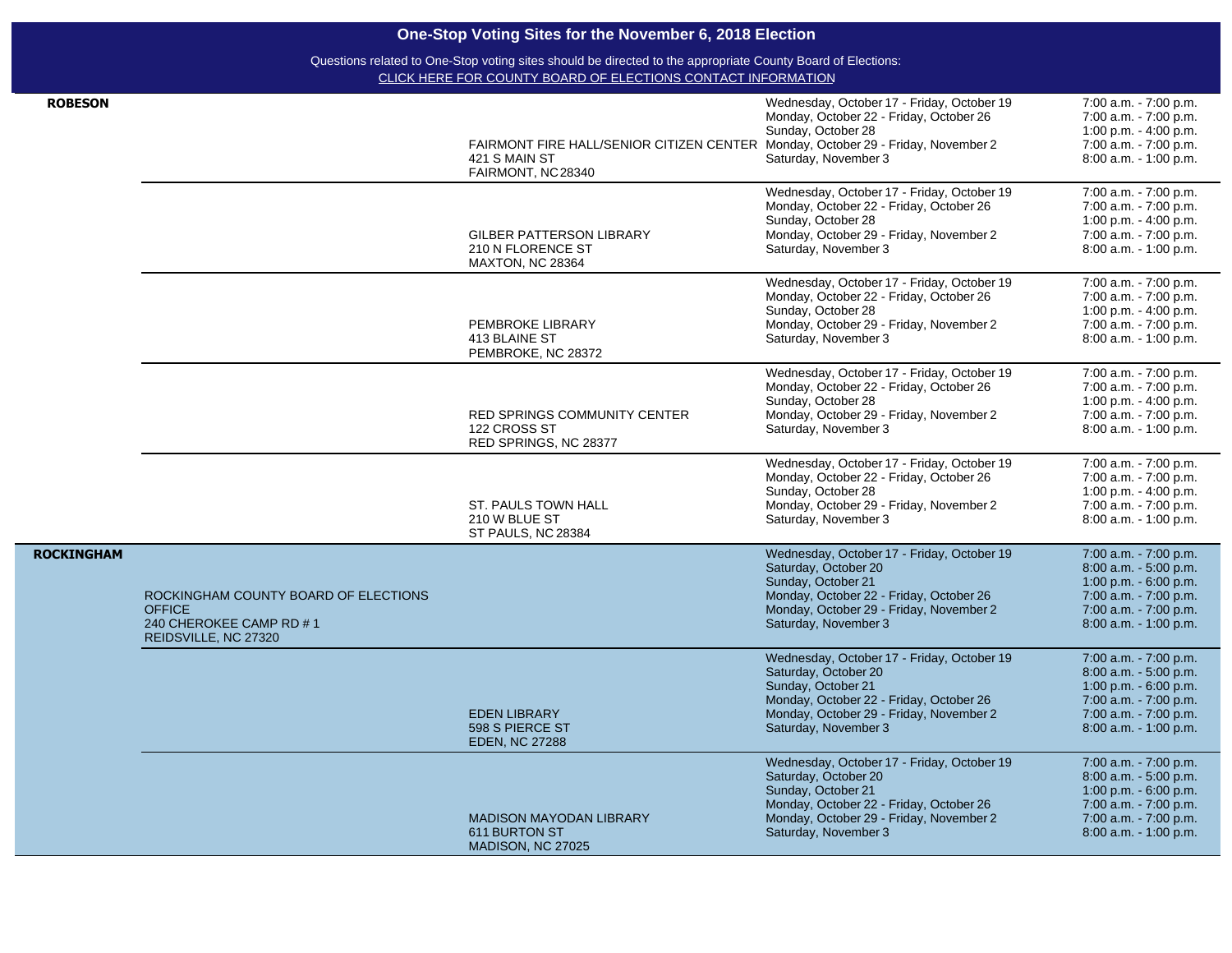|                   | One-Stop Voting Sites for the November 6, 2018 Election<br>Questions related to One-Stop voting sites should be directed to the appropriate County Board of Elections: |                                                                              |                                                                                                                                                                                                                                |                                                                                                                                                                               |  |
|-------------------|------------------------------------------------------------------------------------------------------------------------------------------------------------------------|------------------------------------------------------------------------------|--------------------------------------------------------------------------------------------------------------------------------------------------------------------------------------------------------------------------------|-------------------------------------------------------------------------------------------------------------------------------------------------------------------------------|--|
|                   |                                                                                                                                                                        |                                                                              |                                                                                                                                                                                                                                |                                                                                                                                                                               |  |
|                   |                                                                                                                                                                        | CLICK HERE FOR COUNTY BOARD OF ELECTIONS CONTACT INFORMATION                 |                                                                                                                                                                                                                                |                                                                                                                                                                               |  |
| <b>ROCKINGHAM</b> |                                                                                                                                                                        | SALVATION ARMY COMMUNITY CENTER<br>708 BARNES ST<br>REIDSVILLE, NC 27320     | Wednesday, October 17 - Friday, October 19<br>Saturday, October 20<br>Sunday, October 21<br>Monday, October 22 - Friday, October 26<br>Monday, October 29 - Friday, November 2<br>Saturday, November 3                         | 7:00 a.m. - 7:00 p.m.<br>8:00 a.m. - 5:00 p.m.<br>1:00 p.m. - 6:00 p.m.<br>7:00 a.m. - 7:00 p.m.<br>7:00 a.m. - 7:00 p.m.<br>8:00 a.m. - 1:00 p.m.                            |  |
| <b>ROWAN</b>      |                                                                                                                                                                        |                                                                              | Wednesday, October 17 - Friday, October 19                                                                                                                                                                                     | 7:00 a.m. - 7:00 p.m.                                                                                                                                                         |  |
|                   | ROWAN COUNTY BOARD OF ELECTIONS OFFICE<br>1935 JAKE ALEXANDER BLVD W # D10<br>SALISBURY, NC 28147                                                                      |                                                                              | Monday, October 22 - Friday, October 26<br>Monday, October 29 - Friday, November 2<br>Saturday, November 3                                                                                                                     | 7:00 a.m. - 7:00 p.m.<br>7:00 a.m. - 7:00 p.m.<br>8:00 a.m. - 1:00 p.m.                                                                                                       |  |
|                   |                                                                                                                                                                        | <b>MAILED</b><br>1935 W JAKE ALEXANDER BLVD # D10<br>SALISBURY, NC28147      |                                                                                                                                                                                                                                |                                                                                                                                                                               |  |
|                   |                                                                                                                                                                        | ROCKWELL AMERICAN LEGION BUILDING<br>8580 US HWY 52<br>ROCKWELL, NC 28138    | Wednesday, October 17 - Friday, October 19<br>Monday, October 22 - Friday, October 26<br>Monday, October 29 - Friday, November 2<br>Saturday, November 3                                                                       | 7:00 a.m. - 7:00 p.m.<br>7:00 a.m. - 7:00 p.m.<br>7:00 a.m. - 7:00 p.m.<br>8:00 a.m. - 1:00 p.m.                                                                              |  |
|                   |                                                                                                                                                                        | SOUTH BRANCH ROWAN PUBLIC LIBRARY<br>920 KIMBALL RD<br>CHINA GROVE, NC 28023 | Wednesday, October 17 - Friday, October 19<br>Monday, October 22 - Friday, October 26<br>Monday, October 29 - Friday, November 2<br>Saturday, November 3                                                                       | 7:00 a.m. - 7:00 p.m.<br>7:00 a.m. - 7:00 p.m.<br>7:00 a.m. - 7:00 p.m.<br>8:00 a.m. - 1:00 p.m.                                                                              |  |
| <b>RUTHERFORD</b> | RUTHERFORD COUNTY BOARD OF ELECTIONS<br><b>OFFICE</b><br>298 FAIRGROUND RD<br>SPINDALE, NC 28160                                                                       |                                                                              | Wednesday, October 17 - Friday, October 19<br>Monday, October 22 - Friday, October 26<br>Monday, October 29 - Friday, November 2<br>Saturday, November 3                                                                       | 7:00 a.m. - 7:00 p.m.<br>7:00 a.m. - 7:00 p.m.<br>7:00 a.m. - 7:00 p.m.<br>8:00 a.m. - 1:00 p.m.                                                                              |  |
|                   |                                                                                                                                                                        | <b>COUNTY ANNEX BUILDING</b><br>289 N MAIN ST<br>RUTHERFORDTON, NC 28139     | Wednesday, October 17 - Friday, October 19<br>Monday, October 22 - Friday, October 26<br>Monday, October 29 - Friday, November 2<br>Saturday, November 3                                                                       | 7:00 a.m. - 7:00 p.m.<br>7:00 a.m. - 7:00 p.m.<br>7:00 a.m. - 7:00 p.m.<br>8:00 a.m. - 1:00 p.m.                                                                              |  |
| <b>SAMPSON</b>    | SAMPSON COUNTY BOARD OF ELECTIONS OFFICE<br>120 COUNTY COMPLEX RD # F<br>CLINTON, NC 28328                                                                             |                                                                              | Wednesday, October 17 - Friday, October 19<br>Saturday, October 20<br>Monday, October 22 - Friday, October 26<br>Saturday, October 27<br>Sunday, October 28<br>Monday, October 29 - Friday, November 2<br>Saturday, November 3 | 7:00 a.m. - 7:00 p.m.<br>10:00 a.m. - 1:00 p.m.<br>7:00 a.m. - 7:00 p.m.<br>10:00 a.m. - 1:00 p.m.<br>1:00 p.m. - 4:00 p.m.<br>7:00 a.m. - 7:00 p.m.<br>8:00 a.m. - 1:00 p.m. |  |
|                   |                                                                                                                                                                        | <b>GARLAND TOWN HALL</b><br>190 S CHURCH ST<br>GARLAND, NC 28441             | Wednesday, October 17 - Friday, October 19<br>Saturday, October 20<br>Monday, October 22 - Friday, October 26<br>Saturday, October 27<br>Sunday, October 28<br>Monday, October 29 - Friday, November 2<br>Saturday, November 3 | 7:00 a.m. - 7:00 p.m.<br>10:00 a.m. - 1:00 p.m.<br>7:00 a.m. - 7:00 p.m.<br>10:00 a.m. - 1:00 p.m.<br>1:00 p.m. - 4:00 p.m.<br>7:00 a.m. - 7:00 p.m.<br>8:00 a.m. - 1:00 p.m. |  |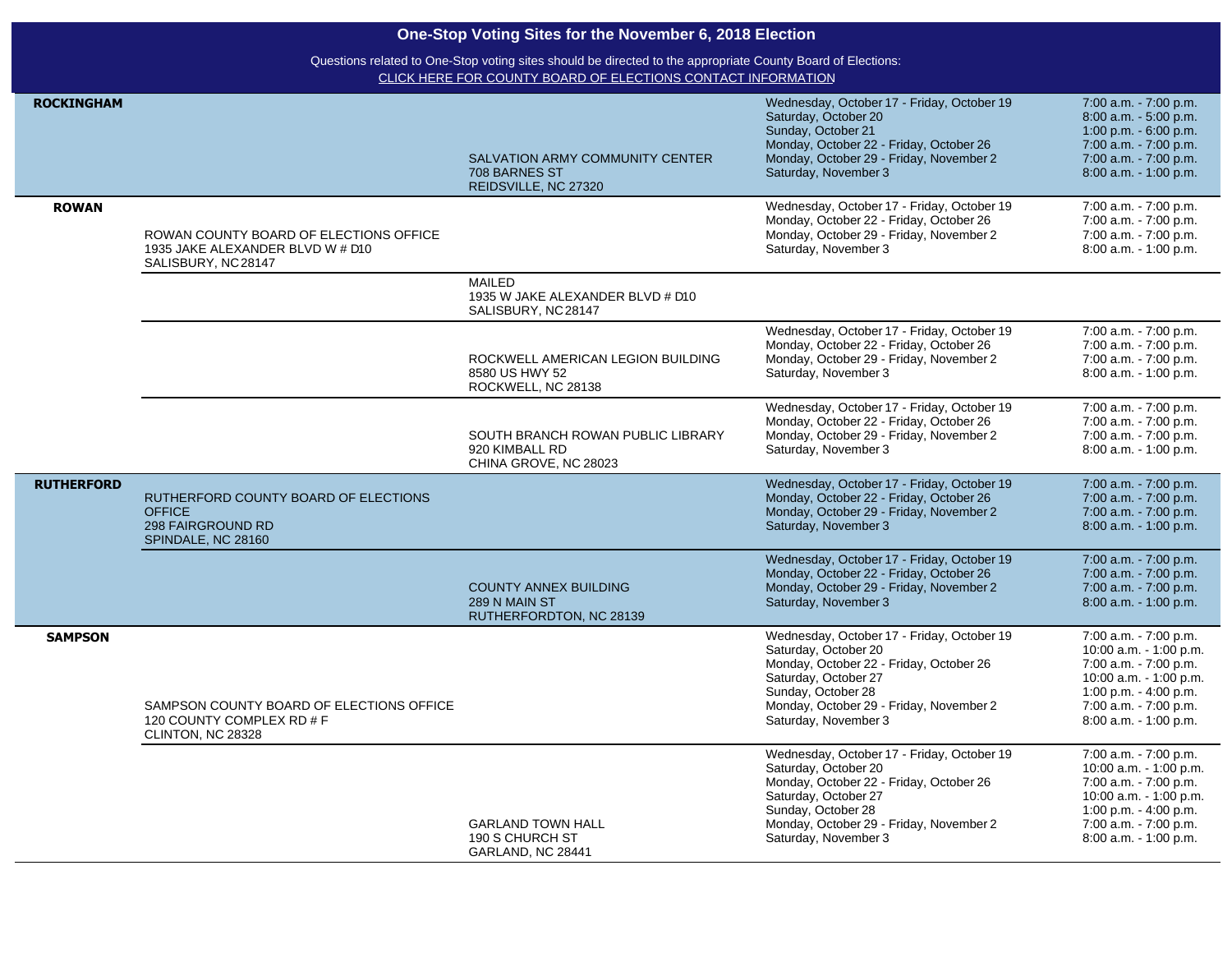|                 | One-Stop Voting Sites for the November 6, 2018 Election<br>Questions related to One-Stop voting sites should be directed to the appropriate County Board of Elections:<br>CLICK HERE FOR COUNTY BOARD OF ELECTIONS CONTACT INFORMATION |                                                                              |                                                                                                                                                                                                                                |                                                                                                                                                                               |  |  |
|-----------------|----------------------------------------------------------------------------------------------------------------------------------------------------------------------------------------------------------------------------------------|------------------------------------------------------------------------------|--------------------------------------------------------------------------------------------------------------------------------------------------------------------------------------------------------------------------------|-------------------------------------------------------------------------------------------------------------------------------------------------------------------------------|--|--|
|                 |                                                                                                                                                                                                                                        |                                                                              |                                                                                                                                                                                                                                |                                                                                                                                                                               |  |  |
| <b>SAMPSON</b>  |                                                                                                                                                                                                                                        | NEWTON GROVE FIRE STATION<br>313 WEEKSDALE ST<br>NEWTON GROVE, NC 28366      | Wednesday, October 17 - Friday, October 19<br>Saturday, October 20<br>Monday, October 22 - Friday, October 26<br>Saturday, October 27<br>Sunday, October 28<br>Monday, October 29 - Friday, November 2<br>Saturday, November 3 | 7:00 a.m. - 7:00 p.m.<br>10:00 a.m. - 1:00 p.m.<br>7:00 a.m. - 7:00 p.m.<br>10:00 a.m. - 1:00 p.m.<br>1:00 p.m. - 4:00 p.m.<br>7:00 a.m. - 7:00 p.m.<br>8:00 a.m. - 1:00 p.m. |  |  |
| <b>SCOTLAND</b> | *Instead of voting at the County Elections Office*<br>SCOTLAND COUNTY ANNEX BUILDING<br><b>CONFERENCE ROOM</b><br>231 E CRONLY ST<br>LAURINBURG, NC 28352                                                                              |                                                                              | Wednesday, October 17 - Friday, October 19<br>Monday, October 22 - Friday, October 26<br>Monday, October 29 - Friday, November 2<br>Saturday, November 3                                                                       | 7:00 a.m. - 7:00 p.m.<br>7:00 a.m. - 7:00 p.m.<br>7:00 a.m. - 7:00 p.m.<br>8:00 a.m. - 1:00 p.m.                                                                              |  |  |
| <b>STANLY</b>   | STANLY COUNTY BOARD OF ELECTIONS OFFICE<br>1000 N FIRST ST # AUD<br>ALBEMARLE, NC 28001                                                                                                                                                |                                                                              | Wednesday, October 17 - Friday, October 19<br>Saturday, October 20<br>Monday, October 22 - Friday, October 26<br>Saturday, October 27<br>Monday, October 29 - Friday, November 2<br>Saturday, November 3                       | 7:00 a.m. - 7:00 p.m.<br>8:00 a.m. - 1:00 p.m.<br>7:00 a.m. - 7:00 p.m.<br>8:00 a.m. - 1:00 p.m.<br>7:00 a.m. - 7:00 p.m.<br>8:00 a.m. - 1:00 p.m.                            |  |  |
| <b>STOKES</b>   | STOKES COUNTY BOARD OF ELECTIONS OFFICE<br>1012 MAIN ST<br>DANBURY, NC 27016                                                                                                                                                           |                                                                              | Wednesday, October 17 - Friday, October 19<br>Monday, October 22 - Friday, October 26<br>Monday, October 29 - Friday, November 2<br>Saturday, November 3                                                                       | 8:30 a.m. - 5:00 p.m.<br>8:30 a.m. - 5:00 p.m.<br>8:30 a.m. - 5:00 p.m.<br>8:00 a.m. - 1:00 p.m.                                                                              |  |  |
|                 |                                                                                                                                                                                                                                        | <b>KING PUBLIC LIBRARY</b><br>101 PILOT VIEW DR<br><b>KING, NC 27021</b>     | Wednesday, October 17 - Friday, October 19<br>Monday, October 22 - Friday, October 26<br>Monday, October 29 - Friday, November 2<br>Saturday, November 3                                                                       | 7:00 a.m. - 7:00 p.m.<br>7:00 a.m. - 7:00 p.m.<br>7:00 a.m. - 7:00 p.m.<br>8:00 a.m. - 1:00 p.m.                                                                              |  |  |
|                 |                                                                                                                                                                                                                                        | <b>WALNUT COVE FIRE DEPARTMENT</b><br>527 N MAIN ST<br>WALNUT COVE, NC 27052 | Wednesday, October 17 - Friday, October 19<br>Monday, October 22 - Friday, October 26<br>Monday, October 29 - Friday, November 2<br>Saturday, November 3                                                                       | 7:00 a.m. - 7:00 p.m.<br>7:00 a.m. - 7:00 p.m.<br>7:00 a.m. - 7:00 p.m.<br>8:00 a.m. - 1:00 p.m.                                                                              |  |  |
| <b>SURRY</b>    | SURRY COUNTY BOARD OF ELECTIONS OFFICE<br>195 E ATKINS ST<br>DOBSON, NC 27017                                                                                                                                                          |                                                                              | Wednesday, October 17 - Friday, October 19<br>Monday, October 22 - Friday, October 26<br>Monday, October 29 - Friday, November 2<br>Saturday, November 3                                                                       | 7:00 a.m. - 7:00 p.m.<br>7:00 a.m. - 7:00 p.m.<br>7:00 a.m. - 7:00 p.m.<br>8:00 a.m. - 1:00 p.m.                                                                              |  |  |
|                 |                                                                                                                                                                                                                                        | HUMAN SERVICES BUILDING<br>1218 STATE ST<br>MOUNT AIRY, NC27030              | Wednesday, October 17 - Friday, October 19<br>Monday, October 22 - Friday, October 26<br>Monday, October 29 - Friday, November 2<br>Saturday, November 3                                                                       | 7:00 a.m. - 7:00 p.m.<br>7:00 a.m. - 7:00 p.m.<br>7:00 a.m. - 7:00 p.m.<br>8:00 a.m. - 1:00 p.m.                                                                              |  |  |
| <b>SWAIN</b>    | SWAIN COUNTY BOARD OF ELECTIONS OFFICE<br>1422 HWY 19 SOUTH<br>BRYSON CITY, NC 28713                                                                                                                                                   |                                                                              | Wednesday, October 17 - Friday, October 19<br>Saturday, October 20<br>Monday, October 22 - Friday, October 26<br>Saturday, October 27<br>Monday, October 29 - Friday, November 2<br>Saturday, November 3                       | 7:00 a.m. - 7:00 p.m.<br>8:00 a.m. - 1:00 p.m.<br>7:00 a.m. - 7:00 p.m.<br>8:00 a.m. - 1:00 p.m.<br>7:00 a.m. - 7:00 p.m.<br>8:00 a.m. - 1:00 p.m.                            |  |  |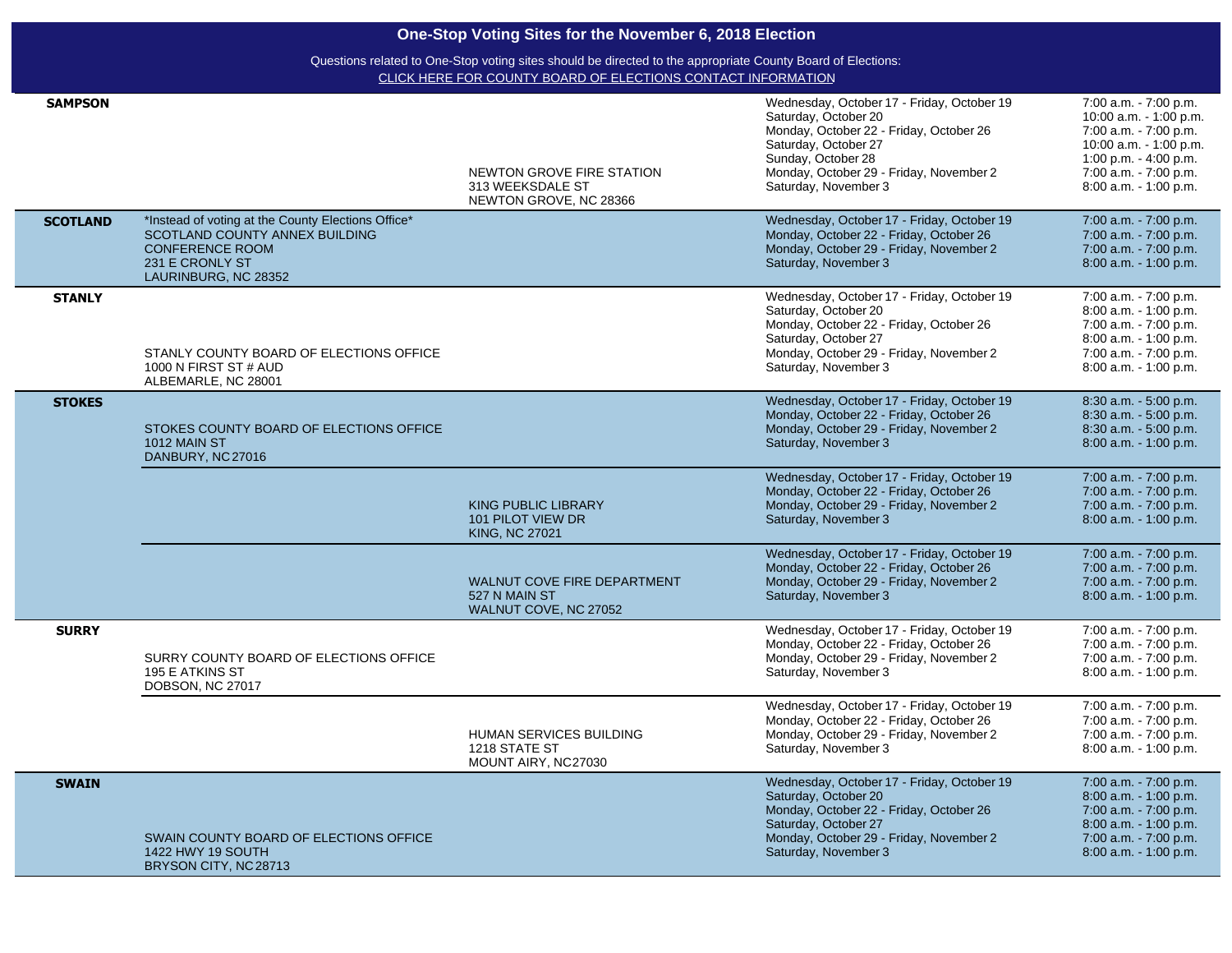| One-Stop Voting Sites for the November 6, 2018 Election |                                                                                                                                             |                                                                             |                                                                                                                                                                                                          |                                                                                                                                                       |  |  |
|---------------------------------------------------------|---------------------------------------------------------------------------------------------------------------------------------------------|-----------------------------------------------------------------------------|----------------------------------------------------------------------------------------------------------------------------------------------------------------------------------------------------------|-------------------------------------------------------------------------------------------------------------------------------------------------------|--|--|
|                                                         | Questions related to One-Stop voting sites should be directed to the appropriate County Board of Elections:                                 |                                                                             |                                                                                                                                                                                                          |                                                                                                                                                       |  |  |
|                                                         |                                                                                                                                             | CLICK HERE FOR COUNTY BOARD OF ELECTIONS CONTACT INFORMATION                |                                                                                                                                                                                                          |                                                                                                                                                       |  |  |
| <b>SWAIN</b>                                            |                                                                                                                                             | <b>BIRDTOWN RECREATION CENTER</b><br>1212 BIRDTOWN RD<br>CHEROKEE, NC 28719 | Wednesday, October 17 - Friday, October 19<br>Saturday, October 20<br>Monday, October 22 - Friday, October 26<br>Saturday, October 27<br>Monday, October 29 - Friday, November 2<br>Saturday, November 3 | 7:00 a.m. - 7:00 p.m.<br>8:00 a.m. - 1:00 p.m.<br>7:00 a.m. - 7:00 p.m.<br>8:00 a.m. - 1:00 p.m.<br>7:00 a.m. - 7:00 p.m.<br>8:00 a.m. - 1:00 p.m.    |  |  |
| <b>TRANSYLVANIA</b>                                     |                                                                                                                                             |                                                                             | Wednesday, October 17 - Friday, October 19                                                                                                                                                               | 7:00 a.m. - 7:00 p.m.                                                                                                                                 |  |  |
|                                                         | TRANSYLVANIA COUNTY BOARD OF ELECTIONS<br><b>OFFICE</b><br>150 S GASTON ST # A<br>BREVARD, NC 28712                                         |                                                                             | Monday, October 22 - Friday, October 26<br>Monday, October 29 - Friday, November 2<br>Saturday, November 3                                                                                               | 7:00 a.m. - 7:00 p.m.<br>7:00 a.m. - 7:00 p.m.<br>8:00 a.m. - 1:00 p.m.                                                                               |  |  |
| <b>TYRRELL</b>                                          | TYRRELL COUNTY BOARD OF ELECTIONS OFFICE<br>403 MAIN ST<br>COLUMBIA, NC 27925                                                               |                                                                             | Wednesday, October 17 - Friday, October 19<br>Monday, October 22 - Friday, October 26<br>Monday, October 29 - Friday, November 2<br>Saturday, November 3                                                 | 9:00 a.m. - 5:00 p.m.<br>9:00 a.m. - 5:00 p.m.<br>$9:00$ a.m. $-5:00$ p.m.<br>8:00 a.m. - 1:00 p.m.                                                   |  |  |
| <b>UNION</b>                                            | *Instead of voting at the County Elections Office*<br>GRIFFIN ROOM, UNION COUNTY PUBLIC LIBRARY<br>316 E WINDSOR ST # A<br>MONROE, NC 28112 |                                                                             | Wednesday, October 17 - Friday, October 19<br>Saturday, October 20<br>Monday, October 22 - Friday, October 26<br>Saturday, October 27<br>Monday, October 29 - Friday, November 2<br>Saturday, November 3 | 7:00 a.m. - 7:00 p.m.<br>8:00 a.m. - 1:00 p.m.<br>7:00 a.m. - 7:00 p.m.<br>8:00 a.m. - 1:00 p.m.<br>7:00 a.m. - 7:00 p.m.<br>8:00 a.m. - 1:00 p.m.    |  |  |
|                                                         |                                                                                                                                             | <b>HEMBY BRIDGE VFD</b><br>6628 MILL GROVE RD<br>INDIAN TRAIL, NC 28079     | Wednesday, October 17 - Friday, October 19<br>Saturday, October 20<br>Monday, October 22 - Friday, October 26<br>Saturday, October 27<br>Monday, October 29 - Friday, November 2<br>Saturday, November 3 | 7:00 a.m. - 7:00 p.m.<br>8:00 a.m. - 1:00 p.m.<br>7:00 a.m. - 7:00 p.m.<br>8:00 a.m. - 1:00 p.m.<br>7:00 a.m. - 7:00 p.m.<br>8:00 a.m. - 1:00 p.m.    |  |  |
|                                                         |                                                                                                                                             | MINERAL SPRINGS VFD<br>5804 WAXHAW HWY<br>MONROE, NC 28112                  | Wednesday, October 17 - Friday, October 19<br>Saturday, October 20<br>Monday, October 22 - Friday, October 26<br>Saturday, October 27<br>Monday, October 29 - Friday, November 2<br>Saturday, November 3 | 7:00 a.m. - 7:00 p.m.<br>8:00 a.m. - 1:00 p.m.<br>7:00 a.m. - 7:00 p.m.<br>8:00 a.m. - 1:00 p.m.<br>7:00 a.m. - 7:00 p.m.<br>8:00 a.m. - 1:00 p.m.    |  |  |
|                                                         |                                                                                                                                             | STALLINGS VFD<br>4616 OLD MONROE RD<br>INDIAN TRAIL, NC 28079               | Wednesday, October 17 - Friday, October 19<br>Saturday, October 20<br>Monday, October 22 - Friday, October 26<br>Saturday, October 27<br>Monday, October 29 - Friday, November 2<br>Saturday, November 3 | 7:00 a.m. - 7:00 p.m.<br>8:00 a.m. - 1:00 p.m.<br>7:00 a.m. - 7:00 p.m.<br>$8:00$ a.m. $-1:00$ p.m.<br>7:00 a.m. - 7:00 p.m.<br>8:00 a.m. - 1:00 p.m. |  |  |
|                                                         |                                                                                                                                             | <b>WESLEY CHAPEL VFD</b><br>8821 NEW TOWN RD<br><b>WAXHAW, NC 28173</b>     | Wednesday, October 17 - Friday, October 19<br>Saturday, October 20<br>Monday, October 22 - Friday, October 26<br>Saturday, October 27<br>Monday, October 29 - Friday, November 2<br>Saturday, November 3 | 7:00 a.m. - 7:00 p.m.<br>8:00 a.m. - 1:00 p.m.<br>7:00 a.m. - 7:00 p.m.<br>8:00 a.m. - 1:00 p.m.<br>7:00 a.m. - 7:00 p.m.<br>8:00 a.m. - 1:00 p.m.    |  |  |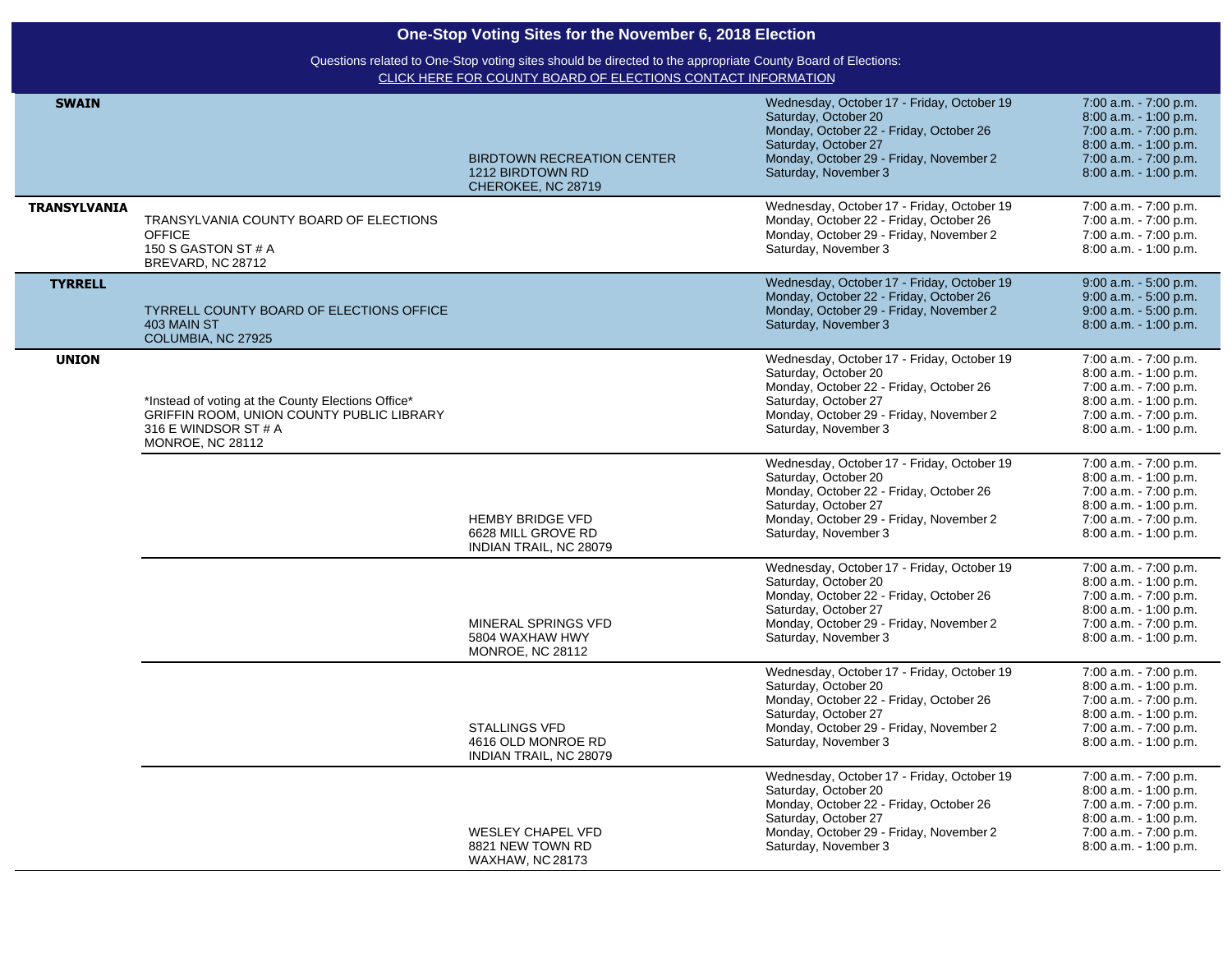| <b>UNION</b> |                                                                                   | <b>WESLEY CHAPEL VFD (MAIN)</b><br>315 WAXHAW INDIAN TRAIL RD S<br><b>WAXHAW, NC 28173</b> | Wednesday, October 17 - Friday, October 19<br>Saturday, October 20<br>Monday, October 22 - Friday, October 26<br>Saturday, October 27<br>Monday, October 29 - Friday, November 2<br>Saturday, November 3<br>Wednesday, October 17 - Friday, October 19 | 7:00 a.m. - 7:00 p.m.<br>8:00 a.m. - 1:00 p.m.<br>7:00 a.m. - 7:00 p.m.<br>8:00 a.m. - 1:00 p.m.<br>7:00 a.m. - 7:00 p.m.<br>8:00 a.m. - 1:00 p.m.<br>7:00 a.m. - 7:00 p.m.                           |
|--------------|-----------------------------------------------------------------------------------|--------------------------------------------------------------------------------------------|--------------------------------------------------------------------------------------------------------------------------------------------------------------------------------------------------------------------------------------------------------|-------------------------------------------------------------------------------------------------------------------------------------------------------------------------------------------------------|
|              |                                                                                   | WINGATE COMMUNITY CENTER<br>315 W ELM ST<br>WINGATE, NC 28174                              | Saturday, October 20<br>Monday, October 22 - Friday, October 26<br>Saturday, October 27<br>Monday, October 29 - Friday, November 2<br>Saturday, November 3                                                                                             | 8:00 a.m. - 1:00 p.m.<br>7:00 a.m. - 7:00 p.m.<br>8:00 a.m. - 1:00 p.m.<br>7:00 a.m. - 7:00 p.m.<br>8:00 a.m. - 1:00 p.m.                                                                             |
| <b>VANCE</b> | VANCE COUNTY BOARD OF ELECTIONS OFFICE<br>300 S GARNETT ST<br>HENDERSON, NC 27536 |                                                                                            | Wednesday, October 17 - Friday, October 19<br>Monday, October 22 - Friday, October 26<br>Monday, October 29 - Friday, November 2<br>Saturday, November 3                                                                                               | 7:00 a.m. - 7:00 p.m.<br>7:00 a.m. - 7:00 p.m.<br>7:00 a.m. - 7:00 p.m.<br>8:00 a.m. - 1:00 p.m.                                                                                                      |
|              |                                                                                   | <b>HENDERSON OPERATIONS CENTER</b><br>900 S BECKFORD DR<br>HENDERSON, NC 27536             | Wednesday, October 17 - Friday, October 19<br>Monday, October 22 - Friday, October 26<br>Monday, October 29 - Friday, November 2<br>Saturday, November 3                                                                                               | 7:00 a.m. - 7:00 p.m.<br>7:00 a.m. - 7:00 p.m.<br>7:00 a.m. - 7:00 p.m.<br>8:00 a.m. - 1:00 p.m.                                                                                                      |
| <b>WAKE</b>  | WAKE COUNTY BOARD OF ELECTIONS OFFICE<br>337 S SALISBURY ST<br>RALEIGH, NC 27601  |                                                                                            | Wednesday, October 17 - Friday, October 19<br>Monday, October 22 - Friday, October 26<br>Monday, October 29 - Friday, November 2<br>Saturday, November 3                                                                                               | 8:30 a.m. - 5:15 p.m.<br>8:30 a.m. - 5:15 p.m.<br>8:30 a.m. - 5:15 p.m.<br>8:00 a.m. - 1:00 p.m.                                                                                                      |
|              |                                                                                   | AP - APEX COMMUNITY CENTER<br>53 HUNTER ST<br>APEX, NC 27502                               | Wednesday, October 17 - Friday, October 19<br>Saturday, October 20<br>Sunday, October 21<br>Monday, October 22 - Friday, October 26<br>Saturday, October 27<br>Sunday, October 28<br>Monday, October 29 - Friday, November 2<br>Saturday, November 3   | 7:00 a.m. - 7:00 p.m.<br>8:00 a.m. - 1:00 p.m.<br>1:00 p.m. - 6:00 p.m.<br>7:00 a.m. - 7:00 p.m.<br>8:00 a.m. - 1:00 p.m.<br>1:00 p.m. - 6:00 p.m.<br>7:00 a.m. - 7:00 p.m.<br>8:00 a.m. - 1:00 p.m.  |
|              |                                                                                   | CA - HERBERT C YOUNG COMMUNITY CENTER<br>101 WILKINSON AVE<br>CARY, NC27513                | Wednesday, October 17 - Friday, October 19<br>Saturday, October 20<br>Sunday, October 21<br>Monday, October 22 - Friday, October 26<br>Saturday, October 27<br>Sunday, October 28<br>Monday, October 29 - Friday, November 2<br>Saturday, November 3   | 7:00 a.m. - 7:00 p.m.<br>8:00 a.m. - 1:00 p.m.<br>1:00 p.m. - 6:00 p.m.<br>7:00 a.m. - 7:00 p.m.<br>8:00 a.m. - 1:00 p.m.<br>1:00 p.m. - 6:00 p.m.<br>7:00 a.m. - 7:00 p.m.<br>8:00 a.m. - 1:00 p.m.  |
|              |                                                                                   | <b>CH - CHAVIS COMMUNITY CENTER</b><br>505 MARTIN LUTHER KING JR BLVD<br>RALEIGH, NC 27601 | Wednesday, October 17 - Friday, October 19<br>Saturday, October 20<br>Sunday, October 21<br>Monday, October 22 - Friday, October 26<br>Saturday, October 27<br>Sunday, October 28<br>Monday, October 29 - Friday, November 2<br>Saturday, November 3   | 7:00 a.m. - 7:00 p.m.<br>8:00 a.m. - 1:00 p.m.<br>1:00 p.m. $-6:00$ p.m.<br>7:00 a.m. - 7:00 p.m.<br>8:00 a.m. - 1:00 p.m.<br>1:00 p.m. - 6:00 p.m.<br>7:00 a.m. - 7:00 p.m.<br>8:00 a.m. - 1:00 p.m. |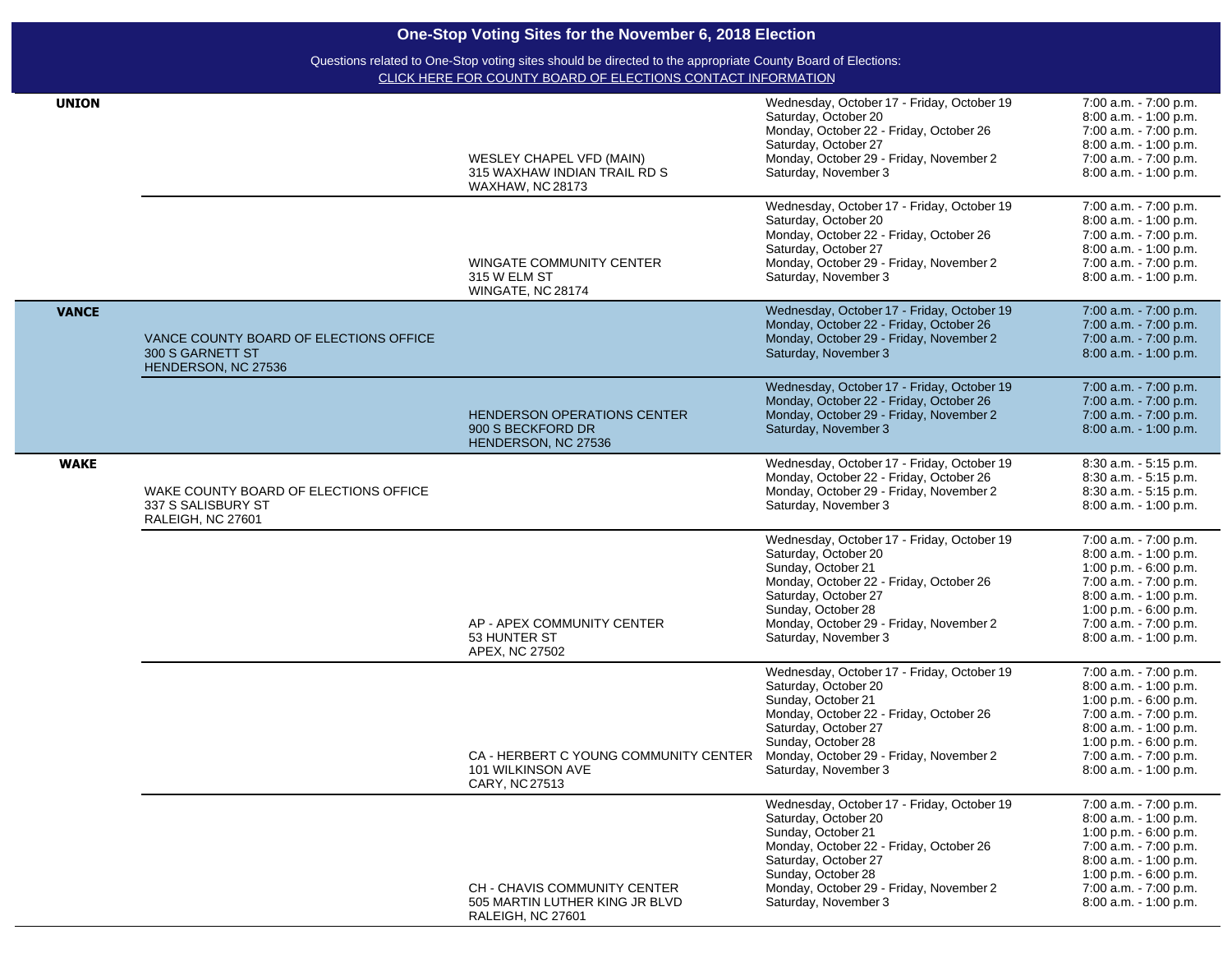| <b>WAKE</b> |                                            | Wednesday, October 17 - Friday, October 19 | 7:00 a.m. - 7:00 p.m.  |
|-------------|--------------------------------------------|--------------------------------------------|------------------------|
|             |                                            | Saturday, October 20                       | 8:00 a.m. - 1:00 p.m.  |
|             |                                            | Sunday, October 21                         | 1:00 p.m. $-6:00$ p.m. |
|             |                                            | Monday, October 22 - Friday, October 26    | 7:00 a.m. - 7:00 p.m.  |
|             |                                            | Saturday, October 27                       | 8:00 a.m. - 1:00 p.m.  |
|             |                                            | Sunday, October 28                         | 1:00 p.m. $-6:00$ p.m. |
|             | KD - KNIGHTDALE RECREATION CENTER          | Monday, October 29 - Friday, November 2    | 7:00 a.m. - 7:00 p.m.  |
|             | 102 LAWSON RIDGE RD                        | Saturday, November 3                       | 8:00 a.m. - 1:00 p.m.  |
|             | KNIGHTDALE, NC 27545                       |                                            |                        |
|             |                                            | Wednesday, October 17 - Friday, October 19 | 7:00 a.m. - 7:00 p.m.  |
|             |                                            | Saturday, October 20                       | 8:00 a.m. - 1:00 p.m.  |
|             |                                            | Sunday, October 21                         | 1:00 p.m. $-6:00$ p.m. |
|             |                                            | Monday, October 22 - Friday, October 26    | 7:00 a.m. - 7:00 p.m.  |
|             |                                            | Saturday, October 27                       | 8:00 a.m. - 1:00 p.m.  |
|             |                                            | Sunday, October 28                         | 1:00 p.m. - 6:00 p.m.  |
|             | LL - LAKE LYNN COMMUNITY CENTER            | Monday, October 29 - Friday, November 2    | 7:00 a.m. - 7:00 p.m.  |
|             | 7921 RAY RD<br>RALEIGH, NC 27613           | Saturday, November 3                       | 8:00 a.m. - 1:00 p.m.  |
|             |                                            | Wednesday, October 17 - Friday, October 19 | 7:00 a.m. - 7:00 p.m.  |
|             |                                            | Saturday, October 20                       | 8:00 a.m. - 1:00 p.m.  |
|             |                                            | Sunday, October 21                         | 1:00 p.m. - 6:00 p.m.  |
|             |                                            | Monday, October 22 - Friday, October 26    | 7:00 a.m. - 7:00 p.m.  |
|             |                                            | Saturday, October 27                       | 8:00 a.m. - 1:00 p.m.  |
|             |                                            | Sunday, October 28                         | 1:00 p.m. $-6.00$ p.m. |
|             | NR - NORTHERN REGIONAL CENTER              | Monday, October 29 - Friday, November 2    | 7:00 a.m. - 7:00 p.m.  |
|             |                                            |                                            |                        |
|             | 350 E HOLDING AVE<br>WAKE FOREST, NC 27587 | Saturday, November 3                       | 8:00 a.m. - 1:00 p.m.  |
|             |                                            | Wednesday, October 17 - Friday, October 19 | 7:00 a.m. - 7:00 p.m.  |
|             |                                            | Saturday, October 20                       | 8:00 a.m. - 1:00 p.m.  |
|             |                                            | Sunday, October 21                         | 1:00 p.m. - 6:00 p.m.  |
|             |                                            | Monday, October 22 - Friday, October 26    | 7:00 a.m. - 7:00 p.m.  |
|             |                                            | Saturday, October 27                       | 8:00 a.m. - 1:00 p.m.  |
|             |                                            | Sunday, October 28                         | 1:00 p.m. - 6:00 p.m.  |
|             | OP - OPTIMIST COMMUNITY CENTER             | Monday, October 29 - Friday, November 2    | 7:00 a.m. - 7:00 p.m.  |
|             | 5900 WHITTIER DR                           | Saturday, November 3                       | 8:00 a.m. - 1:00 p.m.  |
|             | RALEIGH, NC 27609                          | Wednesday, October 17 - Friday, October 19 | 7:00 a.m. - 7:00 p.m.  |
|             |                                            | Saturday, October 20                       | 8:00 a.m. - 1:00 p.m.  |
|             |                                            | Sunday, October 21                         | 1:00 p.m. - 6:00 p.m.  |
|             |                                            |                                            |                        |
|             |                                            | Monday, October 22 - Friday, October 26    | 7:00 a.m. - 7:00 p.m.  |
|             |                                            | Saturday, October 27                       | 8:00 a.m. - 1:00 p.m.  |
|             |                                            | Sunday, October 28                         | 1:00 p.m. $-6.00$ p.m. |
|             | TA - NCSU TALLEY STUDENT CENTER            | Monday, October 29 - Friday, November 2    | 7:00 a.m. - 7:00 p.m.  |
|             | 2610 CATES AVE<br>RALEIGH, NC 27606        | Saturday, November 3                       | 8:00 a.m. - 1:00 p.m.  |
|             |                                            | Wednesday, October 17 - Friday, October 19 | 7:00 a.m. - 7:00 p.m.  |
|             |                                            | Saturday, October 20                       | 8:00 a.m. - 1:00 p.m.  |
|             |                                            | Sunday, October 21                         | 1:00 p.m. - 6:00 p.m.  |
|             |                                            | Monday, October 22 - Friday, October 26    | 7:00 a.m. - 7:00 p.m.  |
|             |                                            | Saturday, October 27                       | 8:00 a.m. - 1:00 p.m.  |
|             |                                            | Sunday, October 28                         | 1:00 p.m. $-6.00$ p.m. |
|             | WA - WAKE TECH COMMUNITY COLLEGE           | Monday, October 29 - Friday, November 2    | 7:00 a.m. - 7:00 p.m.  |
|             | 9101 FAYETTEVILLE RD                       | Saturday, November 3                       | 8:00 a.m. - 1:00 p.m.  |
|             | RALEIGH, NC 27603                          |                                            |                        |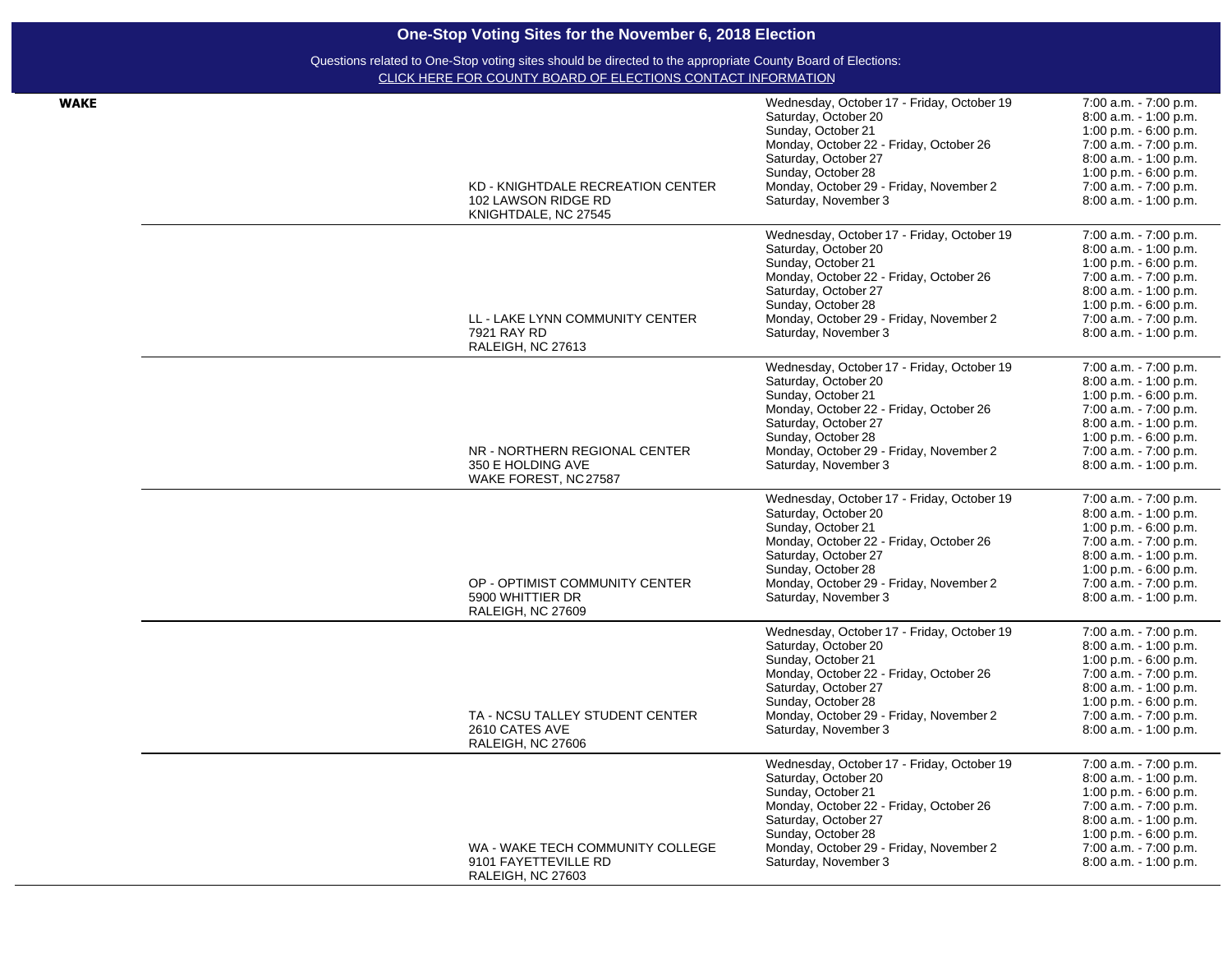|                   | One-Stop Voting Sites for the November 6, 2018 Election                                                                                 |                                                                                                                                                                             |                                                                                                                                                                                                        |                                                                                                                                                       |
|-------------------|-----------------------------------------------------------------------------------------------------------------------------------------|-----------------------------------------------------------------------------------------------------------------------------------------------------------------------------|--------------------------------------------------------------------------------------------------------------------------------------------------------------------------------------------------------|-------------------------------------------------------------------------------------------------------------------------------------------------------|
|                   |                                                                                                                                         | Questions related to One-Stop voting sites should be directed to the appropriate County Board of Elections:<br>CLICK HERE FOR COUNTY BOARD OF ELECTIONS CONTACT INFORMATION |                                                                                                                                                                                                        |                                                                                                                                                       |
| <b>WARREN</b>     | WARREN COUNTY BOARD OF ELECTIONS OFFICE<br>309 N MAIN ST<br>WARRENTON, NC 27589                                                         |                                                                                                                                                                             | Wednesday, October 17 - Friday, October 19<br>Monday, October 22 - Friday, October 26<br>Monday, October 29 - Friday, November 2<br>Saturday, November 3                                               | 7:00 a.m. - 7:00 p.m.<br>7:00 a.m. - 7:00 p.m.<br>7:00 a.m. - 7:00 p.m.<br>7:00 a.m. - 1:00 p.m.                                                      |
| <b>WASHINGTON</b> | WASHINGTON COUNTY BOARD OF ELECTIONS<br><b>OFFICE</b><br>116 ADAMS ST<br>PLYMOUTH, NC 27962                                             |                                                                                                                                                                             | Wednesday, October 17 - Friday, October 19<br>Monday, October 22 - Friday, October 26<br>Monday, October 29 - Friday, November 2<br>Saturday, November 3                                               | 8:30 a.m. - 5:00 p.m.<br>8:30 a.m. - 5:00 p.m.<br>8:30 a.m. - 5:00 p.m.<br>8:00 a.m. - 1:00 p.m.                                                      |
| <b>WATAUGA</b>    | *Instead of voting at the County Elections Office*<br>WATAUGA COUNTY ADMINISTRATION BUILDING<br>814 W KING ST<br><b>BOONE, NC 28607</b> |                                                                                                                                                                             | Wednesday, October 17 - Friday, October 19<br>Monday, October 22 - Friday, October 26<br>Monday, October 29 - Friday, November 2<br>Saturday, November 3                                               | 7:00 a.m. - 7:00 p.m.<br>7:00 a.m. - 7:00 p.m.<br>7:00 a.m. - 7:00 p.m.<br>8:00 a.m. - 1:00 p.m.                                                      |
|                   |                                                                                                                                         | ASU STUDENT UNION<br>263 LOCUST ST<br><b>BOONE, NC 28608</b>                                                                                                                | Wednesday, October 17 - Friday, October 19<br>Monday, October 22 - Friday, October 26<br>Monday, October 29 - Friday, November 2<br>Saturday, November 3                                               | 7:00 a.m. - 7:00 p.m.<br>7:00 a.m. - 7:00 p.m.<br>7:00 a.m. - 7:00 p.m.<br>8:00 a.m. - 1:00 p.m.                                                      |
|                   |                                                                                                                                         | <b>BLOWING ROCK TOWN HALL</b><br><b>1036 MAIN ST</b><br>BLOWING ROCK, NC 28605                                                                                              | Wednesday, October 17 - Friday, October 19<br>Monday, October 22 - Friday, October 26<br>Monday, October 29 - Friday, November 2<br>Saturday, November 3                                               | 7:00 a.m. - 7:00 p.m.<br>7:00 a.m. - 7:00 p.m.<br>7:00 a.m. - 7:00 p.m.<br>8:00 a.m. - 1:00 p.m.                                                      |
|                   |                                                                                                                                         | DEEP GAP FIRE DEPT<br>6583 OLD 421 SOUTH<br>DEEP GAP, NC 28618                                                                                                              | Wednesday, October 17 - Friday, October 19<br>Monday, October 22 - Friday, October 26<br>Monday, October 29 - Friday, November 2<br>Saturday, November 3                                               | 7:00 a.m. - 7:00 p.m.<br>7:00 a.m. - 7:00 p.m.<br>7:00 a.m. - 7:00 p.m.<br>8:00 a.m. - 1:00 p.m.                                                      |
|                   |                                                                                                                                         | MEAT CAMP FIRE DEPARTMENT<br>4797 NC HWY 194 N<br><b>BOONE, NC 28607</b>                                                                                                    | Wednesday, October 17 - Friday, October 19<br>Monday, October 22 - Friday, October 26<br>Monday, October 29 - Friday, November 2<br>Saturday, November 3                                               | 7:00 a.m. - 7:00 p.m.<br>7:00 a.m. - 7:00 p.m.<br>7:00 a.m. - 7:00 p.m.<br>8:00 a.m. - 1:00 p.m.                                                      |
|                   |                                                                                                                                         | WESTERN WATAUGA COMM. CENTER<br>1081 OLD US HWY 421<br>SUGAR GROVE, NC 28679                                                                                                | Wednesday, October 17 - Friday, October 19<br>Monday, October 22 - Friday, October 26<br>Monday, October 29 - Friday, November 2<br>Saturday, November 3                                               | 7:00 a.m. - 7:00 p.m.<br>7:00 a.m. - 7:00 p.m.<br>7:00 a.m. - 7:00 p.m.<br>8:00 a.m. - 1:00 p.m.                                                      |
| <b>WAYNE</b>      | *Instead of voting at the County Elections Office*<br>LIBRARY<br>1001 ASH ST<br>GOLDSBORO, NC 27530                                     |                                                                                                                                                                             | Wednesday, October 17 - Friday, October 19<br>Monday, October 22 - Friday, October 26<br>Saturday, October 27<br>Sunday, October 28<br>Monday, October 29 - Friday, November 2<br>Saturday, November 3 | 7:00 a.m. - 7:00 p.m.<br>7:00 a.m. - 7:00 p.m.<br>10:00 a.m. - 2:00 p.m.<br>1:00 p.m. $-$ 4:00 p.m.<br>7:00 a.m. - 7:00 p.m.<br>8:00 a.m. - 1:00 p.m. |
|                   |                                                                                                                                         | <b>HARMONY LODGE #340</b><br>108 SW RAILROAD ST<br>PIKEVILLE, NC 27863                                                                                                      | Wednesday, October 17 - Friday, October 19<br>Monday, October 22 - Friday, October 26<br>Saturday, October 27<br>Sunday, October 28<br>Monday, October 29 - Friday, November 2<br>Saturday, November 3 | 7:00 a.m. - 7:00 p.m.<br>7:00 a.m. - 7:00 p.m.<br>10:00 a.m. - 2:00 p.m.<br>1:00 p.m. $-$ 4:00 p.m.<br>7:00 a.m. - 7:00 p.m.<br>8:00 a.m. - 1:00 p.m. |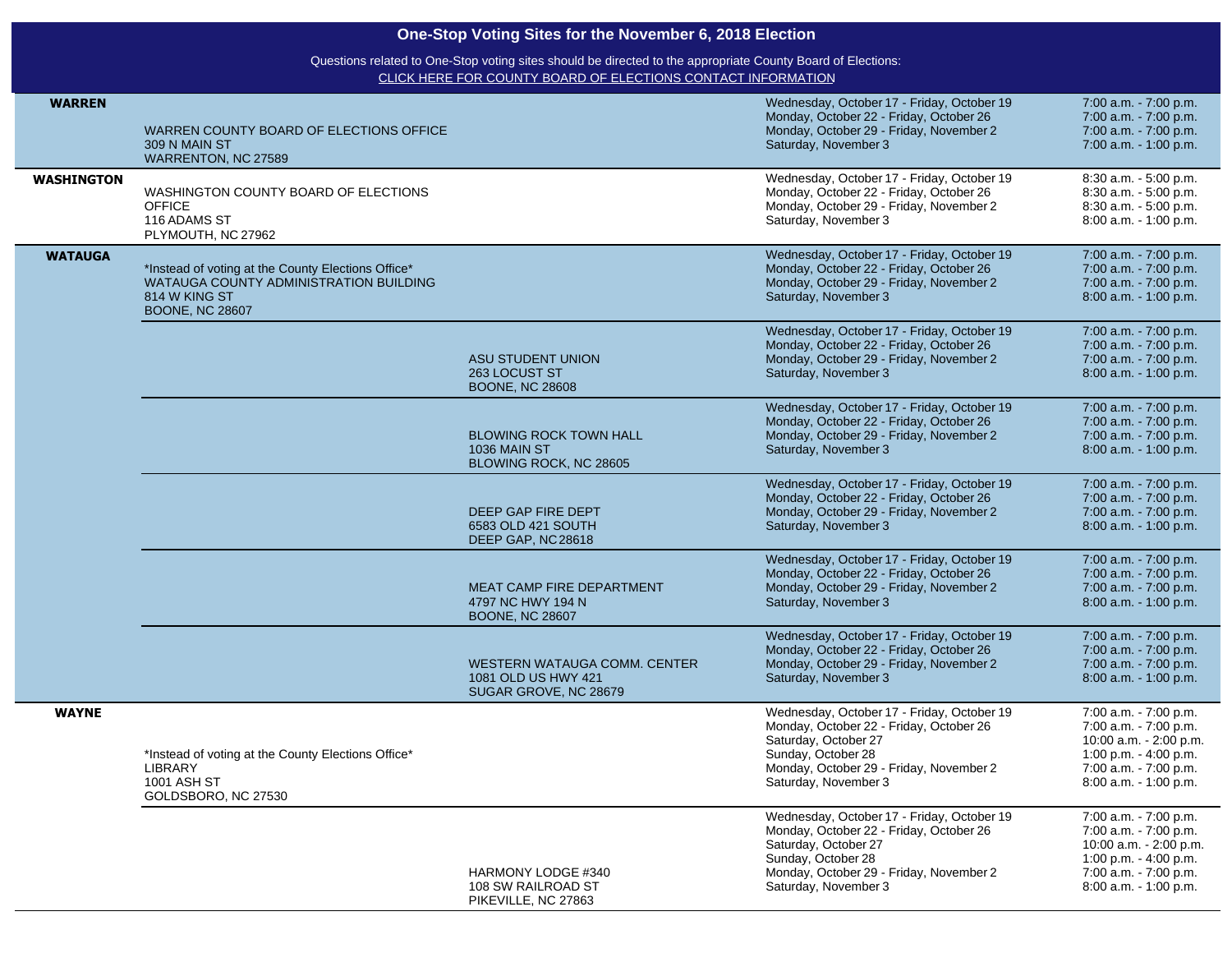| <b>WAYNE</b>  |                                                                                        | <b>MAR MAC POINT</b><br>200 GENOA CROSSING DR # H<br>GOLDSBORO, NC 27530           | Wednesday, October 17 - Friday, October 19<br>Monday, October 22 - Friday, October 26<br>Saturday, October 27<br>Sunday, October 28<br>Monday, October 29 - Friday, November 2<br>Saturday, November 3<br>Wednesday, October 17 - Friday, October 19 | 7:00 a.m. - 7:00 p.m.<br>7:00 a.m. - 7:00 p.m.<br>10:00 a.m. - 2:00 p.m.<br>1:00 p.m. $-$ 4:00 p.m.<br>7:00 a.m. - 7:00 p.m.<br>8:00 a.m. - 1:00 p.m.<br>7:00 a.m. - 7:00 p.m. |
|---------------|----------------------------------------------------------------------------------------|------------------------------------------------------------------------------------|------------------------------------------------------------------------------------------------------------------------------------------------------------------------------------------------------------------------------------------------------|--------------------------------------------------------------------------------------------------------------------------------------------------------------------------------|
|               |                                                                                        | MOUNT OLIVE CIVIC CENTER<br>110 W MAIN ST<br>MT OLIVE, NC 28365                    | Monday, October 22 - Friday, October 26<br>Saturday, October 27<br>Sunday, October 28<br>Monday, October 29 - Friday, November 2<br>Saturday, November 3                                                                                             | 7:00 a.m. - 7:00 p.m.<br>10:00 a.m. - 2:00 p.m.<br>1:00 p.m. - 4:00 p.m.<br>7:00 a.m. - 7:00 p.m.<br>8:00 a.m. - 1:00 p.m.                                                     |
|               |                                                                                        | WAYNE COMMUNITY COLLEGE<br>3000 WAYNE MEMORIAL DR<br>GOLDSBORO, NC 27534           | Wednesday, October 17 - Friday, October 19<br>Monday, October 22 - Friday, October 26<br>Saturday, October 27<br>Sunday, October 28<br>Monday, October 29 - Friday, November 2<br>Saturday, November 3                                               | 7:00 a.m. - 7:00 p.m.<br>7:00 a.m. - 7:00 p.m.<br>10:00 a.m. - 2:00 p.m.<br>1:00 p.m. - 4:00 p.m.<br>7:00 a.m. - 7:00 p.m.<br>8:00 a.m. - 1:00 p.m.                            |
| <b>WILKES</b> | WILKES COUNTY BOARD OF ELECTIONS OFFICE<br>110 NORTH ST<br>WILKESBORO, NC 28697        |                                                                                    | Wednesday, October 17 - Friday, October 19<br>Monday, October 22 - Friday, October 26<br>Monday, October 29 - Friday, November 2<br>Saturday, November 3                                                                                             | 7:00 a.m. - 7:00 p.m.<br>7:00 a.m. - 7:00 p.m.<br>7:00 a.m. - 7:00 p.m.<br>8:00 a.m. - 1:00 p.m.                                                                               |
|               |                                                                                        | MILLERS CREEK FIRE DEPARTMENT<br>5132 BOONE TRL<br>MILLERS CREEK, NC 28651         | Wednesday, October 17 - Friday, October 19<br>Monday, October 22 - Friday, October 26<br>Monday, October 29 - Friday, November 2<br>Saturday, November 3                                                                                             | 7:00 a.m. - 7:00 p.m.<br>7:00 a.m. - 7:00 p.m.<br>7:00 a.m. - 7:00 p.m.<br>8:00 a.m. - 1:00 p.m.                                                                               |
|               |                                                                                        | PLEASANT HILL FIRE DEPARTMENT<br>1069 AUSTIN TRAPHILL RD<br><b>ELKIN, NC 28621</b> | Wednesday, October 17 - Friday, October 19<br>Monday, October 22 - Friday, October 26<br>Monday, October 29 - Friday, November 2<br>Saturday, November 3                                                                                             | 7:00 a.m. - 7:00 p.m.<br>7:00 a.m. - 7:00 p.m.<br>7:00 a.m. - 7:00 p.m.<br>8:00 a.m. - 1:00 p.m.                                                                               |
| <b>WILSON</b> | WILSON COUNTY BOARD OF ELECTIONS OFFICE<br>112 DOUGLAS ST E<br>WILSON, NC 27893        |                                                                                    | Wednesday, October 17 - Friday, October 19<br>Saturday, October 20<br>Monday, October 22 - Friday, October 26<br>Sunday, October 28<br>Monday, October 29 - Friday, November 2<br>Saturday, November 3                                               | 7:00 a.m. - 7:00 p.m.<br>8:00 a.m. - 1:00 p.m.<br>7:00 a.m. - 7:00 p.m.<br>1:00 p.m. - 5:00 p.m.<br>7:00 a.m. - 7:00 p.m.<br>8:00 a.m. - 1:00 p.m.                             |
|               |                                                                                        | LIDA BLALOCK BUILDING<br>1801 GLENDALE DR<br>WILSON, NC 27893                      | Wednesday, October 17 - Friday, October 19<br>Saturday, October 20<br>Monday, October 22 - Friday, October 26<br>Sunday, October 28<br>Monday, October 29 - Friday, November 2<br>Saturday, November 3                                               | 7:00 a.m. - 7:00 p.m.<br>8:00 a.m. - 1:00 p.m.<br>7:00 a.m. - 7:00 p.m.<br>$1:00$ p.m. $-5:00$ p.m.<br>7:00 a.m. - 7:00 p.m.<br>8:00 a.m. - 1:00 p.m.                          |
| <b>YADKIN</b> | YADKIN COUNTY BOARD OF ELECTIONS OFFICE<br>213 E ELM ST # 100<br>YADKINVILLE, NC 27055 |                                                                                    | Wednesday, October 17 - Friday, October 19<br>Monday, October 22 - Friday, October 26<br>Monday, October 29 - Friday, November 2<br>Saturday, November 3                                                                                             | 8:00 a.m. - 5:00 p.m.<br>8:00 a.m. - 5:00 p.m.<br>8:00 a.m. - 5:00 p.m.<br>8:00 a.m. - 1:00 p.m.                                                                               |